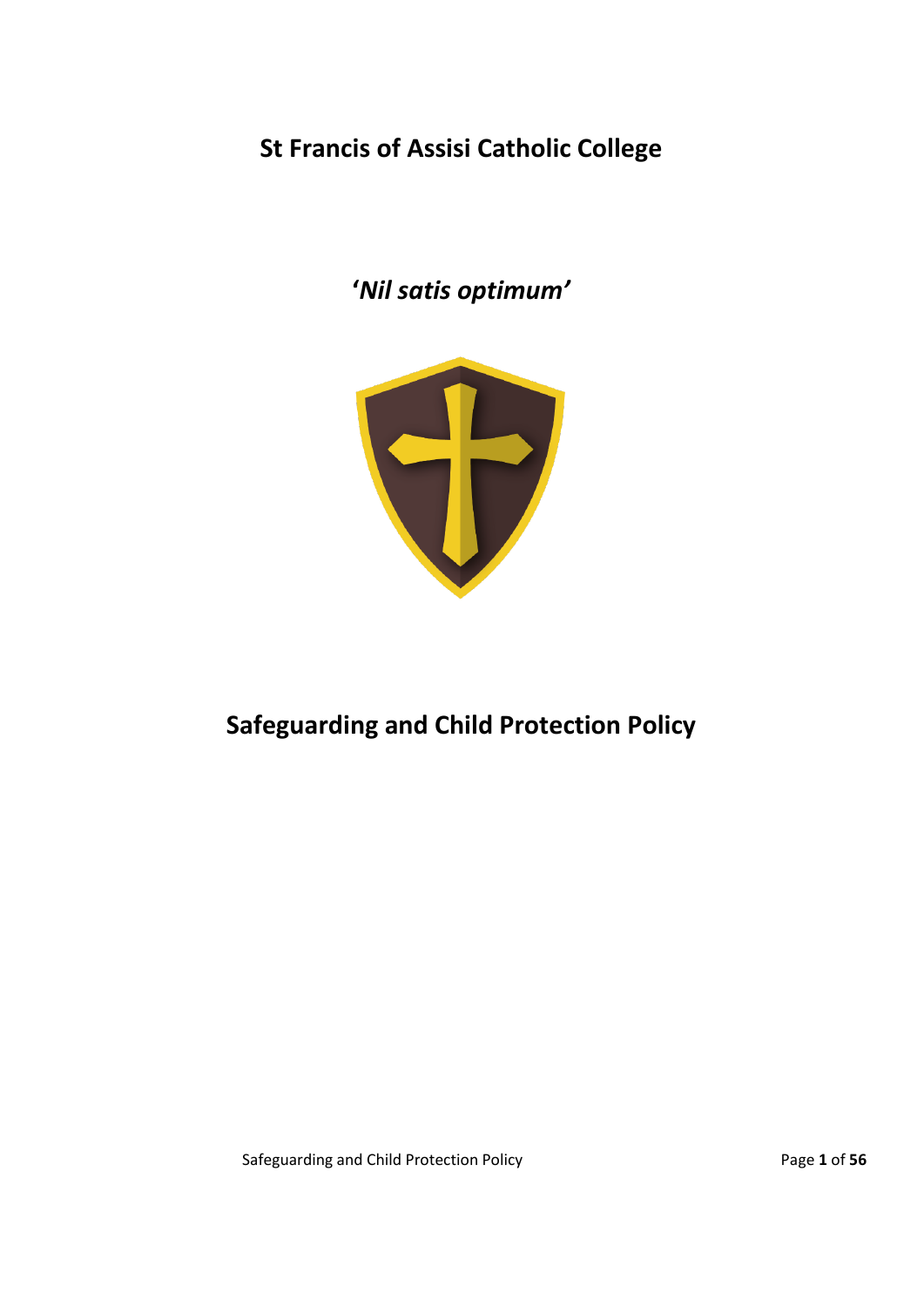# **Control Sheet**

| <b>Version number</b>         | 02                                      |
|-------------------------------|-----------------------------------------|
| <b>Original date approved</b> | September 2020                          |
| <b>Current date approved</b>  | Monday 15 <sup>th</sup> November 2021   |
| <b>Approved by</b>            | <b>Full Governing Body</b>              |
| Date of next review           | October 2022                            |
| <b>Status</b>                 | Approved                                |
| <b>Policy owner</b>           | <b>Head Teacher</b>                     |
| <b>Policy location</b>        | <b>Staff Shared Area</b>                |
| <b>Target group</b>           | Staff, parents, pupils                  |
| <b>Consultation</b>           | College Union Representatives and Staff |

| <b>Document History:</b> |                   |                                 |                                                                                                                                                                                                                                                                                                                                                                               |
|--------------------------|-------------------|---------------------------------|-------------------------------------------------------------------------------------------------------------------------------------------------------------------------------------------------------------------------------------------------------------------------------------------------------------------------------------------------------------------------------|
| <b>Version</b>           | Date of<br>review | Author                          | <b>Note of revisions</b>                                                                                                                                                                                                                                                                                                                                                      |
| 01                       |                   | November 2021 Mrs Rebecca Malli | The DFE updated the Keeping Children Safe in<br><i>Education</i> (KCSIE) guidance on 6th July. The<br>changes came into force from September 2021.<br>The key changes to the Policy have been<br>developed in response to the recent<br>consultation on KCSIE and the Ofsted review<br>linto sexual harassment and abuse. Links to the<br>lrelevant documents are as follows: |
|                          |                   |                                 | <b>KCSIE 2021</b><br>Sexual violence and sexual harassment<br>2.<br>between children in schools and<br>colleges - advice for schools and<br>colleges on how to prevent and respond                                                                                                                                                                                            |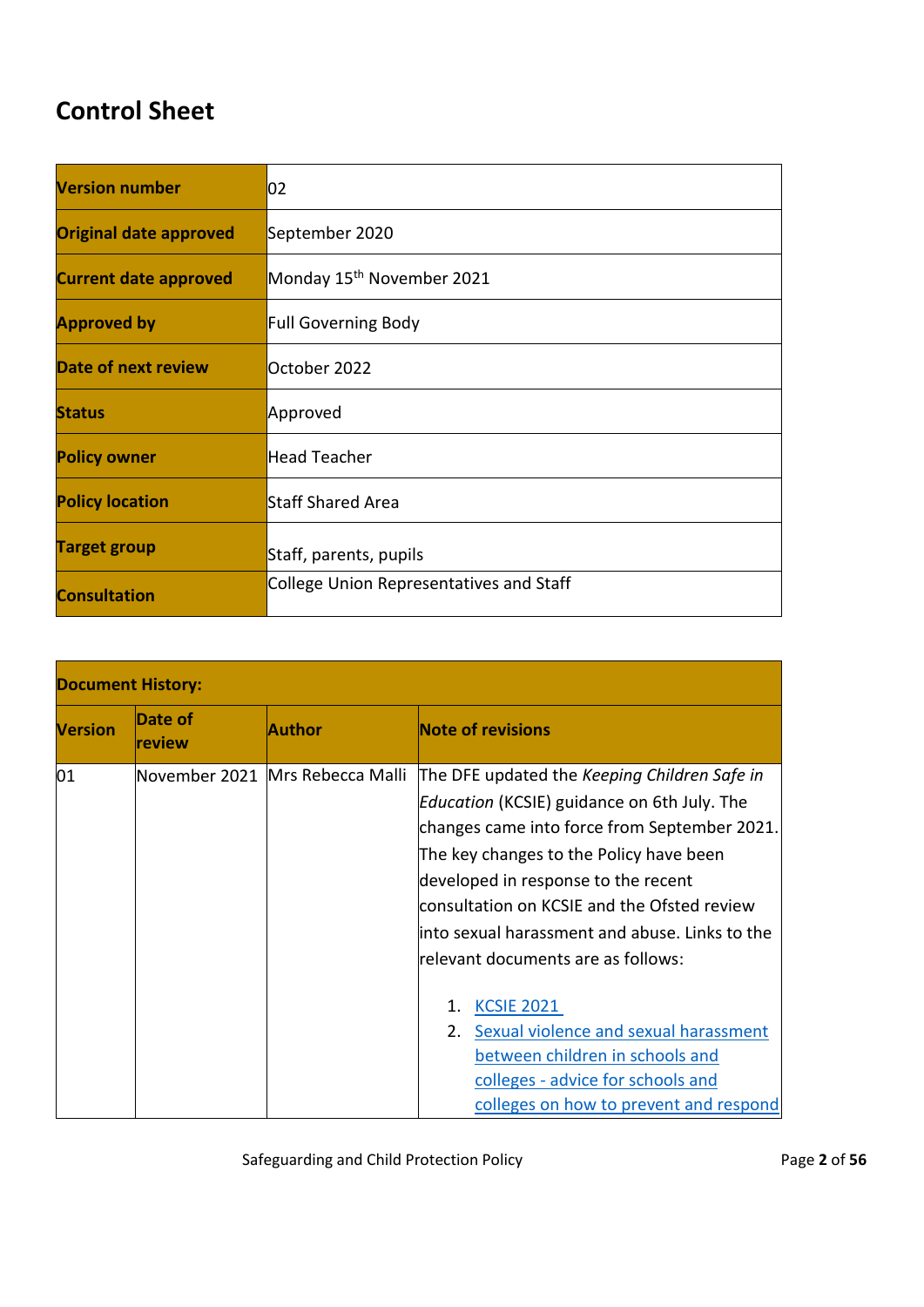|                                                                            | to reports of sexual violence and                                                   |  |  |
|----------------------------------------------------------------------------|-------------------------------------------------------------------------------------|--|--|
|                                                                            | harassment between children.                                                        |  |  |
|                                                                            | 3. Government response to KSCIE 2021                                                |  |  |
|                                                                            | consultation                                                                        |  |  |
|                                                                            |                                                                                     |  |  |
| <b>Associated documents:</b>                                               |                                                                                     |  |  |
| <b>College Policies</b>                                                    | <b>Young Carers</b><br>$\bullet$                                                    |  |  |
| Safer Recruitment and Selection<br>$\bullet$                               | <b>Health and Safety Policy</b>                                                     |  |  |
| <b>Staff Code of Conduct</b>                                               | <b>GDPR</b>                                                                         |  |  |
| Allegations of Abuse Against Staff                                         | <b>Supporting Pupils with Medical</b>                                               |  |  |
| Conduct                                                                    | Conditions                                                                          |  |  |
| Attendance Management                                                      | <b>Educational Visits Including</b>                                                 |  |  |
| Anti-bullying                                                              | <b>Overnight Stays</b>                                                              |  |  |
| Whistleblowing                                                             | Relevant local safeguarding                                                         |  |  |
| Equality, Diversion and Inclusion<br>$\bullet$                             | procedures                                                                          |  |  |
| <b>Alternative Provision</b>                                               |                                                                                     |  |  |
| Links to:                                                                  |                                                                                     |  |  |
| <b>Statutory Guidance:</b>                                                 |                                                                                     |  |  |
| Keeping Children Safe in Education (September 2021)                        |                                                                                     |  |  |
| Teachers' standards (July 2011)                                            |                                                                                     |  |  |
|                                                                            | The Prevent Duty: Departmental advice for schools and childcare providers (April    |  |  |
| 2019)                                                                      |                                                                                     |  |  |
| Working Together to Safeguard Children: A guide to inter-agency working to |                                                                                     |  |  |
| safeguard and promote the welfare of children (February 2019)              |                                                                                     |  |  |
| Office October 2015 - updated January 2020)                                | Mandatory Reporting of Female Genital Mutilation - procedural information (Home     |  |  |
|                                                                            | Multi-agency statutory guidance on female genital mutilation (updated July 2020)    |  |  |
| Alternative provision - DfE Statutory Guidance (updated June 2016)         |                                                                                     |  |  |
|                                                                            | Education for children with health needs who cannot attend school - DfE Statutory   |  |  |
| Guidance (May 2013)                                                        |                                                                                     |  |  |
| Children Act 1989 - Private fostering                                      |                                                                                     |  |  |
| Children missing education (updated September 2016)                        |                                                                                     |  |  |
| <b>Walsall Safeguarding Partnership procedures</b>                         |                                                                                     |  |  |
| Other relevant local safeguarding procedures                               |                                                                                     |  |  |
|                                                                            |                                                                                     |  |  |
| <b>Non-Statutory Guidance:</b>                                             |                                                                                     |  |  |
| What to do if you're worried a child is being abused (March 2015)          |                                                                                     |  |  |
| <b>Information Sharing: Advice for practitioners (July 2018)</b>           |                                                                                     |  |  |
|                                                                            | Department for Digital, Culture, Media and Sport and UK Council for Internet Safety |  |  |
|                                                                            | guidance: Sharing nudes and semi-nudes: how to respond to an incident (December     |  |  |
| 2020)                                                                      |                                                                                     |  |  |
| <b>Elective Home Education (Updated April 2019)</b>                        |                                                                                     |  |  |
| Teaching about relationships sex and health (Updated March 2021)           |                                                                                     |  |  |
|                                                                            | Teaching online safety in schools (June 2019)                                       |  |  |

Safeguarding and Child Protection Policy Page **3** of **56**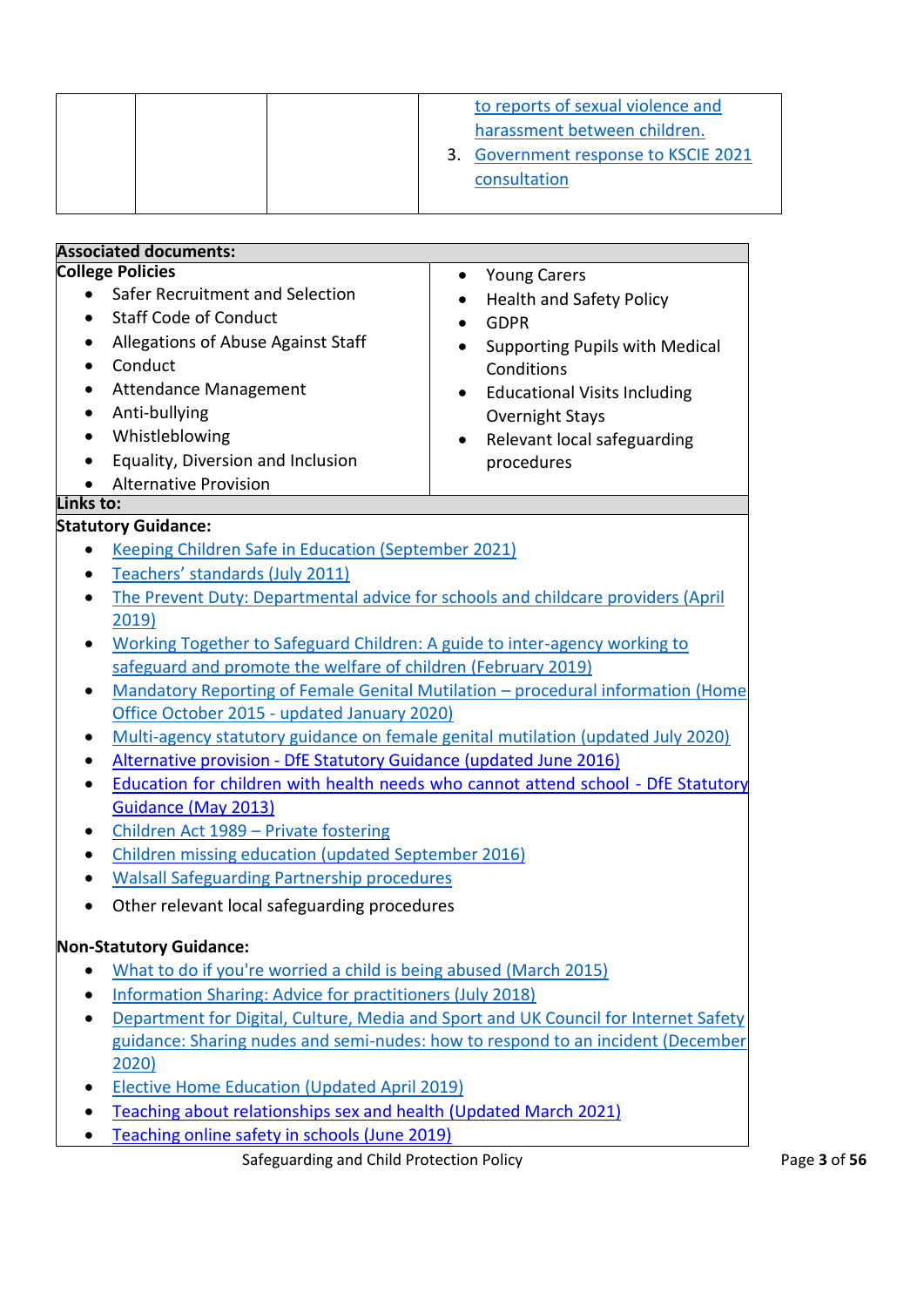• Mental health and behaviour in schools

#### **Other Guidance and References:**

- [Guidance for Safer Working Practices for Adults who Work with Children and Young](file:///C:/Users/User/OneDrive/Martin%20Jobs%20Sept%202018%20Onwards/Luke%20and%20St%20Francis/Policies/Autumn%20Term%202021/Safeguarding/gswp-covid-addendum-april-2020-final-2.pdf)  [People in Education Settings \(April 2020\)](file:///C:/Users/User/OneDrive/Martin%20Jobs%20Sept%202018%20Onwards/Luke%20and%20St%20Francis/Policies/Autumn%20Term%202021/Safeguarding/gswp-covid-addendum-april-2020-final-2.pdf)
- [Sexual violence and sexual harassment between children in schools and colleges](https://assets.publishing.service.gov.uk/government/uploads/system/uploads/attachment_data/file/1014224/Sexual_violence_and_sexual_harassment_between_children_in_schools_and_colleges.pdf)  [\(September 2021\)](https://assets.publishing.service.gov.uk/government/uploads/system/uploads/attachment_data/file/1014224/Sexual_violence_and_sexual_harassment_between_children_in_schools_and_colleges.pdf)
- UK Safer Internet Centre: [Appropriate filtering](file:///C:/Users/lsalkeld/AppData/Local/Microsoft/Windows/INetCache/Content.Outlook/7RKQ8ZXO/appropriate%20filtering%20and%20monitoring) and monitoring
- [Schools COVID-19 operational guidance](https://www.gov.uk/government/publications/actions-for-schools-during-the-coronavirus-outbreak/schools-covid-19-operational-guidance) and [Safeguarding and remote education](https://www.gov.uk/guidance/safeguarding-and-remote-education-during-coronavirus-covid-19) [during coronavirus \(COVID-19\)](https://www.gov.uk/guidance/safeguarding-and-remote-education-during-coronavirus-covid-19)
- NSPCC Learning- [Undertaking](https://learning.nspcc.org.uk/news/covid/undertaking-remote-teaching-safely) remote teaching safely during school closures.
- [NSPCC guidance on whistleblowing](https://www.nspcc.org.uk/keeping-children-safe/reporting-abuse/dedicated-helplines/whistleblowing-advice-line/)
- PSHE Association
- UKCIS: [Education for a connected world \(Updated June 2020\)](https://www.gov.uk/government/publications/education-for-a-connected-world)
- National Crime Agency's CEOP education programme: [Thinkuknow](https://www.thinkuknow.co.uk/)
- Public Health England: [Better Health](https://campaignresources.phe.gov.uk/schools/topics/mental-wellbeing/overview)
- Home Office: Preventing youth [violence and gang](https://www.gov.uk/government/publications/advice-to-schools-and-colleges-on-gangs-and-youth-violence) [involvement](https://www.gov.uk/government/publications/advice-to-schools-and-colleges-on-gangs-and-youth-violence)
- Home Office: [Criminal exploitation of children and vulnerable adults: county lines](https://www.gov.uk/government/publications/criminal-exploitation-of-children-and-vulnerable-adults-county-lines)
- Disrespect NOBODY: [What is relationship abuse?](https://www.disrespectnobody.co.uk/relationship-abuse/what-is-relationship-abuse/)
- Brook: [Healthy lives for young people](https://www.brook.org.uk/)
- Walsall Council: [Early Help resources for families who are struggling.](https://go.walsall.gov.uk/children_and_young_people/early_help)
- Safer Young Lives Research Centre: [Contextual](https://contextualsafeguarding.org.uk/about/what-is-contextual-safeguarding) [Safeguarding](https://contextualsafeguarding.org.uk/about/what-is-contextual-safeguarding)

# **Contents**

| <b>Contents</b>                                       | Page |
|-------------------------------------------------------|------|
| Our ethos<br>1.                                       | 5    |
| Purpose and aims<br>2.                                | 6    |
| Our safeguarding culture<br>3.                        | 6    |
| Roles and responsibilities<br>4.                      | 7    |
| Training and induction<br>5.                          | 10   |
| Procedure for managing concerns<br>6.                 | 13   |
| 7. Records and information sharing                    | 18   |
| Working with parents and carers<br>8.                 | 19   |
| Child protection conferences<br>9.                    | 19   |
| 10. Safer recruitment and selection                   | 20   |
| 11. Safer working practice                            | 20   |
| 12. Managing allegations against staff and volunteers | 21   |
| 13. Alternative provision                             | 22   |
| 14. Elective home education                           | 22   |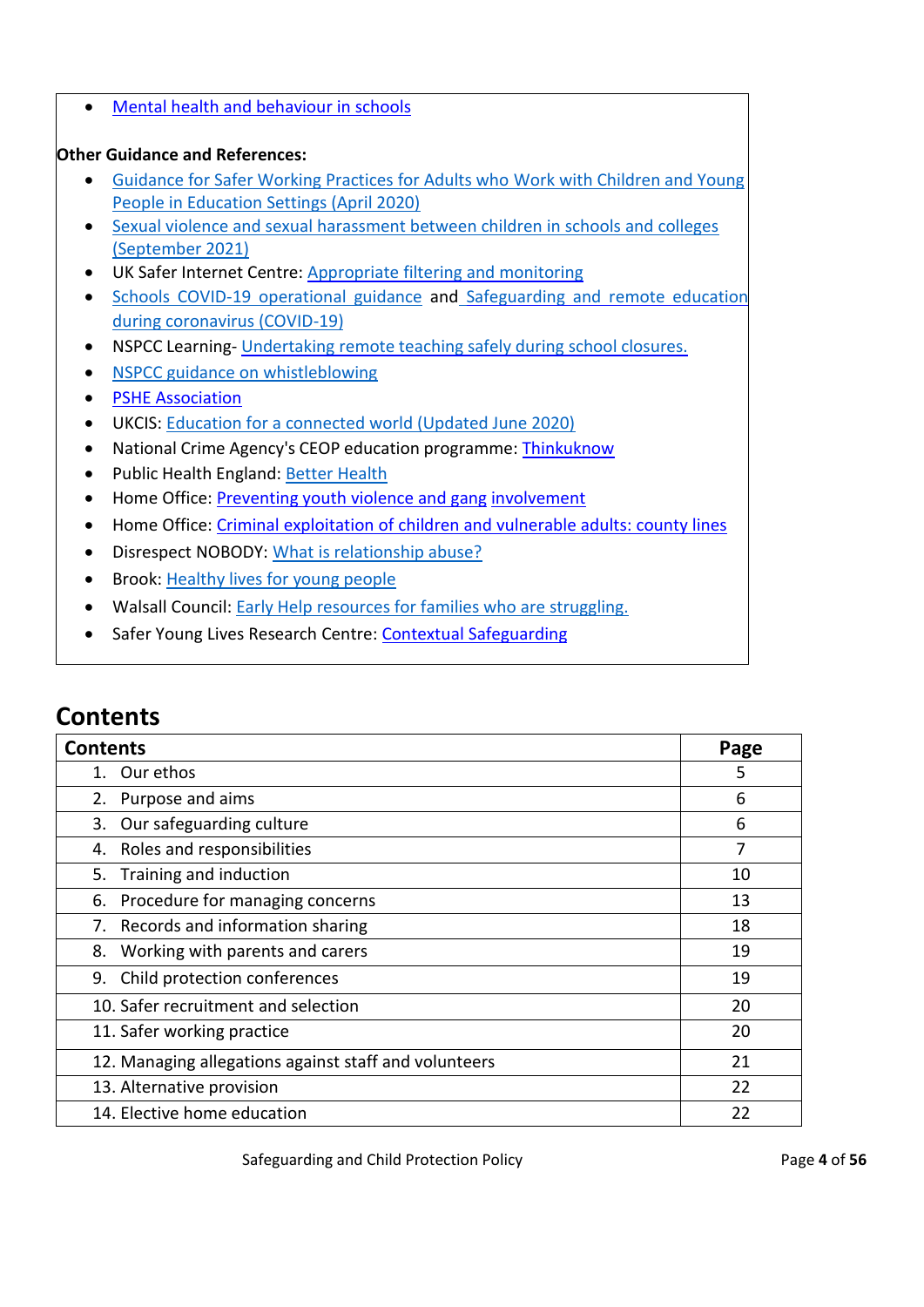| 15. Policy review                                                                                   | 23 |
|-----------------------------------------------------------------------------------------------------|----|
| 16. Appendix A - Suspect child at risk action to take                                               | 24 |
| 17. Appendix B - Safeguarding induction sheet                                                       | 25 |
| 18. Appendix C - Vulnerability                                                                      | 26 |
| 19. Appendix D - Child sexual exploitation                                                          | 27 |
| 20. Appendix E - Child Criminal Exploitation/ County Lines                                          | 29 |
| 21. Appendix F - Belief and faith-related abuse Female Genital<br>Mutilation<br>(FGM)               | 31 |
| 22. Appendix G - So-called 'honour-based' violence or abuse                                         | 33 |
| 23. Appendix H - Forced marriage                                                                    | 34 |
| 24. Appendix I - Radicalisation                                                                     | 35 |
| 25. Appendix J - Private fostering                                                                  | 37 |
| 26. Appendix K - Children missing education                                                         | 38 |
| 27. Appendix L - Peer on peer abuse                                                                 | 39 |
| 28. Appendix M - Sexually harmful behaviour                                                         | 42 |
| 29. Appendix N - Trafficking and modern slavery                                                     | 44 |
| 30. Appendix O - Domestic abuse                                                                     | 46 |
| 31. Appendix P- Self harm                                                                           | 48 |
| 32. Appendix Q - Young Carers                                                                       | 49 |
| 33. Appendix R - Key safeguarding contacts (LAs/Location)                                           | 50 |
| 34. Appendix S - Safeguarding incident cause for concern recording<br>sheet                         | 51 |
| 35. Appendix T - Notification of suspected/admitted/known abuse of<br>child(ren) to Social Services | 52 |
| 36. Appendix U - Body map                                                                           | 54 |

# **1. Our ethos**

St Francis of Assisi Catholic College (referred to forthwith as 'the College') commits to the development of the whole child. We are a faith Community inspired in our mission by our motto 'Nil Satis Optimum'- 'nothing but the best is good enough'. In striving to fulfil this we follow our mission statement which in practice this means that we seek to:

- Encourage, support and inspire young people and the wider College community in their journey of faith.
- Create a well-ordered community where everyone is valued and respected.
- Develop the intellectual, creative, physical, spiritual and religious potential of every student and encourage involvement in the wider life of the College community.
- Work in partnership with parents, parishes, local industry and commerce and the wider community in a spirit of mutual service for the benefit of all.
- Prepare our young people for the life beyond college and in particular to develop personal integrity, moral values and a sense of justice so that they "preach the Gospel at all times, use words if necessary" (St Francis).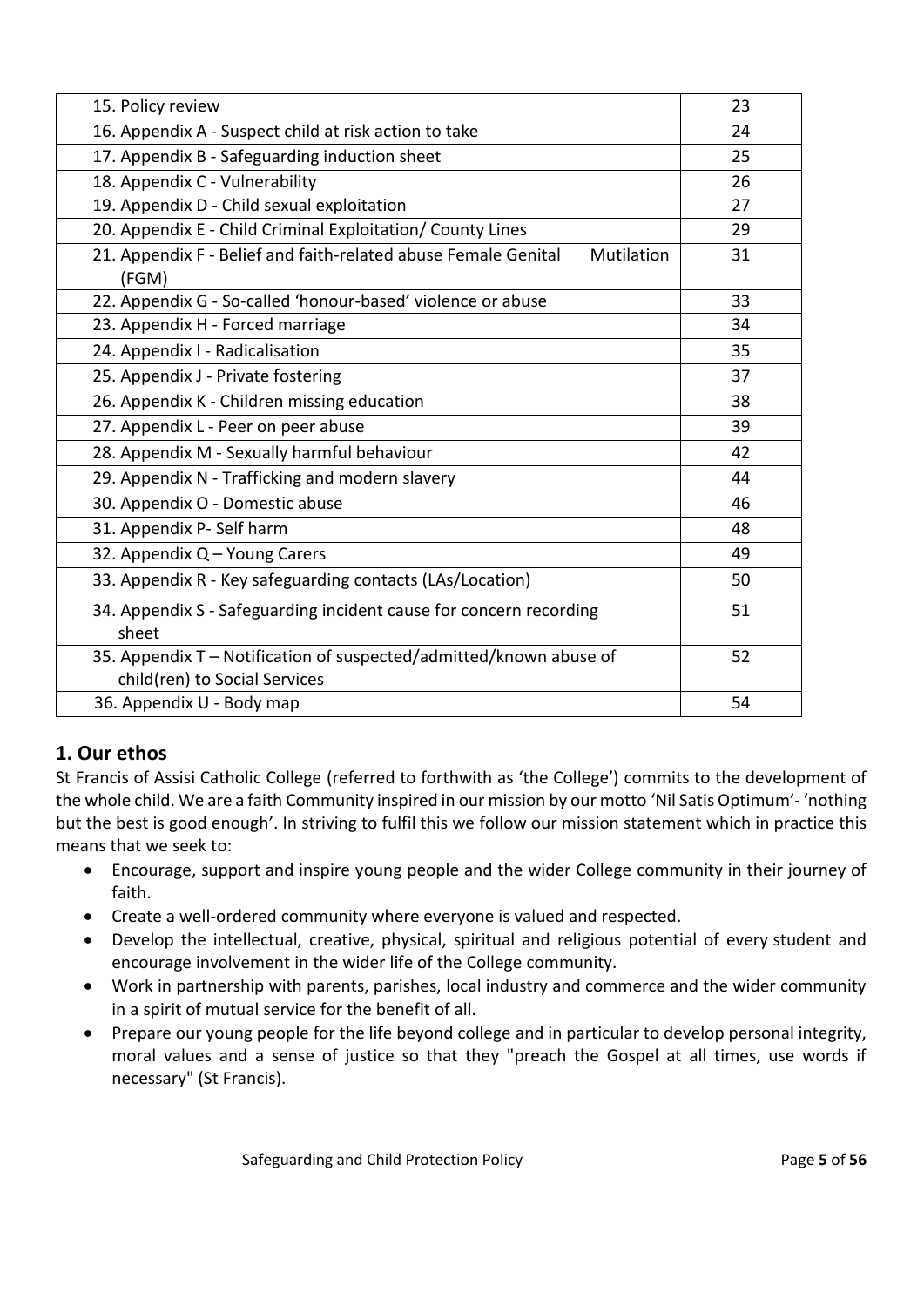### **2. Purpose and aims**

The College is committed to safeguarding and promoting the welfare of all students. The purpose of its Safeguarding Policy and Child Protection Policy is to ensure every child who is a registered pupil at the College is safe and protected from harm. This means the College will always work to:

- Protect children and young people at the College from maltreatment;
- Prevent the impairment of children's and young people's health or development;
- Ensure that children and young people at the College grow up in circumstances consistent with the provision of safe and effective care; and
- Undertake that role so as to enable children and young people at the College to have the best outcomes.

This Policy will give clear direction to staff, volunteers, visitors and parents/ carers about expected behaviour and the legal responsibility to safeguard and promote the welfare of all children at the College.

The College fully recognises the contribution it can make to protect children from harm and aims to support and promote the welfare of all children who are registered pupils. The key elements of this Policy are prevention, protection and support.

The College recognises that its safeguarding responsibilities are clearly linked to those for ensuring that appropriate safeguarding responses are in place for children who are absent from the College or who go missing from education, particularly on repeated occasions. The Designated Safeguarding Lead will convene a weekly meeting to discuss all persistently absent students and those who go missing to identify any potential risk of abuse and neglect, including sexual abuse or exploitation, and to ensure that appropriate safeguarding responses have been put in place to reduce any risk of future harm.

This Policy applies to all students, staff, parents, governors, volunteers, visitors and contractors. Prior to implementing this Policy, the Headteacher and Safeguarding Leadership team have considered a range of factors to help identify and focus on the key issues for the College, the local community, has reviewed referrals, and considered both the local context and local issues accordingly in order to identify its key priorities.

## **3. Our safeguarding culture**

The child's welfare is of paramount importance and the College will establish and maintain an ethos where students feel secure, are encouraged to talk, are listened to and are safe. Children at the College will be able to talk freely to any member of staff if they are worried or concerned about something.

Everyone who comes into contact with children and their families has a role to play in safeguarding children. The College recognises that staff play a particularly important role as they are in a position to identify concerns early and provide help for children to prevent concerns from escalating. All staff are advised to maintain an attitude of 'it could happen here' where safeguarding is concerned. When concerned about the welfare of a child, staff members must always act in the best interests of the child.

All staff and regular visitors will, through training and induction, know how to recognise indicators of concern, how to respond to a disclosure from a child and how to record and report this information. Staff will not agree to make promises to any child and will not keep secrets. The adult will make it clear to the child what they will have to do with any information they have chosen to disclose.

Safeguarding and Child Protection Policy Page **6** of **56**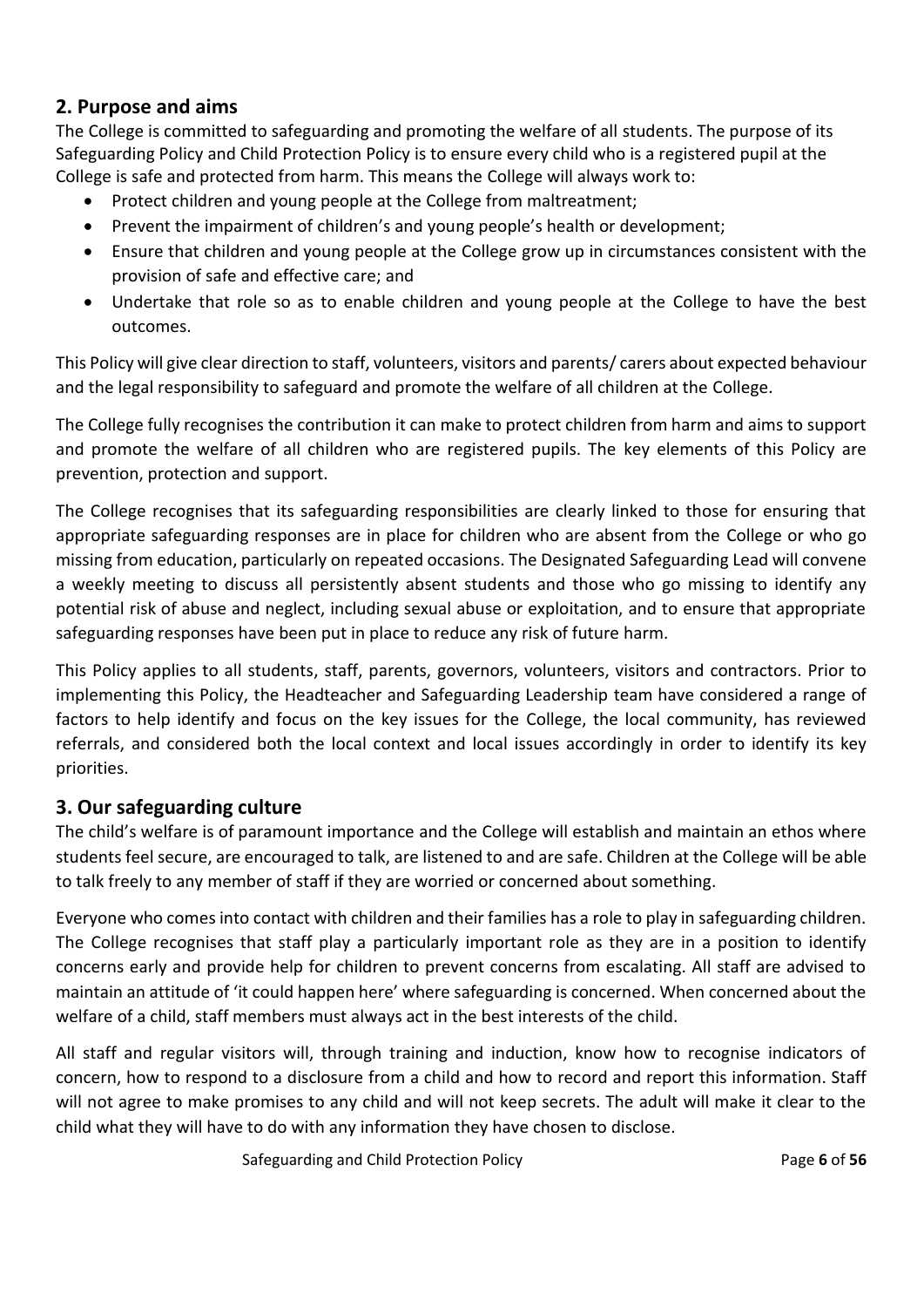Throughout the curriculum the College will provide activities and opportunities for children to develop the skills they need to identify risks and stay safe; this will also be extended to include material that will encourage children to develop essential life skills. Relevant issues will be addressed through the PSHE curriculum and Values Education including, for example, self-esteem, emotional literacy, assertiveness, power, sex and relationship education, safety, gangs and bullying. The College has made use of some of the resources available from the **PSHE Association** in devising its PSHE curriculum and Values Education.

At all times the College will work in partnership and endeavour to establish effective working relationships with parents, carers and colleagues from other agencies in line with Working Together to Safeguard Children [\(February 2019\)](https://www.gov.uk/government/publications/working-together-to-safeguard-children--2) and work in partnership with local safeguarding procedures.

#### **4. Roles and responsibilities**

It is the responsibility of every member of staff, volunteer and regular visitor to the College to ensure that they carry out the requirements of this Policy and, at all times, work in a way that will safeguard and promote the welfare of all students. This includes the responsibility to provide a safe environment in which children can learn.

The Governing Body and the Head Teacher are accountable for ensuring the effectiveness of this Policy and compliance with it. Although the Governing Body takes collective responsibility to safeguard and promote the welfare of students, there is also a Designated Safeguarding Lead (supported by a Deputy Designated Safeguarding Lead and Welfare Lead) who has day-to-day responsibility for safeguarding within the College. Details of College staff with key responsibilities for safeguarding are provided below:

| Role                                                         | <b>Name</b>         | <b>Contact Details</b>  |
|--------------------------------------------------------------|---------------------|-------------------------|
| Designated Safeguarding Lead                                 | <b>Colin Barnes</b> | cbarnes@stfrancis.cc    |
| Deputy Designated Safeguarding<br>Lead & Welfare Lead        | Rebecca Malli       | rmalli@stfrancis.cc     |
| Single Point of Contact<br>(preventing radicalisation)       | Rebecca Malli       | rmalli@stfrancis.cc     |
| Looked After Childrens Designated<br>Teacher                 | Claire Walker       | cwalker@stfrancis.cc    |
| <b>Chair of Governing Body</b>                               | <b>Tim Ward</b>     | tward@stfancis.cc       |
| Nominated Governors for<br>Safeguarding and Child Protection | Michael Wilkinson   | mwilkinson@stfrancis.cc |

The Governing Body will ensure that:

- The Safeguarding and Child Protection Policy is in place and is reviewed annually, is available publicly via the College website and has been written in line with Walsall Local Authority guidance and the requirements of the local safeguarding partners' policies and procedures.
- The College contributes to inter-agency working in line with Working Together to Safeguard [Children \(February 2019\).](https://www.gov.uk/government/publications/working-together-to-safeguard-children--2)
- Safeguarding and Child Protection Policy Page **7** of **56** • There is a Designated Safeguarding Lead (DSL) to take the lead responsibility for safeguarding and child protection and that there is also a Deputy Designated Safeguarding Lead and Welfare Lead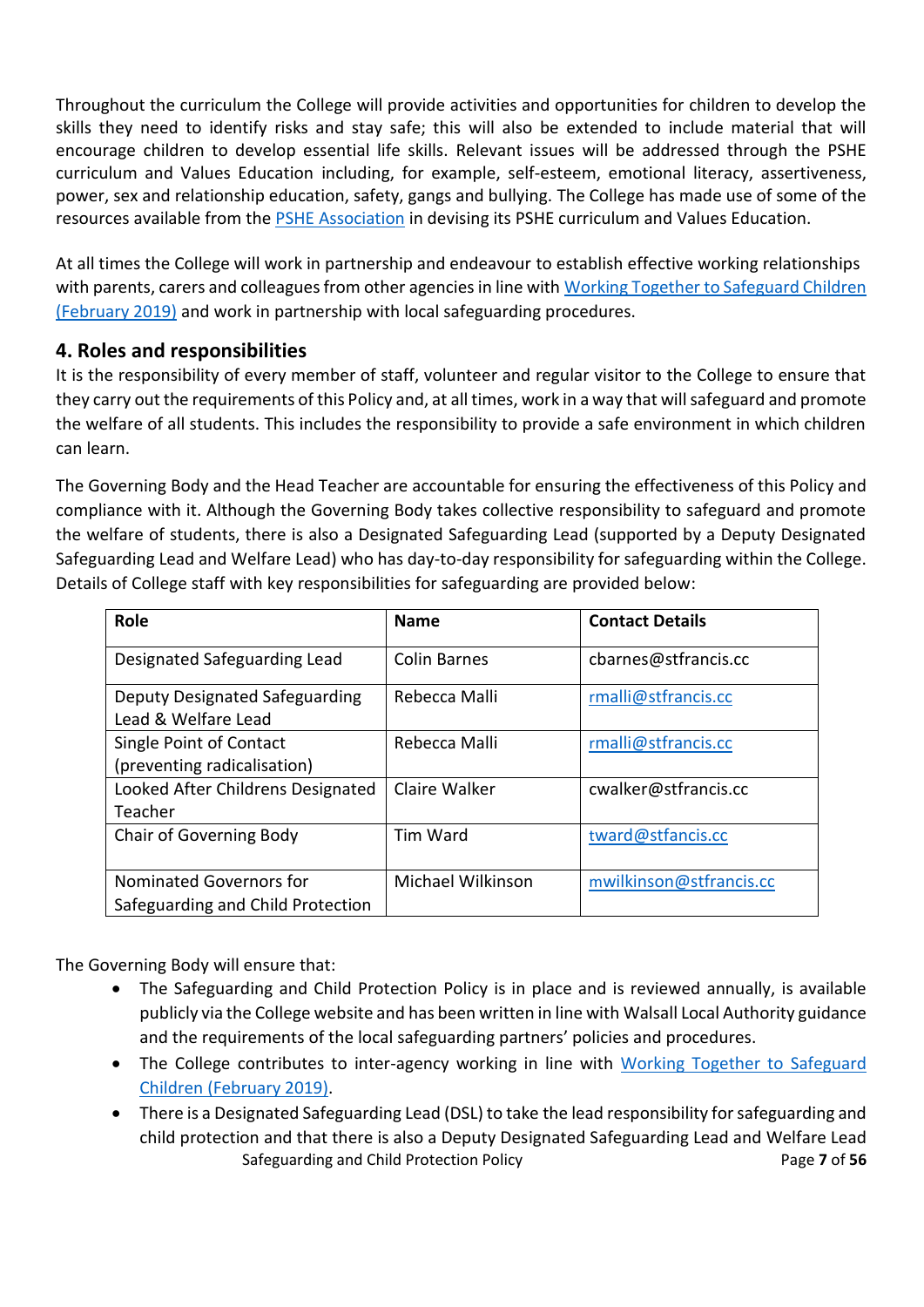in place who is appropriately trained to deal with any issues in the absence of the Designated Safeguarding Lead (DSL). There will always be cover for the DSL role.

- All staff receive induction in the College arrangements for safeguarding and child protection on appointment and are provided with a copy of this Policy and the Staff Code of Conduct.
- All staff undertake appropriate safeguarding and child protection training that is updated regularly, and at least annually, with follow up activities to evidence understanding.
- Appropriate procedures are in place for dealing with allegations against members of staff and volunteers in line with statutory guidance.
- Safer recruitment practices are followed in accordance with the requirements of Keeping [Children Safe in Education \(September 2021\).](https://www.gov.uk/government/publications/keeping-children-safe-in-education--2)
- It remedies without delay any weakness in regard to safeguarding arrangements that are brought to their attention.
- It facilitates a whole College approach to safeguarding and child protection, which means ensuring they are at the forefront and underpin all relevant aspects of College processes and policy development.
- All systems, processes and policies should operate with the best interests of the child at their heart.
- A zero tolerance approach is taken to peer on peer abuse and that the Safeguarding and Child Protection Policy will include procedures to minimise the risk of it occurring.
- Where there is a safeguarding concern, the child's wishes and feelings are taken into account when determining what action to take and what support and services to provide.
- Systems are in place, are well promoted, easily understood and easily accessible for children to confidently report abuse, knowing their concerns will be treated seriously, and knowing they can safely express their views and give feedback.
- As part of the requirement for staff to undergo regular updated safeguarding and child protection training, including online safety and the requirement to ensure children are taught about safeguarding and child protectionincluding online safety, that this training is integrated, aligned and considered as part of the whole College safeguarding approach and wider staff training and curriculum planning.
- The College has taken account of the UK Safer Internet Centre guidance as to what "appropriate" filtering and monitoring might look like: [UK Safer Internet](https://www.saferinternet.org.uk/advice-centre/teachers-and-school-staff/appropriate-filtering-and-monitoring) Centre: [appropriate filtering](https://www.saferinternet.org.uk/advice-centre/teachers-and-school-staff/appropriate-filtering-and-monitoring) and [monitoring.](https://www.saferinternet.org.uk/advice-centre/teachers-and-school-staff/appropriate-filtering-and-monitoring)
- Where children are being asked to learn online at home the College has taken account of the advice provided to support schools to do so safely, including:
	- 1. [Schools COVID-19 operational guidance](https://www.gov.uk/government/publications/actions-for-schools-during-the-coronavirus-outbreak/schools-covid-19-operational-guidance) and [Safeguarding and remote education](https://www.gov.uk/guidance/safeguarding-and-remote-education-during-coronavirus-covid-19) during [coronavirus \(COVID-19\)](https://www.gov.uk/guidance/safeguarding-and-remote-education-during-coronavirus-covid-19)
	- 2. NSPCC Learning [Undertaking](https://learning.nspcc.org.uk/news/covid/undertaking-remote-teaching-safely) remote teaching safely during school closures.
	- 3. PSHE PSHE Association [coronavirus](https://www.pshe-association.org.uk/curriculum-and-resources/search-for-resources) hub.
- Appropriate filters and online monitoring systems are in place and that the DSL or Deputy DSL and Welfare Lead are flagged when an incident arises.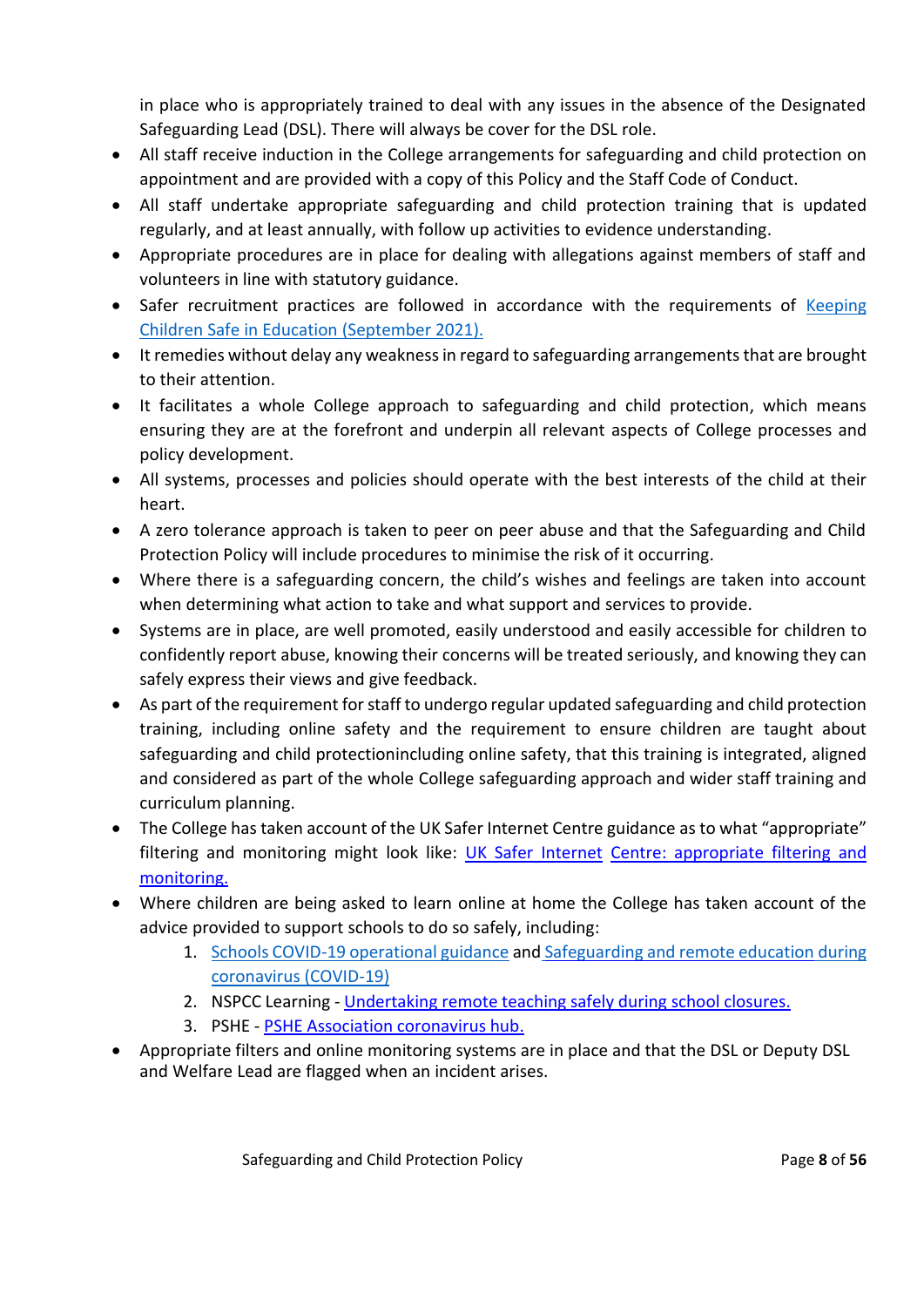- Where it hires or rents out College facilities/premises to organisations or individuals (for example to community groups,sports associations, and service providers to run community or extracurricular activities), it ensures that appropriate arrangements are in place to keep children safe.
- When services or activities are provided by the College, under the direct supervision or management of its staff, its arrangements for safeguarding will apply. However, where services or activities are provided separately by another body this is not necessarily the case; it will seek assurance that the body concerned has appropriate safeguarding and child protection policies and procedures in place (including inspecting these as needed), and ensure that there are arrangements in place to liaise with the College on these matters where appropriate. It will also ensure safeguarding requirements are included in any transfer of control agreement (i.e. lease or hire agreement), as a condition of use and occupation of the premises and that failure to comply with this would lead to termination of the agreement.

The Governing Body will receive a termly safeguarding report from the DSL; this will record the training that has taken place and any outstanding training requirements for the College. It will also record a summary of all safeguarding activity.

The Governing Body will appoint one member as its own Lead Member for Safeguarding and Child Protection; they will undertake a range of 'safeguarding and child protection visits' over the year to monitor compliance within the safeguarding and child protection agenda. They will receive termly updates from the DSL and provide and share the main headlines from these with the Governing Body at their meetings accordingly.

The Head Teacher is responsible for:

- Identifying a senior member of staff from the leadership team to be the Designated Safeguarding Lead (DSL).
- Identifying a member of staff to be the Designated Deputy Safeguarding and Welfare Lead.
- Identifying alternative members of staff to act as the Designated Safeguarding Lead (DSL) and/or the Designated Deputy Safeguarding and Welfare Lead in their absence to ensure there is always cover for these roles, including during periods of College closure.
- Ensuring that the policies and procedures are noted by the Governing Body, particularly concerning referrals of cases of suspected abuse and neglect, and are followed by all staff.
- Ensuring that all staff and volunteers feel able to raise concerns about poor or unsafe practice and such concerns are addressed sensitively in accordance with agreed whistleblowing procedures.
- Liaising with the Local Authority Designated Officer (LADO) in the event of an allegation of abuse being made against a member of staff.

The DSL will carry out their role in accordance with the responsibilities outlined in Annex B of Keeping [Children Safe in Education \(September](https://www.gov.uk/government/publications/keeping-children-safe-in-education--2) 2021).

The DSL will provide advice and support to other staff on child welfare and child protection matters. Any concern for a child's safety or welfare will be recorded in a timely fashion on 'Child Protection Online Management System' (CPOMS). If this resource is not readily available at the time, then a paper record should be made, handed to the DSL and then scanned into CPOMS as soon as is practical, but without any undue delay.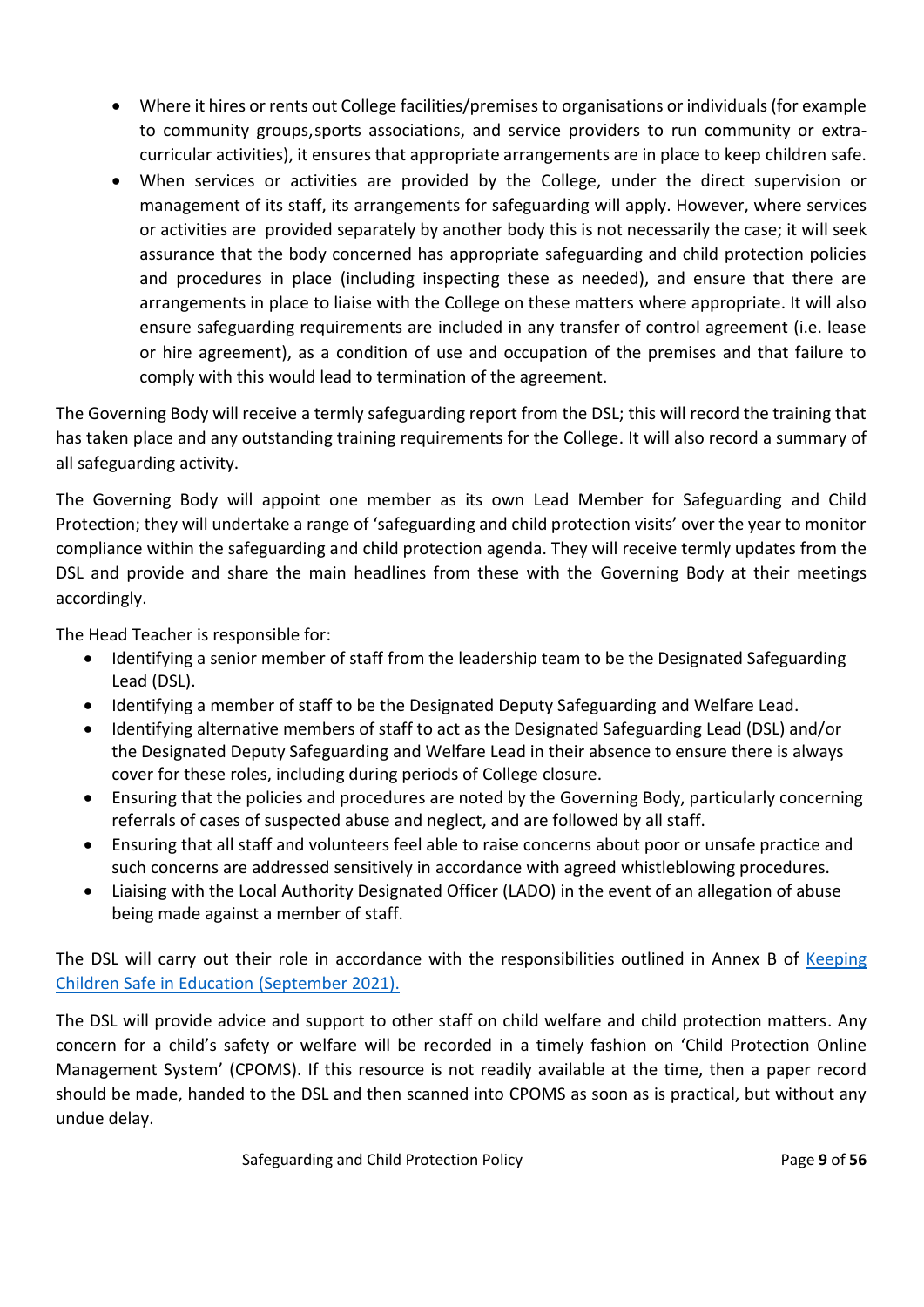During term time the Designated Safeguarding Lead and/or the Deputy Designated Safeguarding and Welfare Lead will always be available (during College hours) for staff in the College to discuss any safeguarding concerns. If, in exceptional circumstances, both of them are not available on the College site in person, they will be available via telephone or other means of communication. There will also be a cover rota arranged between them for the College holidays.

The DSL will attend child protection conferences and core group meetings. Through appropriate training, knowledge and experience they, or other appropriately designated member of staff, will liaise with Children's Services and other agencies where necessary, and make referrals of suspected abuse to them, take part in strategy discussions and other interagency meetings and contribute to the assessment of children.

The DSL will oversee written records and child protection files ensuring that they are kept confidential and stored securely.

The DSL is responsible for ensuring that all staff members and volunteers are aware of the Policy and the procedure they need to follow. They will ensure that all staff, volunteers and regular visitors have received appropriate child protection information during induction.

#### **5. Training and induction**

When new staff join the College they will be informed of the safeguarding and child protection arrangements in place during their initial induction process. They will be given a copy of the College Safeguarding and Child Protection Policy along with the Staff Code of Conduct, Part One of Keeping Children Safe in Education [\(September 2021\)](https://www.gov.uk/government/publications/keeping-children-safe-in-education--2) and informed who the Designated Safeguarding Lead (DSL) and Deputy Designated Safeguarding Lead and Welfare Lead are. All staff are expected to read these key documents (and to sign a staff register to confirm that they have read Part One of [Keeping Children Safe in Education\)](https://www.gov.uk/government/publications/keeping-children-safe-in-education--2) and fully understand their responsibilities. They will also be informed of the College's recording procedures via CPOMS.

Every new member of staff or volunteer will receive safeguarding and child protection training during their induction period within the first half term of joining the College. This programme will include information relating to signs and symptoms of abuse, how to manage a disclosure from a child, how to record and the remit of the role of the Designated Safeguarding Lead (DSL). The training will also include information about whistleblowing in respect of concerns about another adult's behaviour and suitability to work with children.

In addition to the safeguarding induction, the College will ensure that mechanisms are in place to assist staff to understand and discharge their role and responsibilities as set out in Part one of [Keeping Children Safe](https://www.gov.uk/government/publications/keeping-children-safe-in-education--2) in [Education \(September](https://www.gov.uk/government/publications/keeping-children-safe-in-education--2) 2021). In order to achieve this, the College will ensure that:

- All members of staff will undertake appropriate safeguarding training on an annual basis.
- It will evaluate the impact of this training; and
- All members of staff receive regular safeguarding and child protection updates (for example, via email, e-bulletins, staff meetings), as required, but at least annually, to provide them with the relevant skills and knowledge to safeguard children effectively.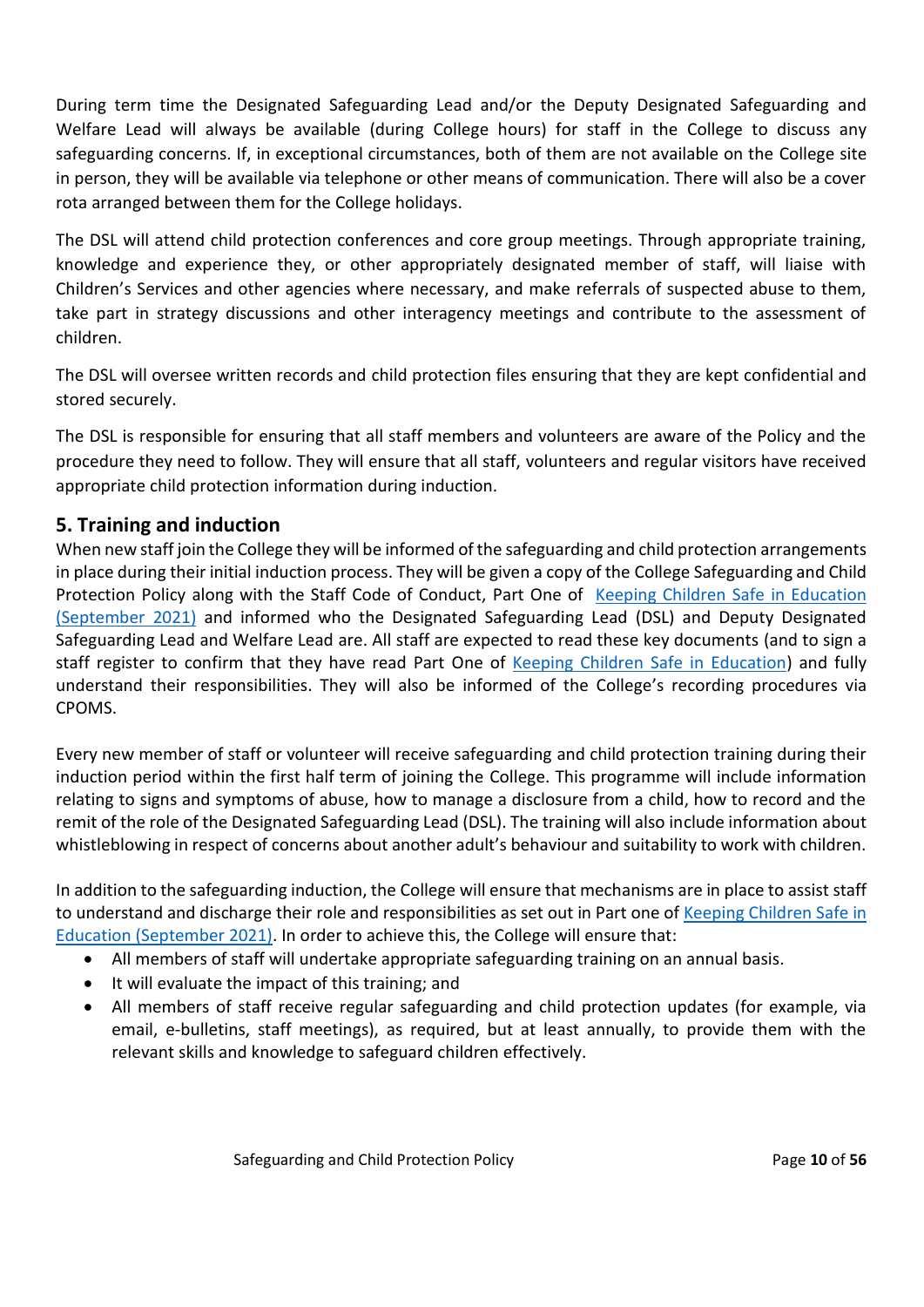All regular visitors, temporary staff and volunteers to the College will be given a set of safeguarding procedures; they will be informed who the DSL and alternative staff members are and what the recording and reporting systems are.

The DSL, Welfare Lead and Deputy DSL, the alternative designated member(s) of staff and any other senior member of staff who may be in a position of making referrals or attending child protection conferences or core groups will attend appropriate training. In addition to formal training, the DSL will ensure that they update their knowledge and skills at regular intervals, but at least annually, to keep up with any developments relevant to their role.

The College actively encourages all staff to keep up to date with the most recent local and national safeguarding advice and guidance and Annex A of Keeping Children Safe [in Education \(September](https://www.gov.uk/government/publications/keeping-children-safe-in-education--2) 2021) provides links to guidance on specific safeguarding issues such as Child Sexual Exploitation and Female Genital Mutilation. All staff are expected to use CPOMS and a record will be kept by the DSL of staff access to safeguarding documentation. In addition, throughout the year the College will brief staff on key issues identified within [Keeping Children Safe in Education \(September 2021\).](https://www.gov.uk/government/publications/keeping-children-safe-in-education--2)

The College will ensure that children will receive the right help, at the right time to address risk and prevent issues from escalating. Research and serious case reviews have repeatedly shown the dangers of failing to take effective action, which include:

- Failing to act and refer early signs of abuse and neglect;
- Poor record-keeping;
- Failing to listen to the views of the child;
- Failing to re-assess concerns when situations do not improve;
- Not sharing information, delays in sharing; and
- Lack of challenge to those who appear not to be taking action.

The College policies and procedures aim to address all areas of poor practice and ensure staff seek advice when unsure.

All staff should have an awareness of safeguarding and child protection issues, some of which are listed below. They should be aware that behaviours linked to drug taking, alcohol abuse, truanting and sexting put children in danger. All staff should be aware that safeguarding issues can manifest themselves via peer on peer abuse. This is most likely to include, but may not be limited to, bullying (including online or cyber bullying), gender-based violence/sexual assaults and sexting. Staff should be clear as to the relevant College policies and procedures and with regard to peer on peer abuse.

Staff have been made aware of the new [Department for Digital, Culture, Media and](https://www.gov.uk/government/publications/sharing-nudes-and-semi-nudes-advice-for-education-settings-working-with-children-and-young-people) Sport and UK Council [for Internet Safety](https://www.gov.uk/government/publications/sharing-nudes-and-semi-nudes-advice-for-education-settings-working-with-children-and-young-people) guidance on the sharing of nude and semi-nude images which has replaced their sexting advice. Consensual image sharing, especially between older children of the same age, may require a different response. It might not be abusive – but children still need to know it is illegal- whilst non-consensual sharing is illegal and abusive. The guidance provides detailed advice about sharing of nudes and semi-nude images and videos.

Expert and professional organisations are best placed to provide up-to-date guidance and practical support on specific safeguarding issues. For example, information can be found on the [TES](https://www.tes.com/) and [NSPCC](https://www.nspcc.org.uk/) websites.

**Safeguarding and Child Protection Policy Community Page 11 of 56**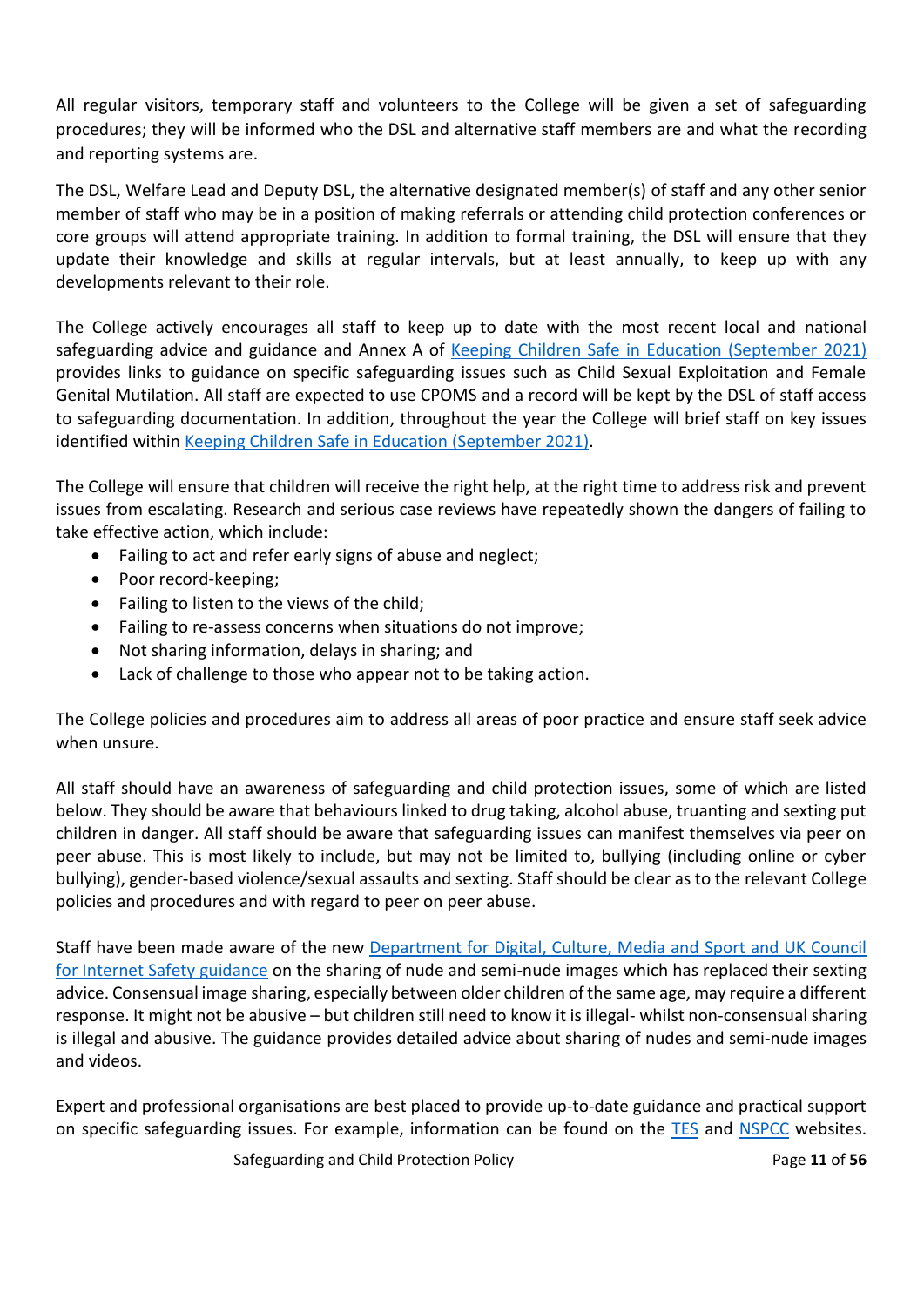College staff can access government guidance as required on the issues listed below via [GOV.UK](https://www.gov.uk/) and other government websites:

- children missing education;
- children missing from home or care;
- child sexual exploitation (CSE);
- bullying including online bullying;
- domestic abuse;
- drugs;
- fabricated or induced illness;
- faith based abuse;
- female genital mutilation (FGM);
- forced marriage;
- gangs and youth violence;
- gender-based violence/violence against women and girls (VAWG);
- honour based violence and abuse;
- hate;
- mental health (refer to the end of this section below);
- missing children and adults;
- peer on peer abuse;
- private fostering;
- preventing radicalisation;
- sexting;
- relationship abuse;
- sexual violence and harassment between children in schools and colleges; and
- trafficking and modern slavery.

The College has taken due account of and will ensure that staff are made aware, as appropriate to their role, of the following sources of support and information:

- The one-stop page for teachers on GOV.UK, which can be accessed at [Teaching about](https://www.gov.uk/guidance/teaching-about-relationships-sex-and-health)  [relationships sex and health](https://www.gov.uk/guidance/teaching-about-relationships-sex-and-health) which includes teacher training modules on the RSHE topics and nonstatutory implementation guidance;
- DfE advice for schools: [teaching](https://www.gov.uk/government/publications/teaching-online-safety-in-schools) online safety in schools;
- UK Council for Internet Safety (UKCIS)<sup>32</sup> guidance: Education for a connected world;
- The UKCIS [external visitors guidance w](https://www.gov.uk/government/publications/using-external-visitors-to-support-online-safety-education-guidance-for-educational-settings)ill help schools and colleges to ensure the maximum impact of any online safety sessions delivered by external visitors;
- National Crime Agency's CEOP education programme: [Thinkuknow;](https://www.thinkuknow.co.uk/) and
- Public Health England: Better Health (Sept 2021).

#### **Mental health**

The College Mental Health Lead (Rebecca Cheadle) can access a range of advice to help staff to identify children in need of extra mental health support, this includes working with external agencies.

Staff must be aware that mental health problems can, in some cases, be an indicator that a child has suffered or is at risk of suffering abuse, neglect or exploitation. Any member of staff or volunteer who suspects a child

**Safeguarding and Child Protection Policy Community Page 12 of 56**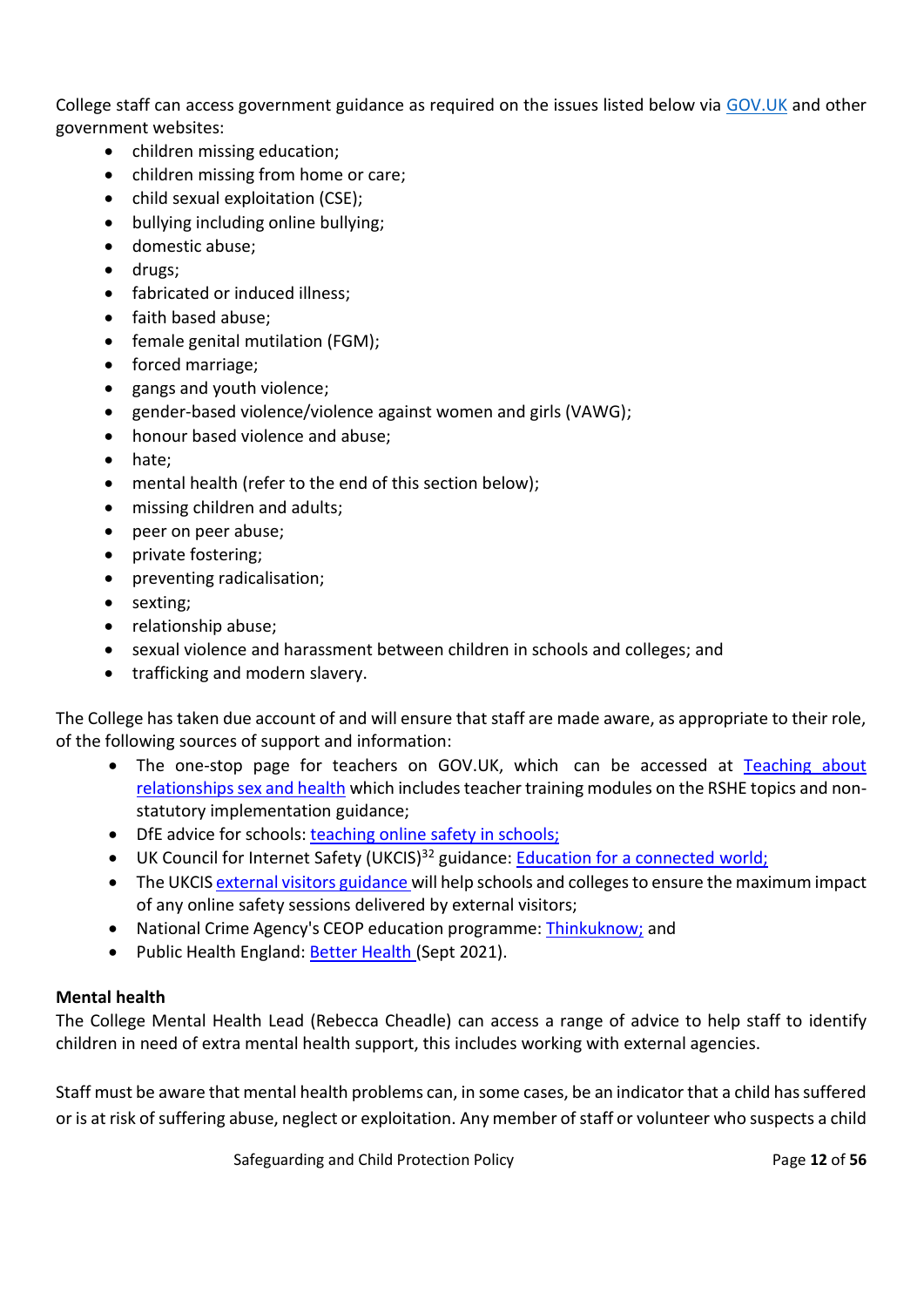or young person is suffering mental illness will record, consult and share their concerns with the Designated Safeguarding Lead or Deputy DSL and Welfare Lead.

Only appropriately trained professionals can attempt to make a diagnosis of a mental health problem but staff are trained to recognise signs and indicators for identifying children whom may need extra mental health support and are aware of the escalation procedures.

Where children have suffered abuse and neglect, or other potentially traumatic adverse childhood experiences, this can have a lasting impact through childhood, adolescence and into adulthood. It is key that staff are aware of how their experiences can impact on their mental health, behaviour and education.

It can be difficult to know if a child is suffering as they often keep it to themselves but some characteristics for poor childhood mental health *may* include:

- Becoming withdrawn from family and friends;
- Persistent low moods and unhappiness;
- Tearfulness and irritability;
- Worries that stop them carrying out day to day tasks;
- Sudden outbursts of anger directed towards others or themselves;
- Loss of interest in activities that they used to enjoy; and
- Problems eating or sleeping.

More information can be found in the [Mental health and behaviour in schools guidance.](https://www.gov.uk/government/publications/mental-health-and-behaviour-in-schools--2) Public Health England has produced a range of resources to support secondary school teachers to promote positive health, wellbeing and resilience among children; its resource **[Better Health](https://campaignresources.phe.gov.uk/schools/topics/mental-wellbeing/overview)** provides links to all materials and lesson plans.

#### **6. Procedure for managing concerns**

All staff must follow the College procedures which are consistent with Working Together to Safeguard [Children \(February 2019\)](https://www.gov.uk/government/publications/working-together-to-safeguard-children--2) and Keeping Children Safe [in Education \(September](https://www.gov.uk/government/publications/keeping-children-safe-in-education--2) 2021).

It is not the responsibility of staff to investigate welfare concerns or determine the truth of any disclosure or allegation. All staff, however, have a duty to recognise concerns and maintain an open mind. Accordingly, all concerns regarding the welfare of pupils will be recorded and discussed with the DSL prior to any discussion with parents.

Adults in the College are well placed to observe any physical, emotional or behavioural signs which indicate that a child may be suffering significant harm. The relationships between staff, pupils, parents and the public which foster respect, confidence and trust can lead to disclosures of abuse, and/or College staff being alerted to concerns.

#### **Definitions:**

• As in the Children Acts 1989 and 2004, a **child** is anyone who has not yet reached his/her 18th

**Safeguarding and Child Protection Policy Community Page 13 of 56**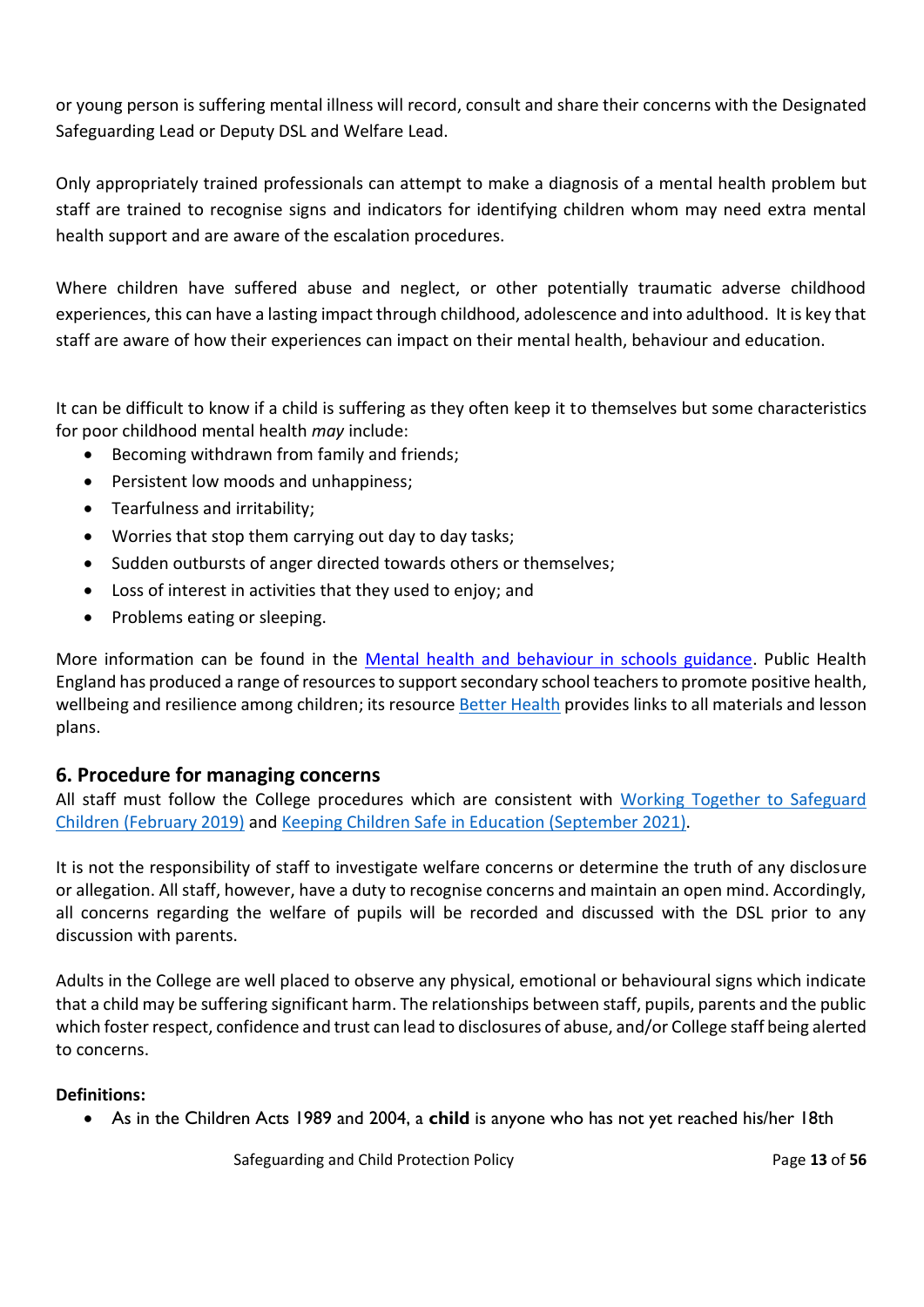birthday.

- **Harm** means ill-treatment or impairment of health and development, including, for example, impairment suffered from seeing or hearing the ill-treatment of another.
- **Development** means physical, intellectual, emotional, social or behavioural development; **Health**  includes physical and mental health;
- **Ill-treatment** includes sexual abuse and other forms of ill-treatment which are not physical;
- **Abuse** and **neglect** are forms of maltreatment. Somebody may abuse or neglect a child by inflicting harm or failing to act to prevent harm. Children may be abused in a family or in an institutional or community setting; by those known to them, or, more rarely, by others. Abuse can take place wholly online, or technology may be used to facilitate offline abuse. Children may be abused by an adult or adults or by another child or children.
- **Physical abuse** may involve hitting, shaking, throwing, poisoning, burning or scalding, drowning, suffocating or otherwise causing physical harm to a child. Physical harm may also be caused when a parent or carer fabricates the symptoms of or deliberately induces illness in a child.
- **Sexual abuse** involves forcing or enticing a child or young person to take part in sexual activities, not necessarily involving a high level of violence, whether or not the child is aware of what is happening. The activities may involve physical contact, including assault by penetration (for example, rape or oral sex) or non-penetrative acts such as masturbation, kissing, rubbing and touching outside of clothing. They may also include non-contact activities, such as involving children in looking at, or in the production of, sexual images, watching sexual activities, encouraging children to behave in sexually inappropriate ways or grooming a child in preparation for abuse (including via the internet). Sexual abuse is not solely perpetrated by adult males. Women can also commit acts of sexual abuse, as can other children.
- **Emotional abuse** is the persistent emotional maltreatment of a child such as to cause severe and persistent adverse effects on the child's emotional development. It may involve conveying to children that they are worthless or unloved, inadequate, or valued only insofar as they meet the needs of another person. It may include not giving the child opportunities to express their views, deliberately silencing them or 'making fun' of what they say or how they communicate. It may feature age or developmentally inappropriate expectations being imposed on children. These may include interactions that are beyond the child's developmental capability, as well as overprotection and limitation of exploration and learning, or preventing the child participating in normal social interaction. It may involve seeing or hearing the ill-treatment of another. It may involve serious bullying (including online bullying), causing children frequently to feel frightened or in danger or the exploitation or corruption of children. Some level of emotional abuse is involved in all types of maltreatment of a child, though it may occur alone.
- **Neglect** is the persistent failure to meet a child's basic physical and/or psychological needs, likely to result in the serious impairment of the child's physical or mental health or development. Neglect may occur during pregnancy as a result of maternal substance abuse. Once a child is born, neglect may involve a parent or carer failing to:
	- a) provide adequate food and clothing, shelter (including exclusion from home or abandonment);
	- b) protect a child from physical and emotional harm or danger;
	- c) ensure adequate supervision (including the use of inadequate caretakers);
	- d) ensure access to appropriate medical care or treatment; and
	- e) it may also include neglect of, or unresponsiveness to, a child's basic emotional needs.

**Safeguarding and Child Protection Policy Community Page 14 of 56**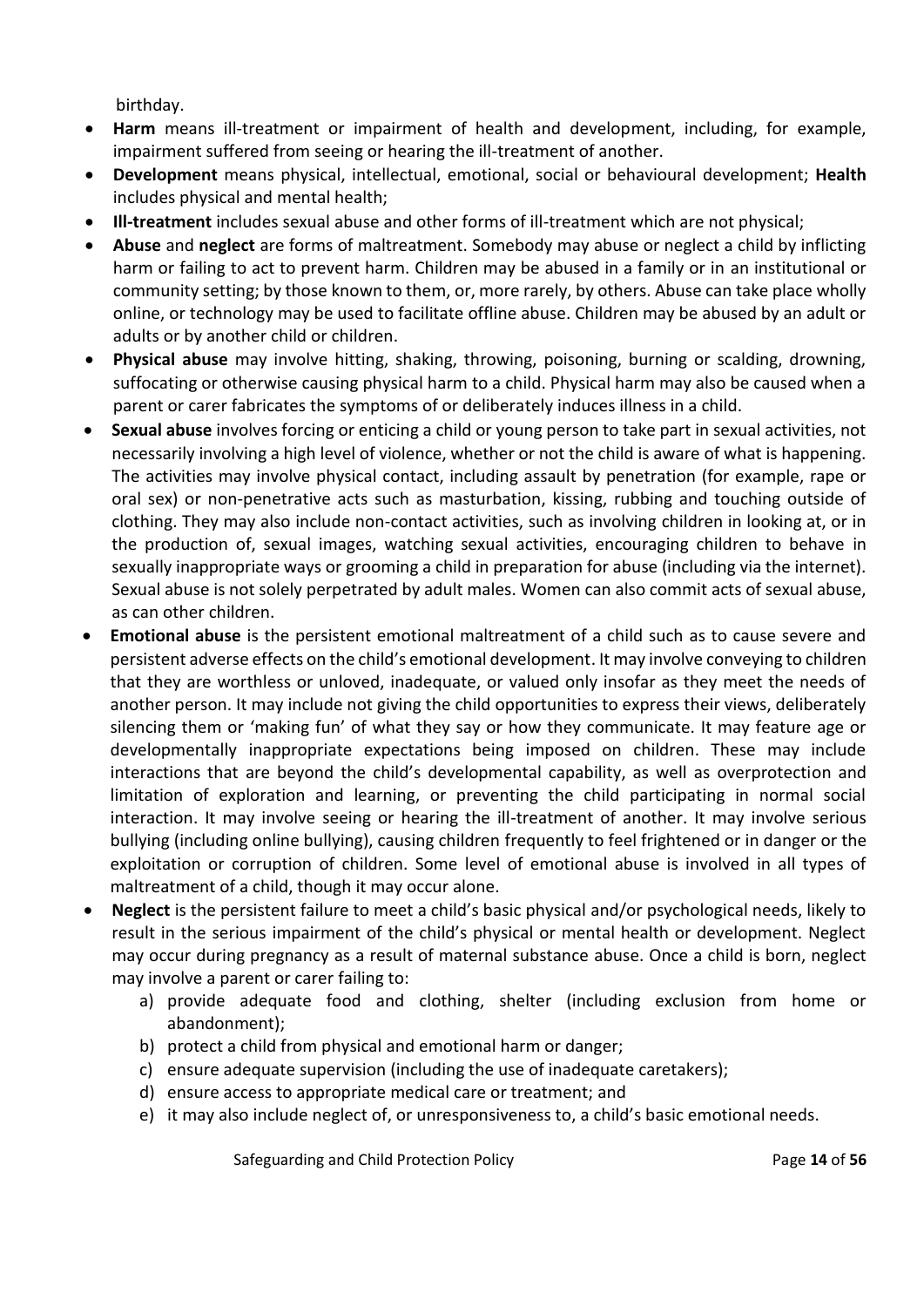#### **Contextual Safeguarding**

Safeguarding incidents and/or behaviours can be associated with factors outside of the College and can occur between children outside it. Staff should be considering the context within such incidents and/or behaviours occur. This will be done through assessing the wider environmental factors that are present in a child's life that are a threat to their safety and welfare.

#### **Reporting**

Staff must immediately report:

- any suspicion that a child is injured, marked, or bruised in a way which is not readily attributable to the normal knocks or scrapes received in play;
- any explanation given which appears inconsistent or suspicious;
- any behaviours which give rise to suspicions that a child may have suffered harm (e.g. worrying drawings or play);
- any concerns that a child may be suffering from inadequate care, ill treatment, or emotional maltreatment;
- any concerns that a child is presenting signs or symptoms of abuse or neglect;
- any significant changes in a child's presentation, including non-attendance;
- overhearing a conversation or, for example, when a child's behaviour changes.
- any hint or disclosure of abuse from any person;
- any concerns regarding person(s) who may pose a risk to children (e.g. living in a household with children present).

Staff are also encouraged to actively consider children who might present as vulnerable (see Appendix C). Disclosures or information may be received from pupils, parents or other members of the public. The College recognises that those who disclose such information may do so with difficulty, having chosen carefully to whom they will speak. Accordingly, all staff will handle disclosures with sensitivity. Such information cannot remain confidential and staff will immediately communicate what they have been told to the Designated Safeguarding Lead.

Staff will not investigate but will, wherever possible, elicit enough information to pass on to the Designated Safeguarding Lead in order that they can make an informed decision of what to do next. It is essential that when they make a report of abuse, all victims are reassured that they are being taken seriously and that they will be supported and kept safe. How the College responds to a report can encourage or undermine the confidence of future victims of sexual violence and sexual harassment to report or come forward. Staff will:

- Listen to and take seriously any disclosure or information that a child may be at risk of harm;
- Try to ensure that the person disclosing does not have to speak to another member of College staff.
- Clarify the information;
- Try to keep questions to a minimum and of an 'open' nature e.g. 'Can you tell me what happened?' rather than 'Did x hit you?';
- Try not to show signs of shock, horror or surprise;
- Not express feelings or judgments regarding any person alleged to have harmed the child;
- Explain sensitively to the person that they have a responsibility to refer the information to the senior designated person;
- Reassure and support the person as far as possible;

**Safeguarding and Child Protection Policy Community Page 15 of 56**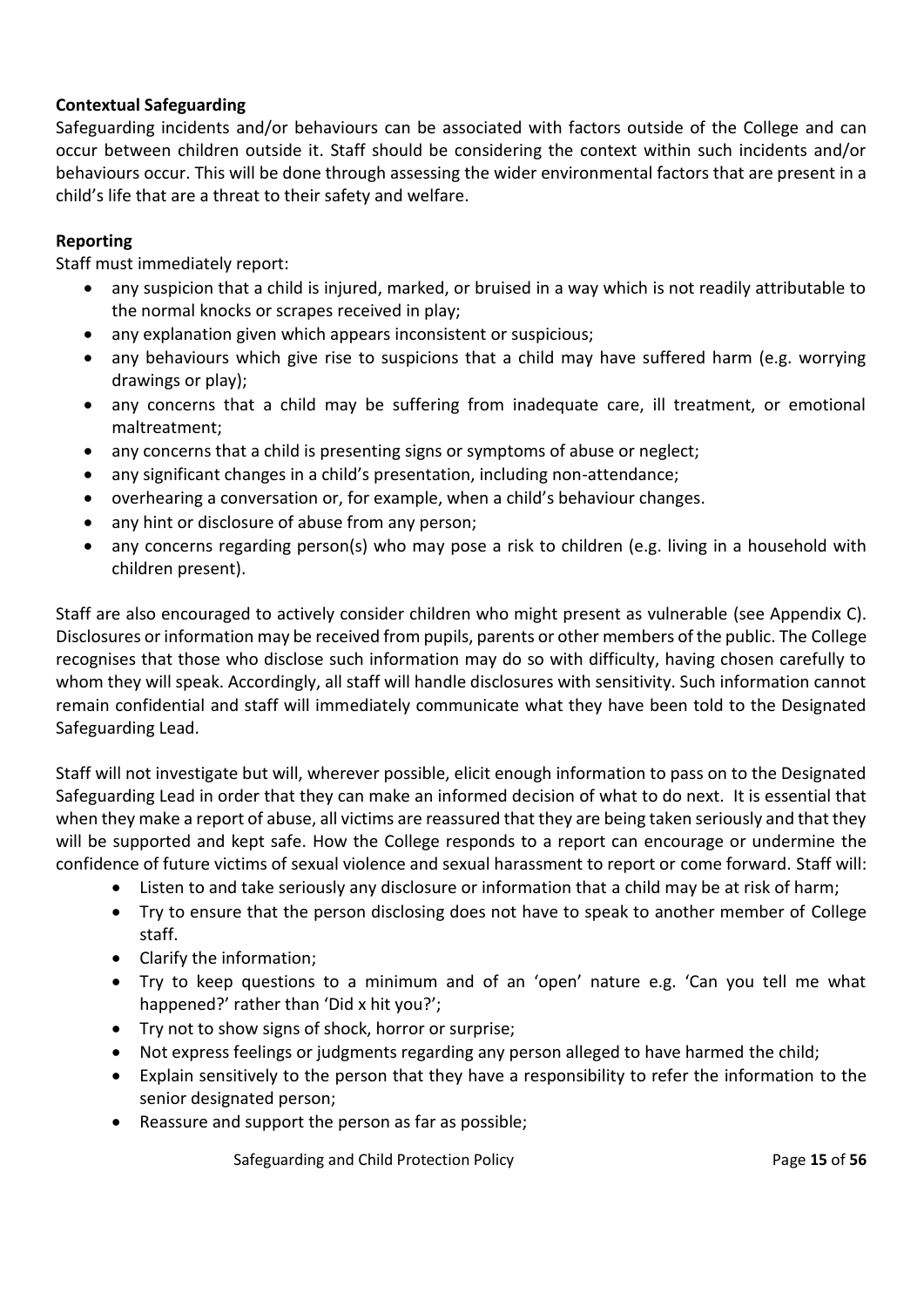- Explain that only those who 'need to know' will be told;
- Explain what will happen next and that the person will be involved as appropriate; and
- Record on CPOMS and with a paper record if appropriate.

The College adheres to safeguarding and child protection procedures that have been agreed locally through the local safeguarding partnership. Where children and families in need of support are identified, the College will carry out its responsibilities in accordance with local threshold guidance.

Every member of staff including volunteers working with children at the College are advised to maintain an attitude of 'it could happen here' where safeguarding is concerned. When concerned about the welfare of a child, staff members should always act in the interests of the child and have a responsibility to act as outlined in this Policy.

All staff are encouraged to report any concerns that they have and not see these as insignificant. On occasions, a referral is justified by a single incident such as an injury or disclosure of abuse. More often, however, concerns accumulate over a period and are evidenced by building up a picture of harm over time; this is particularly true in cases of emotional abuse and neglect. In these circumstances, it is crucial that staff record and pass on concerns in accordance with this Policy to allow the DSL to build up a picture and access support for the child at the earliest opportunity. A reliance on memory without accurate and contemporaneous records of concern could lead to a failure to protect.

All staff have a duty to recognise concerns and pass the information on in accordance with the procedures outlined in this Policy.

The Designated Safeguarding Lead (DSL) should be used as a first point of contact for concerns and queries regarding any safeguarding concern in the College. Any member of staff or visitor to the College who receives a disclosure of abuse or suspects that a child is at risk of harm must report it immediately to the DSL or Deputy DSL and Welfare Lead or, if unavailable, to the alternative designated person(s). In the absence of either of the above, the matter should be brought to the attention of the Head Teacher.

All concerns about a child or young person should be reported without delay and recorded using the agreed procedures on CPOMS and on paper if appropriate.

Following receipt of any information that raises concern, the DSL will consider what action to take and will seek advice from Children's Services as required. All information and actions taken, including the reasons for any decisions made, will be fully documented.

All referrals will be made in line with local Children's Services procedures. If, at any point, there is a risk of immediate serious harm to a child a referral should be made to Children's Services and/or the police immediately.

Anybody can make a referral. If the child's situation does not appear to be improving the staff member with concerns should press for re-consideration by raising concerns again with the DSL, the Deputy DSL and Welfare Lead and/or the Head Teacher. Concerns should always lead to help for the child at some point.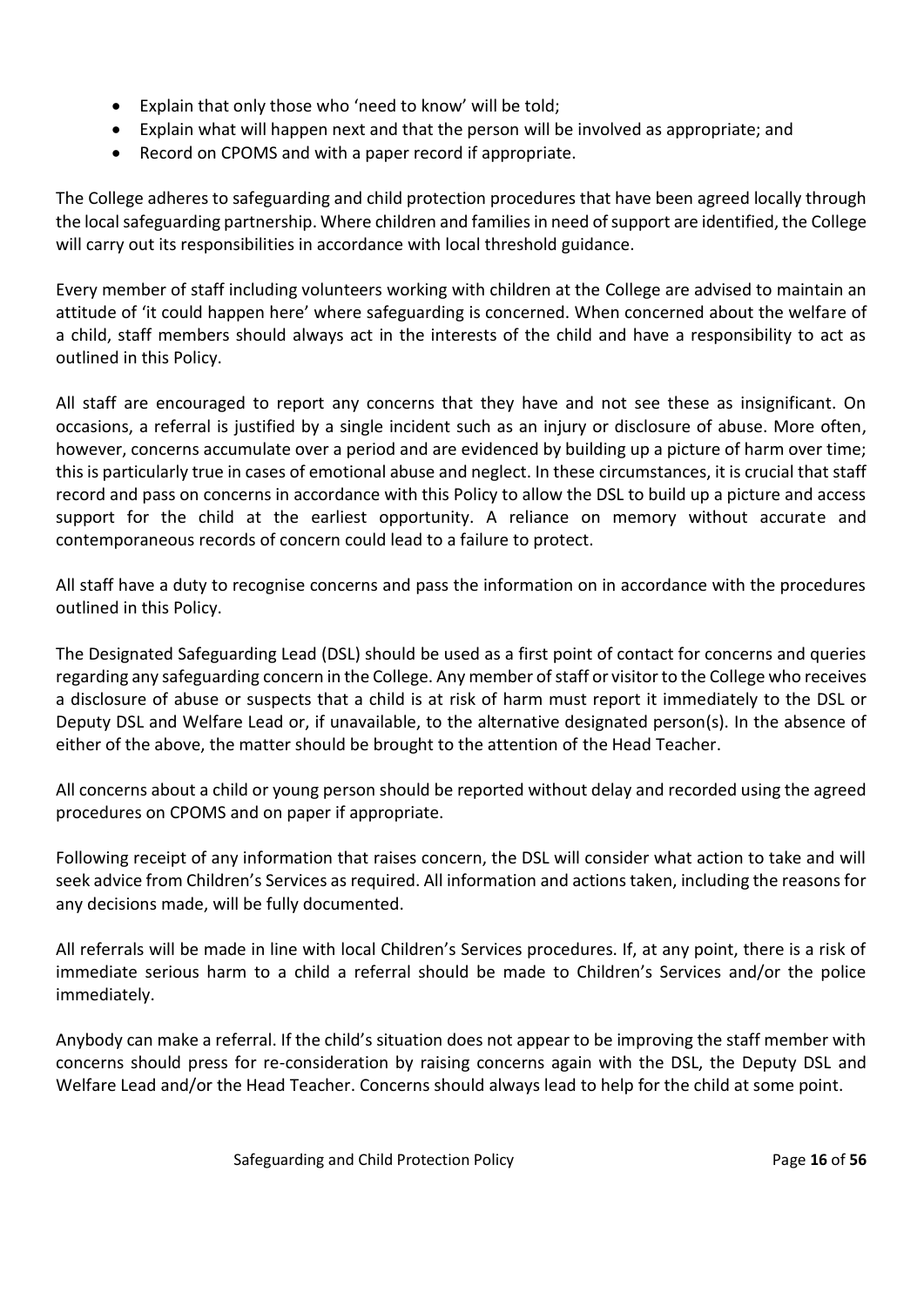Staff should always follow the reporting procedures outlined in this Policy in the first instance. They may also share information directly with Children's Services, or the police if:

- The situation is an emergency and the Designated Safeguarding Lead, their alternative and the Head Teacher are all unavailable; and
- They are convinced that a direct report is the only way to ensure the child's safety.

Any member of staff who does not feel that concerns about a child have been responded to appropriately and in accordance with the procedures outlined in this Policy, should raise their concerns with the Head Teacher or the Chair of the Governing Body. If any member of staff does not feel the situation has been addressed appropriately at this point, then they should contact Children's Services directly with their concerns.

The College recognises that children are also vulnerable to physical, sexual and emotional abuse by their peers or siblings. This is most likely to include, but not limited to: bullying (including cyber bullying), genderbased violence/sexual assaults, sexting and initiation/hazing type violence and ritual. Abuse perpetrated by children can be just as harmful as that perpetrated by an adult, so it is important to remember the impact on the victim of the abuse as well as to focus on the support for the child or young person exhibiting the harmful behaviour. Such abuse will always be taken as seriously as abuse perpetrated by an adult and the same safeguarding children procedures will apply in respect of any child who is suffering or likely to suffer significant harm; staff must never tolerate or dismiss concerns relating to peer on peer abuse.

The College recognises that children with special educational needs and disabilities (SEND) can face additional safeguarding challenges and these are discussed in staff training. These additional barriers can include:

- Assumptions that indicators of possible abuse such as behaviour, mood and injury relate to the child's disability without further exploration;
- Children with SEN and disabilities can be disproportionally impacted by things like bullying without outwardly showing any signs; and
- Communication barriers and difficulties in overcoming these barriers.

The College recognises that staff are well placed to identify concerns and take action to prevent children from becoming victims of Female Genital Mutilation (FGM) and other forms of so-called 'honour-based' violence (HBV) or abuse and provide guidance on these issues through safeguarding training. If staff have a concern regarding a child that might be at risk they should inform the DSL who will activate local safeguarding procedures, using existing national and local protocols for multi-agency liaison with police and children's social care.

Where FGM has taken place, there has been a mandatory reporting duty placed on teachers since 31st October 2015. Section 5B of the Female Genital Mutilation Act 2003 (as inserted by section 74 of the Serious Crime Act 2015) places a statutory duty upon teachers in England and Wales, to report to the police where they discover (either through disclosure by the victim or visual evidence) that FGM appears to have been carried out on a girl under 18. Those failing to report such cases may face disciplinary action.

• The DSL will provide guidance and support to staff on this requirement. Further information on when and how to make a report can be found in the following Home Office guidance: Mandatory Reporting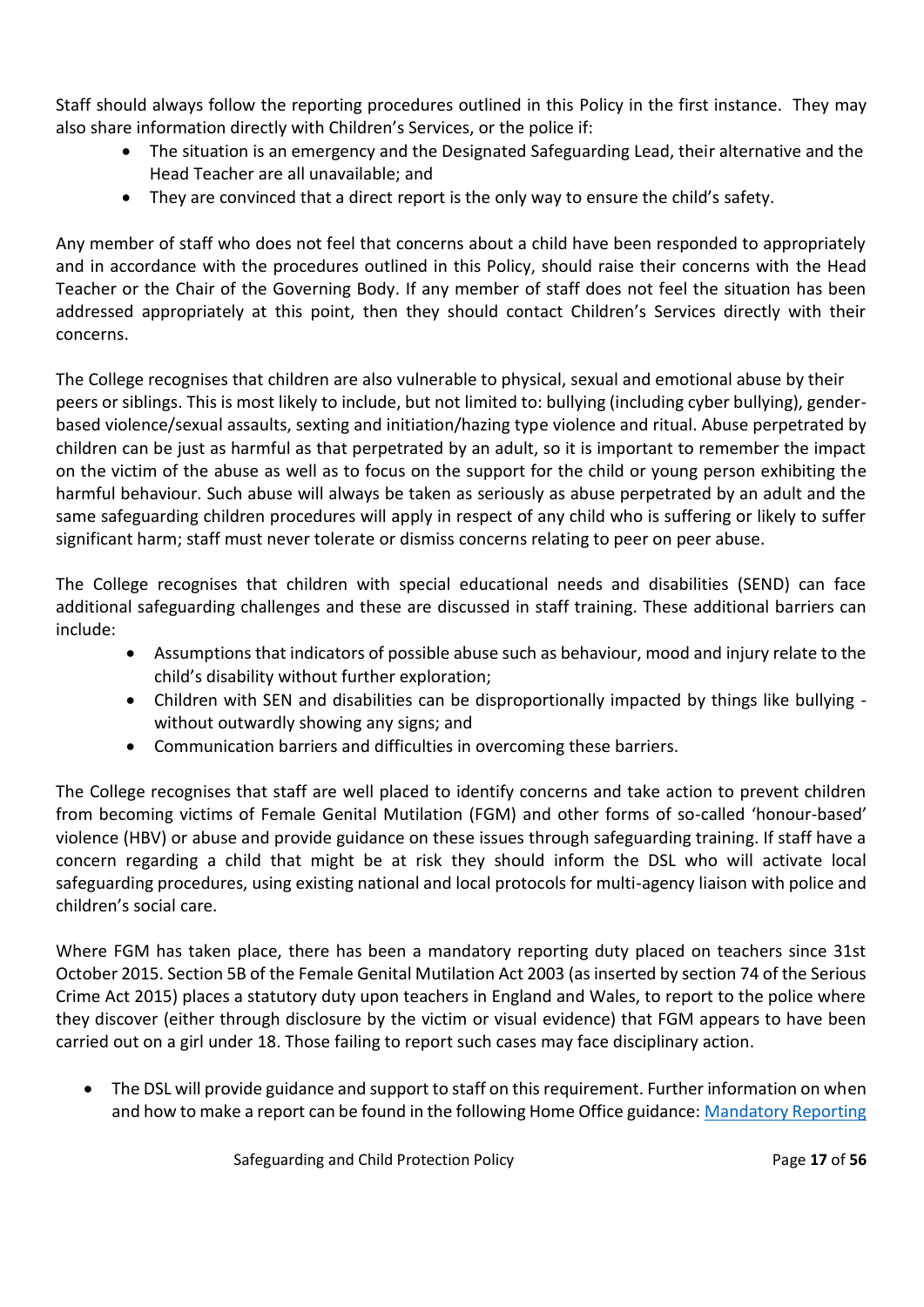of Female Genital Mutilation – [procedural information \(Home Office October 2015 -](https://www.gov.uk/government/publications/mandatory-reporting-of-female-genital-mutilation-procedural-information) updated January [2020\)](https://www.gov.uk/government/publications/mandatory-reporting-of-female-genital-mutilation-procedural-information) (see Appendix D).

The College recognises that safeguarding against radicalisation and extremism is no different to safeguarding against any other vulnerability in today's society. The College will ensure that:

- Through training, staff, volunteers and Governing Body members will have an understanding of what radicalisation and extremism is, why staff in the College need to be vigilant and how to respond when concerns arise.
- There are systems in place for keeping students safe from extremist material when accessing the internet in the College by using effective filtering, monitoring and usage policies.
- The DSL/ Welfare Lead has received Prevent training and will act as the point of contact within the College for any concerns relating to radicalisation and extremism.
- The DSL will make referrals in accordance with local Channel procedures and will represent the College at Channel meetings as required.
- The College will promote the spiritual, moral, social and cultural development of pupils through the curriculum.

If early help is appropriate, the Designated Safeguarding Lead will generally lead on liaising with other agencies and setting up an inter-agency assessment, as appropriate. Staff may be required to support other agencies and professionals in an early help assessment and, in some cases, where education is the fundamental factor, acting as the lead practitioner. Early help assessments should be kept under review and referred to social care for assessment if the child's situation does not appear to be improving or is getting worse.

#### **7. Records and information sharing**

If staff are concerned about the welfare or safety of any child at the College, they will record their concern on the CPOMS. Any concerns should be passed to the DSL without delay.

Any information recorded will be secured in CPOMs and if there are physical documents they will be kept in a secure cabinet, and not with the child's academic file. These files will be the responsibility of the DSL. Child protection information will only be shared within the College on the basis of 'need to know in the child's interests' and on the understanding that it remains strictly confidential.

Child protection information will only be kept in this file and this file will be kept up to date. Records of concern, copies of referrals, invitations to child protection conferences, core groups and reports will be stored here. All safeguarding files (CPOMs and physical) will include a chronology, and will record significant events in the child's life.

When a child leaves the College, the DSL will make contact with the DSL at the new school and will ensure that the child protection file is forwarded to the receiving school in an appropriately agreed manner. The College will retain evidence to demonstrate that it has acted accordingly when dealing with safeguarding matters and how the file has been transferred; this may be in the form of electronic records via the CPOMS audit features or a written confirmation of receipt from the receiving school and/or evidence of recorded delivery. Where a parent elects to remove their child from the College roll to home educate, the College will make arrangements to pass any safeguarding concerns to the DSL at the Local Authority – refer to section 13 of this Policy for further information.

**Safeguarding and Child Protection Policy Community Page 18 of 56**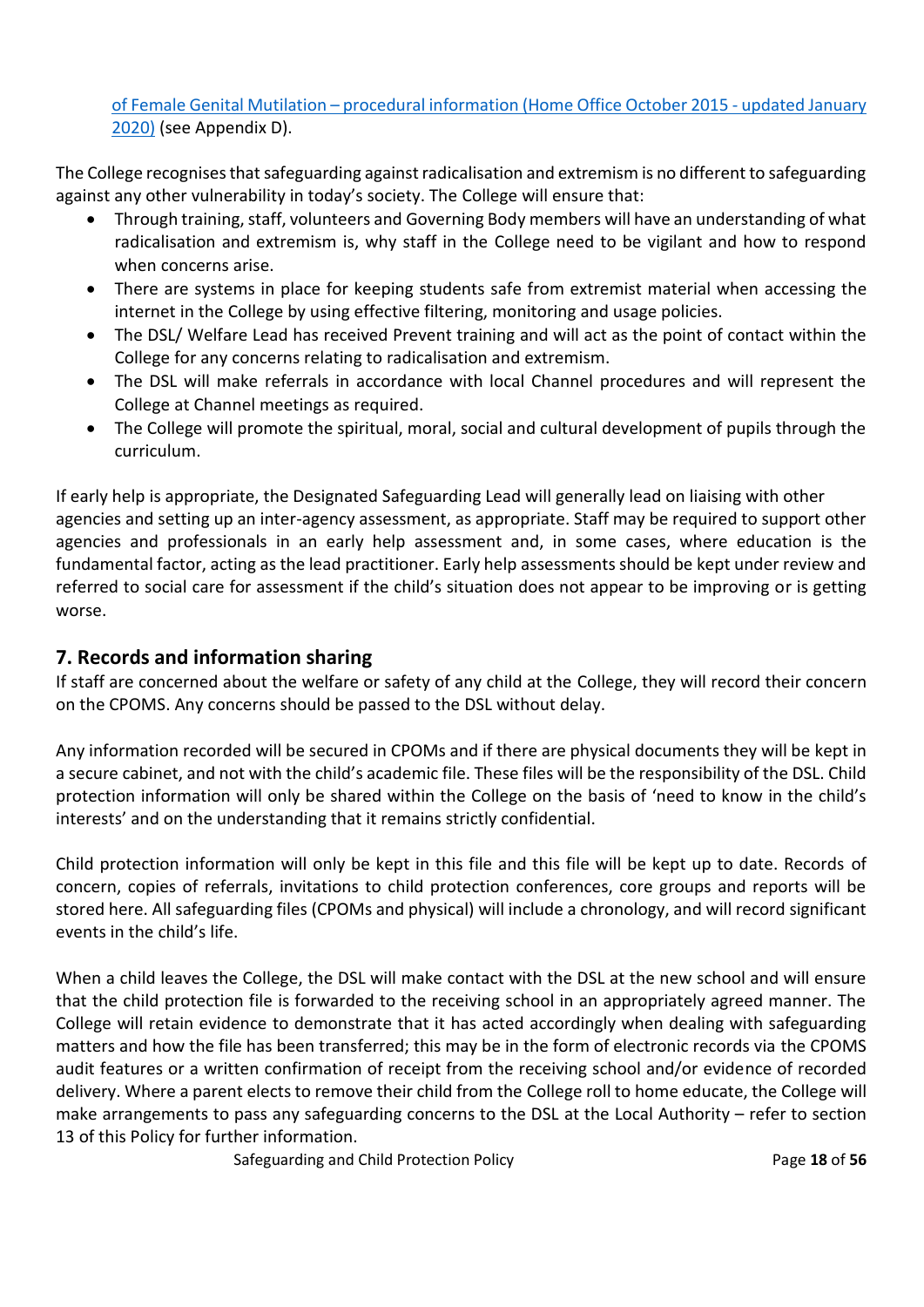It should be noted that the College is not required to keep copies of any records in the student record except if there is an ongoing legal action when the student leaves the College. Custody of and responsibility for the records passes to the school which the student transfers to.

#### **8. Working with parents and carers**

The College is committed to working in partnership with parents/carers to safeguard and promote the welfare of children and to support them to understand their statutory responsibilities in this area.

When new pupils join the College, parents and carers will be informed that there is a Safeguarding and Child Protection Policy. A copy will be provided to parents and carers on request and is available on the College website. Parents and carers will be informed of the College's legal duty to assist colleagues in other agencies with child protection enquiries and what happens should there be cause to make a referral to Children's Services.

The College is committed to working with parents and carers positively, openly and honestly and will ensure that they are all treated with respect, dignity and courtesy. The College respects the rights of parents and carers to privacy and confidentiality and will not share sensitive information unless granted permission, or where it is necessary to do so in order to safeguard a child from harm.

The College will seek to share with parents and carers any concerns about their child unless to do so may place a child at increased risk of harm. A lack of parental or carer engagement or agreement regarding the concerns the College has about a child will not prevent the DSL making a referral to Children's Services in those circumstances where it is appropriate to do so.

In order to keep children safe and provide appropriate care for them, the College requires parents to provide accurate and up to date information regarding:

- full names and contact details of all adults with whom the child normally lives;
- full names and contact details of all persons with parental responsibility (if different from above);
- emergency contact details (if different from above); and

The College will retain this information on the student file; it will only share information about students with adults who have parental responsibility for them or where a parent has given permission and it has been supplied with the adult's full details in writing.

#### **9. Child protection conferences**

Children's Services will convene a Child Protection conference once a child protection enquiry under Section 47 of the Children Act 1989 has been undertaken and the child is judged to be at continuing risk of significant harm. A review conference will take place once a child has been made the subject of a Child Protection Plan in order to monitor the safety of the child and the required reduction in risk.

Staff members may be asked to attend a child protection conference or core group meetings on behalf of the College in respect of individual children. Usually the person representing the College at these meetings will be the Head Teacher, DSL, Deputy DSL and Welfare Lead or other appropriate members of staff. In any event, the person attending will need to have as much relevant up to date information about the child as possible; any member of staff may be required to contribute to this process.

**Safeguarding and Child Protection Policy Child Protection Policy Page 19 of 56**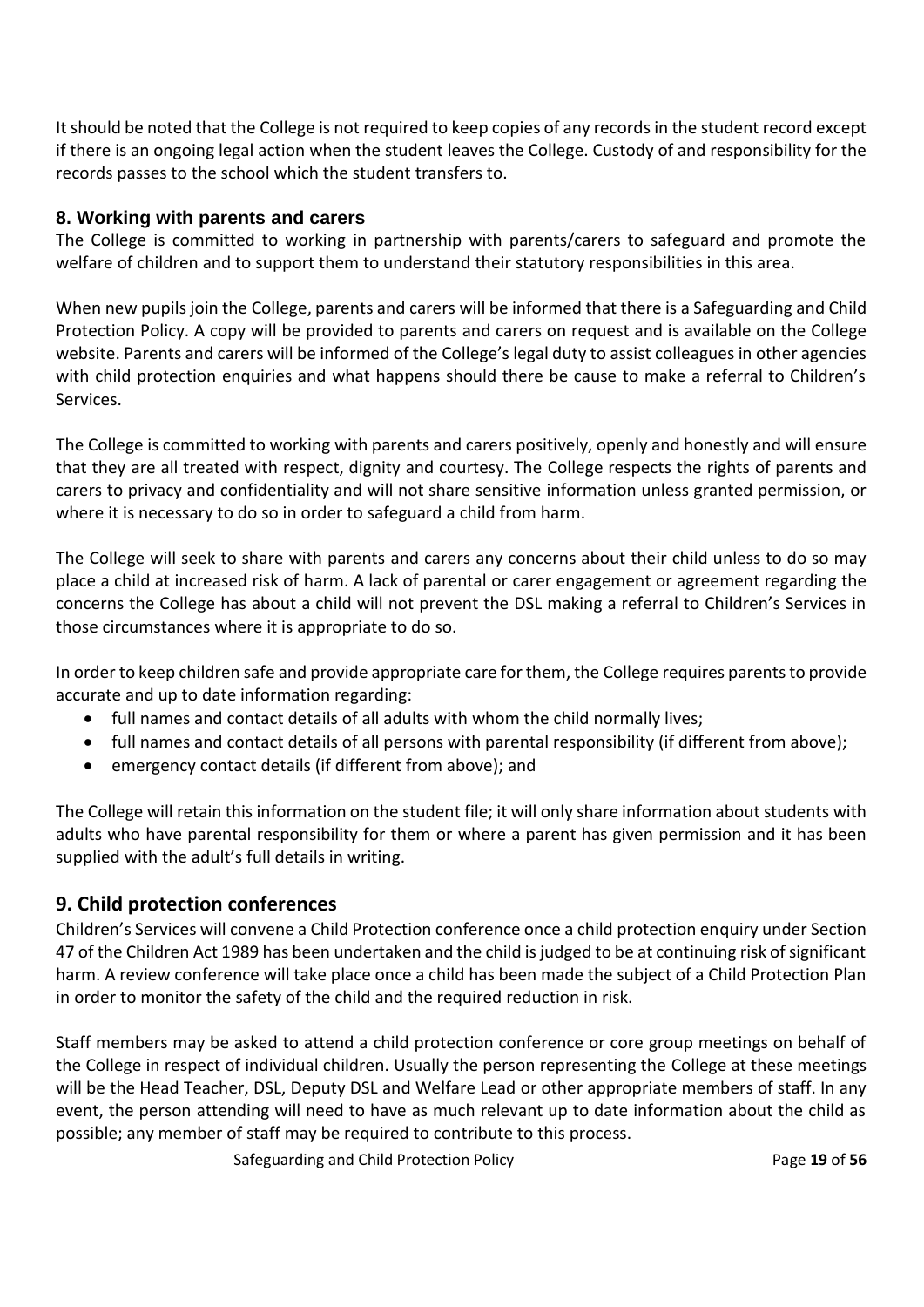All reports for child protection conferences will be prepared in advance. The information contained in the report will be shared with parents before the conference as appropriate and will include information relating to the child's physical, emotional and intellectual development and the child's presentation at the College. In order to complete such reports, all relevant information will be sought from staff working with the child in the College.

Clearly child protection conferences can be upsetting for parents. The College recognises that staff are likely to have more contact with parents than other professionals involved. The College will work in an open and honest way with any parent whose child has been referred to Children's Services or whose child is subject to a Child Protection Plan. It is the responsibility of the College to promote the protection and welfare of all children and the aim is to achieve this in partnership with parents.

## **10. Safer recruitment and selection**

The College will ensure that at least the Head Teacher, the Deputy Headteacher and a number of Governors have completed appropriate safer recruitment and selection training. At all times the Head Teacher and those trained staff will ensure that safer recruitment and selection practices are followed in accordance with the requirements of Keeping Children Safe [in Education \(September](https://www.gov.uk/government/publications/keeping-children-safe-in-education--2) 2021).

The College will use the recruitment and selection process to deter and reject unsuitable candidates; it will require evidence of original academic certificates when verifying identity and the College will not accept testimonials but insist on taking up references prior to interview. The College will question the contents of application forms if they are unclear, will undertake Disclosure and Barring Service checks and use any other means of ensuring the most suitable people to work with children are recruited and selected.

The Headteacher's PA will maintain a Single Central Register of all safer recruitment and selection checks carried out in line with statutory requirements.

#### **11. Safer working practice**

All adults who come into contact with children have a duty of care to safeguard and promote their welfare. There is a legal duty placed upon the College to ensure that all adults who work with or on behalf of children are competent and safe to do so.

| Green lanyard        | Employee DBS cleared                                                |
|----------------------|---------------------------------------------------------------------|
| Blue lanyard         | Governor DBS cleared                                                |
| Red lanyard          | Others who have been DBS cleared (e.g Contractors)                  |
| <b>Black lanyard</b> | Anyone who has not been DBS cleared and therefore supervised onsite |

All adults working at or visiting the College will wear a lanyard at all times.

A yellow lanyard indicates the wearer is a Sixth Form student.

All staff will be provided with a copy of the College Code of Conduct at induction and will be expected to know this in addition to this Policy, the College Conduct Policy and to carry out their duties in accordance with this advice. There will be occasions when some form of physical contact is inevitable, for example if a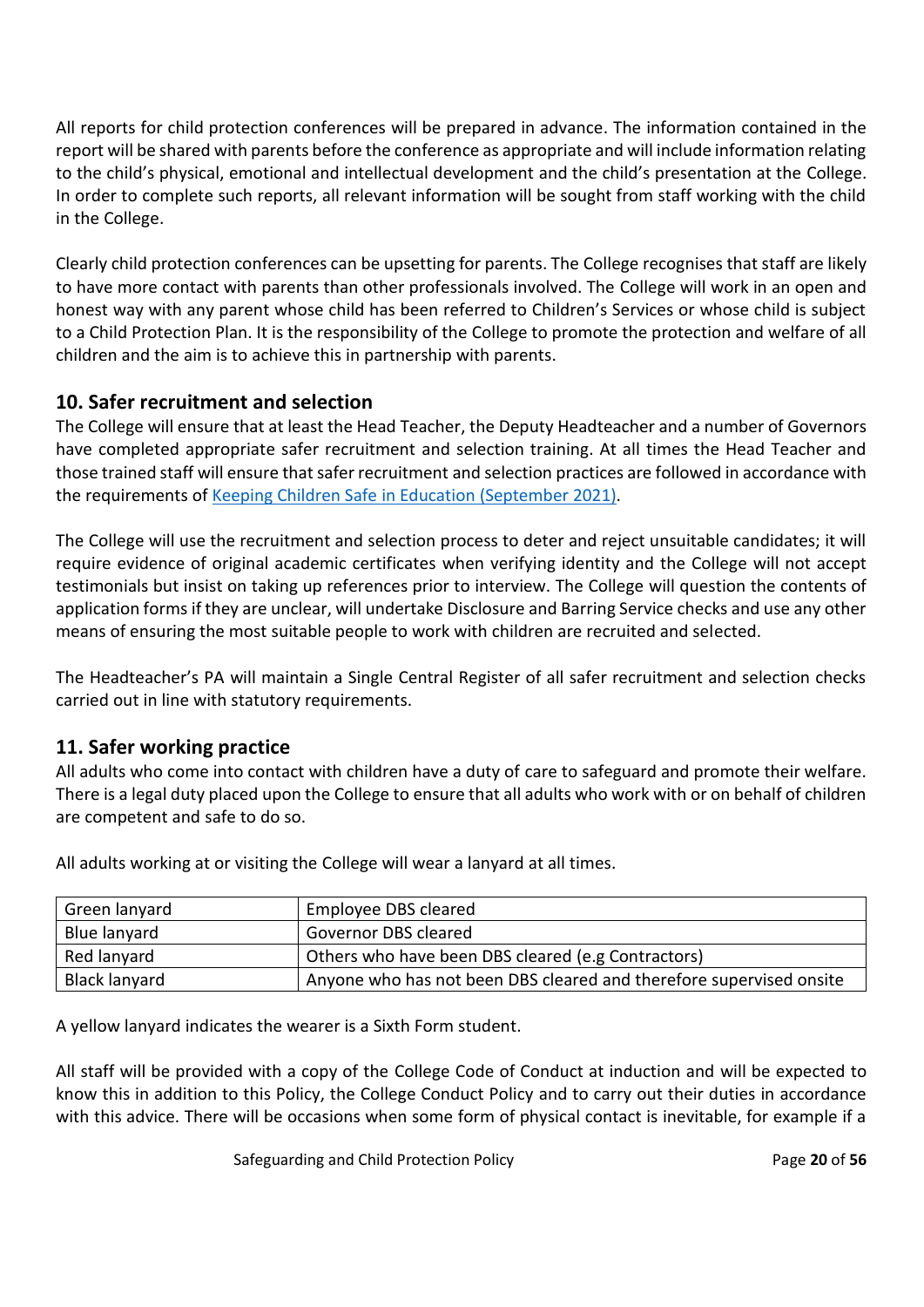child has an accident or is hurt or is in a situation of danger to themselves or others around them. However, at all times the section 11 of the College Conduct Policy 'Use of reasonable force' must be adhered to.

If staff, visitors, volunteers or parent helpers are working with children alone they will, wherever possible, be visible to other members of staff. They will be expected to inform another member of staff of their whereabouts in the College, who they are with and for how long. All door have a clear glass panel in them and will be ideally left open.

Guidance about acceptable conduct and safe practice will be given to all staff and volunteers during induction. These are sensible steps that every adult should take in their daily professional conduct with children. This advice can be found i[n Guidance for Safer Working Practices for Adults who Work with](file:///C:/Users/User/OneDrive/Martin%20Jobs%20Sept%202018%20Onwards/Luke%20and%20St%20Francis/Policies/Autumn%20Term%202021/Safeguarding/gswp-covid-addendum-april-2020-final-2.pdf) Children [and Young People in Education Settings \(April 2020\).](file:///C:/Users/User/OneDrive/Martin%20Jobs%20Sept%202018%20Onwards/Luke%20and%20St%20Francis/Policies/Autumn%20Term%202021/Safeguarding/gswp-covid-addendum-april-2020-final-2.pdf) All staff and volunteers are expected to carry out their work in accordance with this guidance and will be made aware that failure to do so could lead to disciplinary action.

### **12. Managing allegations against staff and volunteers**

The College aims to provide a safe and supportive environment which secures the wellbeing and very best outcomes for the children; it recognises that sometimes the behaviour of adults may lead to an allegation of abuse being made.

Allegations sometimes arise from a differing understanding of the same event, but when they occur they are distressing and difficult for all concerned. The College recognises that many allegations are genuine and there are some adults who deliberately seek to harm or abuse children.

The College will take all possible steps to safeguard children and to ensure that all adults in are safe to work with children; it will always ensure that the procedures outlined in the local procedures and Part 4 of Keeping [Children Safe in Education \(September 2021\)](https://www.gov.uk/government/publications/keeping-children-safe-in-education--2) are adhered to and will seek appropriate advice from the Local Authority Designated Officer (LADO). The LADO can be contacted to request a consultation or to make a referral.

If an allegation is made or information is received about any adult who works in the College which indicates that they may be unsuitable to work with children, the member of staff receiving the information will inform the Head Teacher immediately. If the Headteacher is not available then the DSL, Welfare Lead or Deputy DSL. This includes concerns relating to agency and supply staff and volunteers. Should an allegation be made against the Head Teacher this should be reported to the Chair of the Governing Body.

The DSL, Deputy DSL and Welfare Lead or the Head Teacher will seek advice from the LADO within one working day. No member of staff will undertake further investigations before receiving advice from the LADO.

Any member of staff or volunteer who does not feel confident to be able to raise their concerns with the DSL, Deputy DSL and Welfare Lead or the Head Teacher should contact the LADO directly. Further **NSPCC** [guidance on whistleblowing](https://www.nspcc.org.uk/keeping-children-safe/reporting-abuse/dedicated-helplines/whistleblowing-advice-line/) is available as is their whistleblowing helpline for staff who do not feel able to raise concerns regarding child protection failures internally. Staff can call: 0800 028 0285 (available from 8:00am to 8:00pm, Monday to Friday) or via e-mail: [help@nspcc.org.uk.](mailto:help@nspcc.org.uk)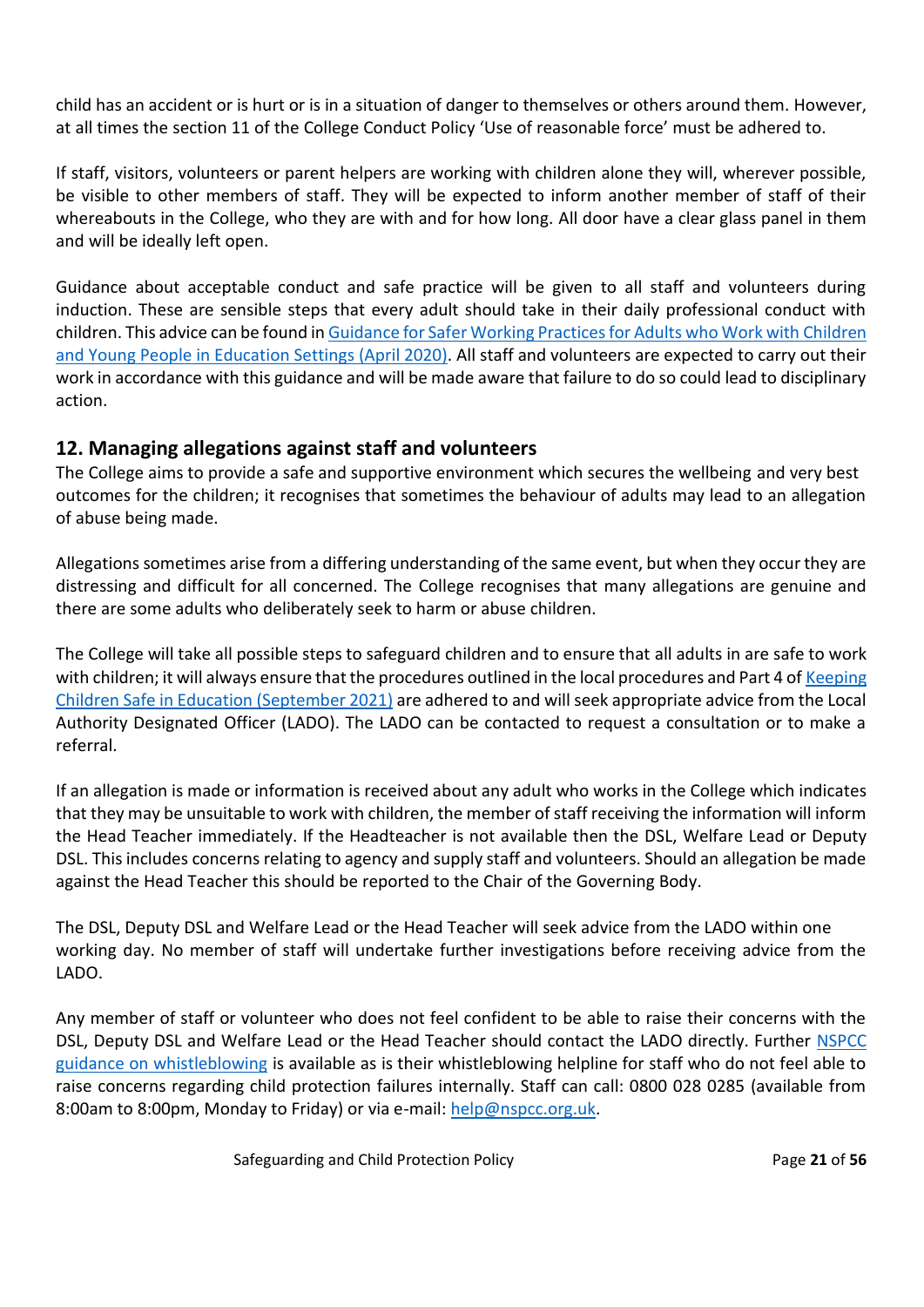The College has a legal duty to refer to the Disclosure and Barring Service anyone who has harmed, or poses a risk of harm, to a child, or if there is reason to believe the member of staff has committed one of a number of listed offences, who has been removed from working (paid or unpaid) in regulated activity or would have been removed had they not left. The DBS will consider whether to bar the person. If these circumstances arise in relation to a member of staff or volunteer at the College, a referral will be made as soon as possible after the resignation or removal of the individual in accordance with advice from the LADO and/or Birch HR.

When the College dismisses or ceases to use the services of a teacher because of serious misconduct, or might have dismissed them or ceased to use their services had they not left first, it **must** consider whether to refer the case to the Secretary of State (via the Teaching Regulation Agency).

If an allegation is determined to be unsubstantiated, unfounded, false or malicious, the Designated Safeguarding Lead should consider whether the child and/or the person who has made the allegation is in need of help or may have been abused by someone else and this is a cry for help. In such circumstances, a referral to children's social care maybe appropriate.

If an allegation is shown to be deliberately invented or malicious, the College should consider whether any disciplinary action is appropriate against the individual who made it as under the Conduct Policy (students) or the Disciplinary Policy and Procedure (staff).

### **13. Alternative provision**

The College understands that children in alternative provision often have complex needs and is aware of the additional risk of harm that such children may be vulnerable to. The Department for Education has issued two pieces of statutory guidance to which the College will pay due regard to for any of its children who are accessing alternative provision:

- [Alternative](https://www.gov.uk/government/publications/alternative-provision) provision DfE Statutory Guidance; and
- [Education for children with health needs who cannot attend school -](https://www.gov.uk/government/publications/education-for-children-with-health-needs-who-cannot-attend-school) DfE Statutor[yGuidance.](https://www.gov.uk/government/publications/education-for-children-with-health-needs-who-cannot-attend-school)

Children's social care assessments will consider where children are being harmed in contexts outside the home, so the College will provide as much information as possible as part of the referral process. This will allow any assessment to consider all the available evidence and enable a contextual approach to address such harm. Additional information is available here: [Contextual](https://contextualsafeguarding.org.uk/about/what-is-contextual-safeguarding) [Safeguarding.](https://contextualsafeguarding.org.uk/about/what-is-contextual-safeguarding)

Refer to the College Alternative Provision Policy for further information.

## **14. Elective home education (EHE)**

Home education can mean some children are less visible to the services that are there to keep them safe and supported in line with their needs.

From September 2016 [the Education \(Pupil Registration\) \(England\) Regulations](https://www.legislation.gov.uk/uksi/2016/792/note/made) [2006 were amended s](https://www.legislation.gov.uk/uksi/2016/792/note/made)o that schools must inform their LA of all deletions from their admission register when a child is taken off roll.

Where a parent/carer has expressed their intention to remove a child from school with a view to educating at home, it is recommended that LAs, schools, and other key professionals work together to coordinate a meeting with parents/carers where possible. Ideally, this would be before a final decision has been made,

**Safeguarding and Child Protection Policy Child Protection Policy Page 22 of 56**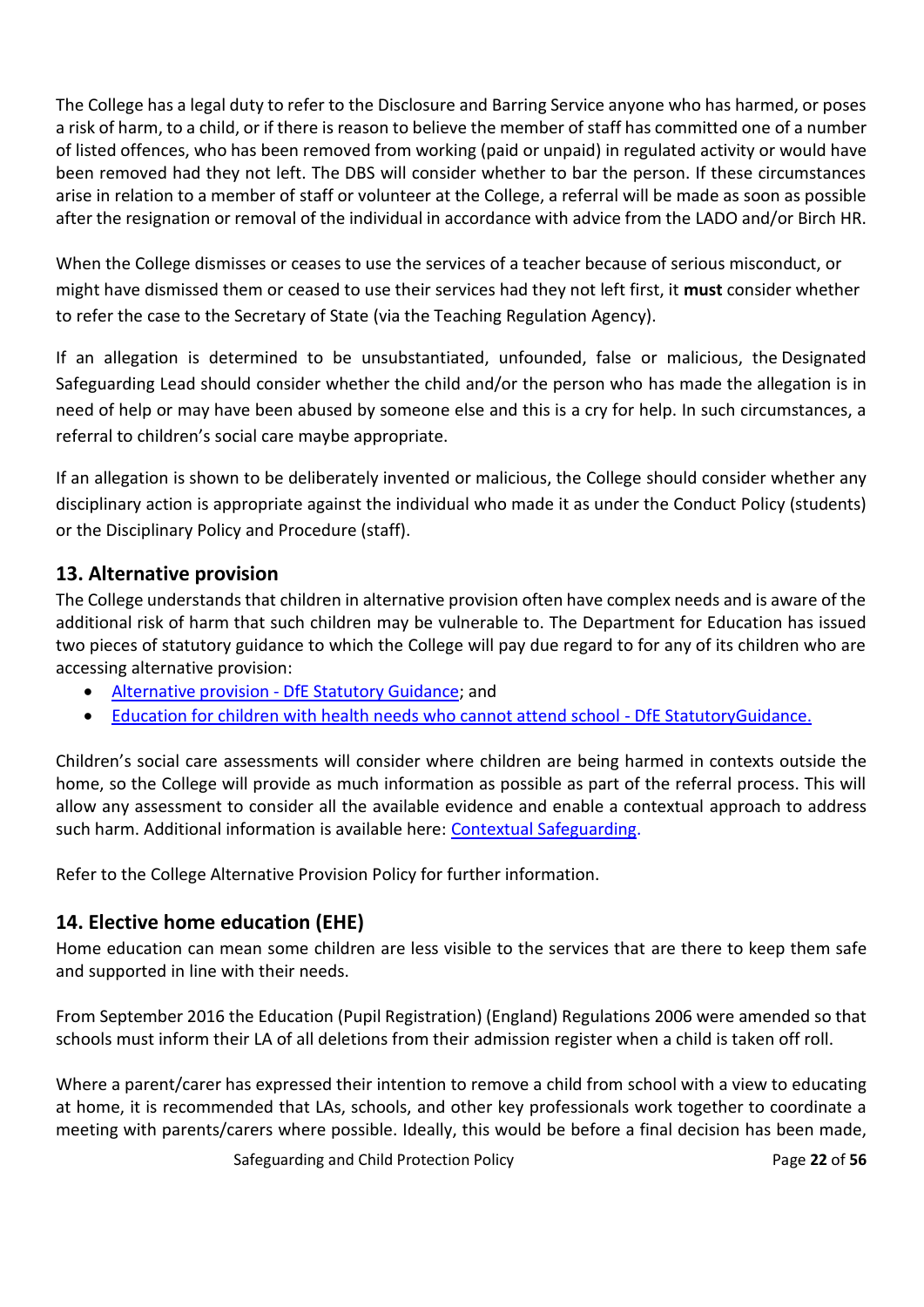to ensure the parents/carers have considered what is in the best interests of each child. This is particularly important where a child has SEND, is vulnerable, and/or has a social worker.

DfE guidance for local authorities on **[Elective home education](https://www.gov.uk/government/publications/elective-home-education)** sets out the role and responsibilities of LAs and their powers to engage with parents in relation to EHE. Although this is primarily aimed at LAs, the College will ensure that it is familiar with this guidance and act upon it appropriately.

#### **15. Policy review**

The implementation and impact of this Policy will be reviewed every year by the Governing Body; this may occur earlier should there be a change in legislation, statutory guidance or an event or incident in the College which makes this necessary. The recognised trade unions will be included in this process.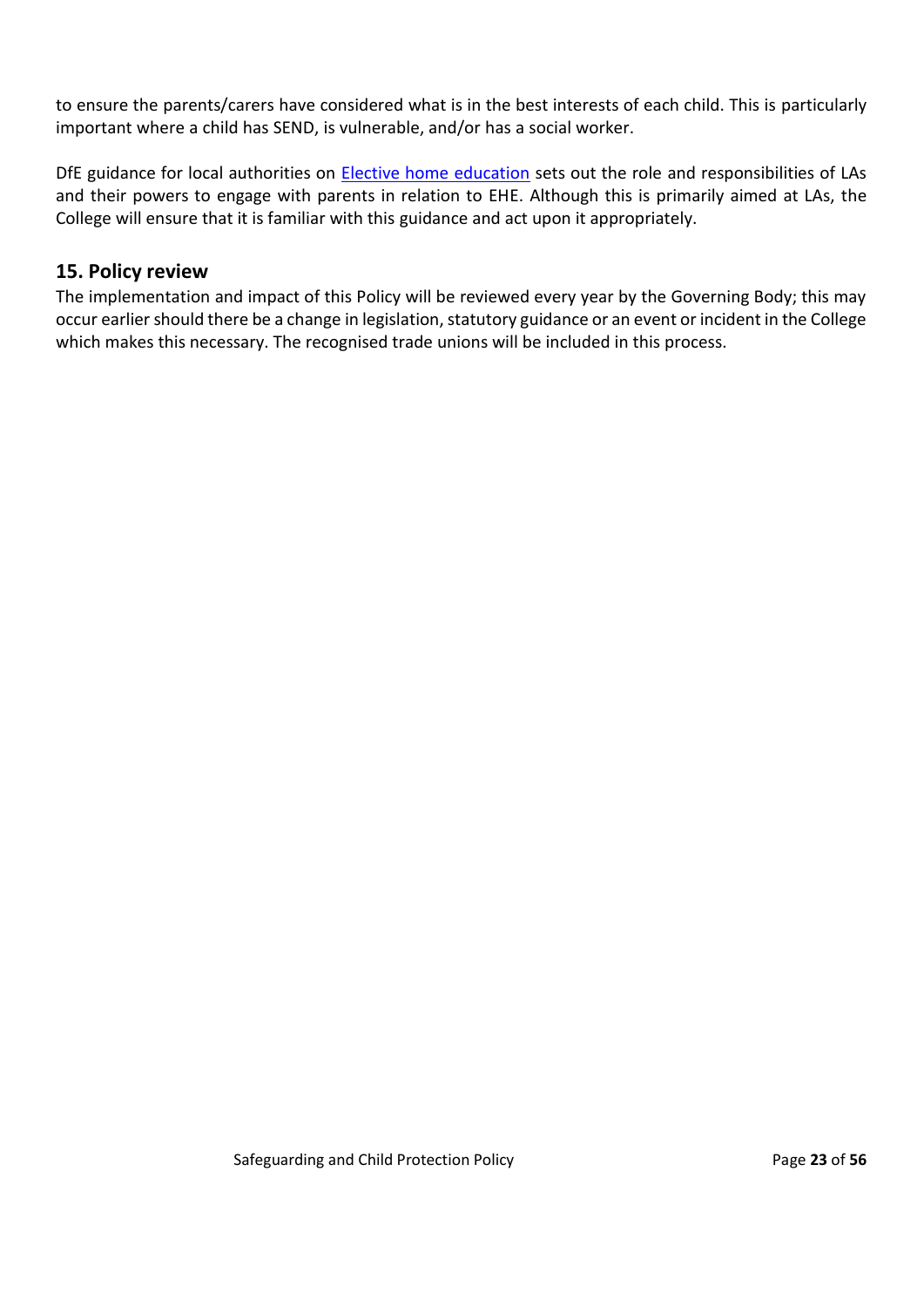# **16. Appendix A: Suspect child at risk action to take**

Channels of communication should be quick and clear:

(Any member of staff who is unhappy with the decision made with the Designated Safeguarding Lead can consult with Head Teacher)



#### Safeguarding and Child Protection Policy **Page 24** of 56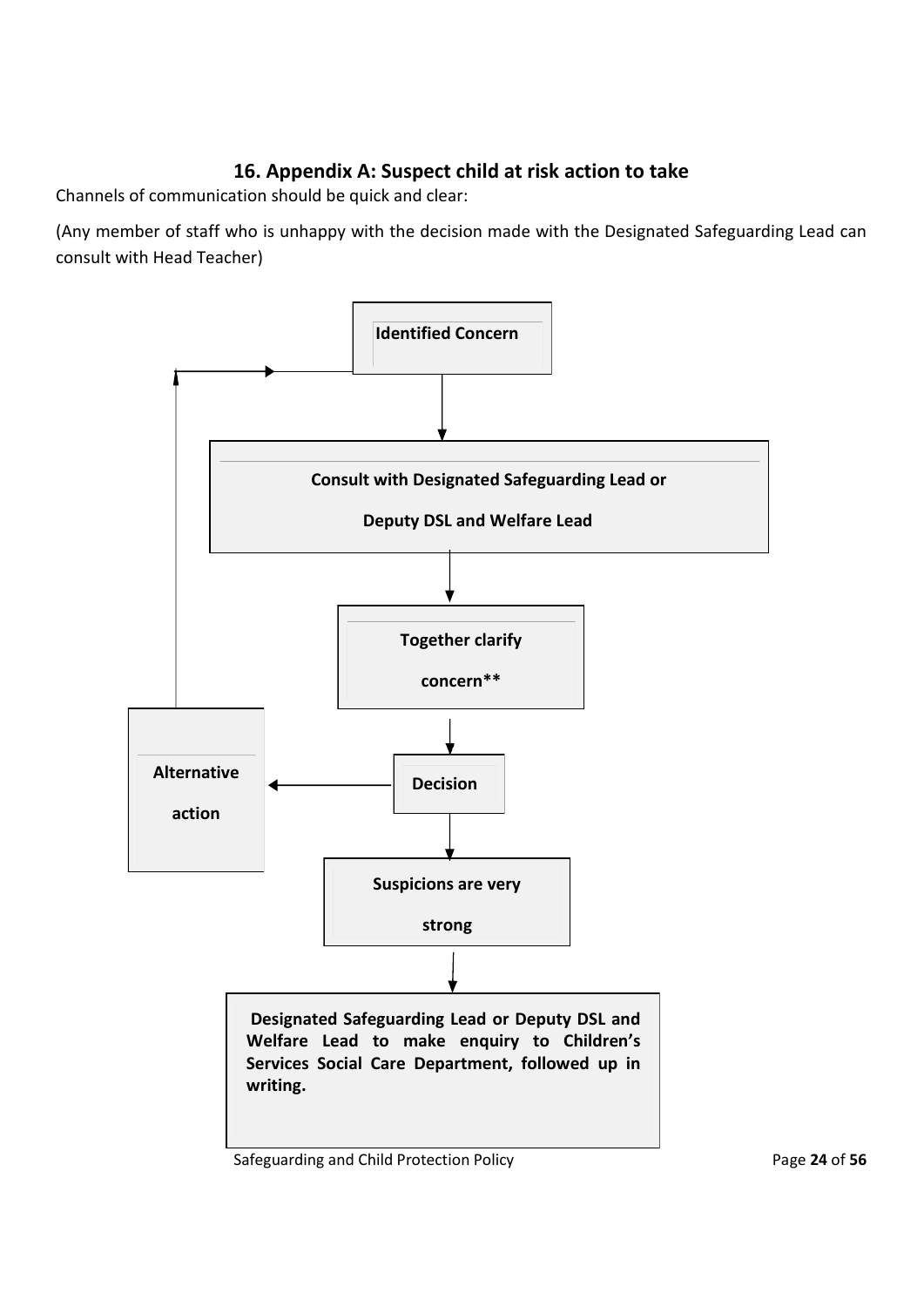# **17. Appendix B: Safeguarding induction sheet (for new or supply staff and regular visitors or volunteers)**

College staff have a statutory duty to safeguard and promote the welfare of children, and at the College we take this responsibility seriously.

If you have any concerns about a child or young person in the College, you must share this information immediately with the Designated Safeguarding Lead (DSL) or one of the alternative post holders detailed in this Policy (see table on page 7).

Do not think that your worry is insignificant if it is about hygiene, appearance or behaviour; we would rather you told us as we would rather know about something that appears small than miss a worrying situation.

If you think the matter is very serious and may be related to child protection, for example, physical, emotional, sexual abuse or neglect, you must find one of the designated professionals detailed in this Policy (see table on page 7) and provide them with a written record of your concern. If you are unable to locate one of the designated professionals, ask a member of the College office staff to find them and to ask them to speak with you immediately about a confidential and urgent matter.

Any allegation concerning a member of staff, a child's Foster Carer or a volunteer should be reported immediately to the Designated Safeguarding Lead, the Deputy Designated Safeguarding and Welfare Lead or the Head Teacher. If an allegation is made about the Head Teacher, you should pass this information to the Chair of the Governing Body. Alternatively, you can contact the Local Authority Designated Officer (LADO). [The NSPCC whistleblowing helpline](https://www.nspcc.org.uk/keeping-children-safe/reporting-abuse/dedicated-helplines/whistleblowing-advice-line/) is also available for staff who do not feel able to raise concerns regarding child protection failures internally (0800 028 0285: available from 8:00am to 8:00pm, Monday to Friday or via e-mail: help@nspcc.org.uk).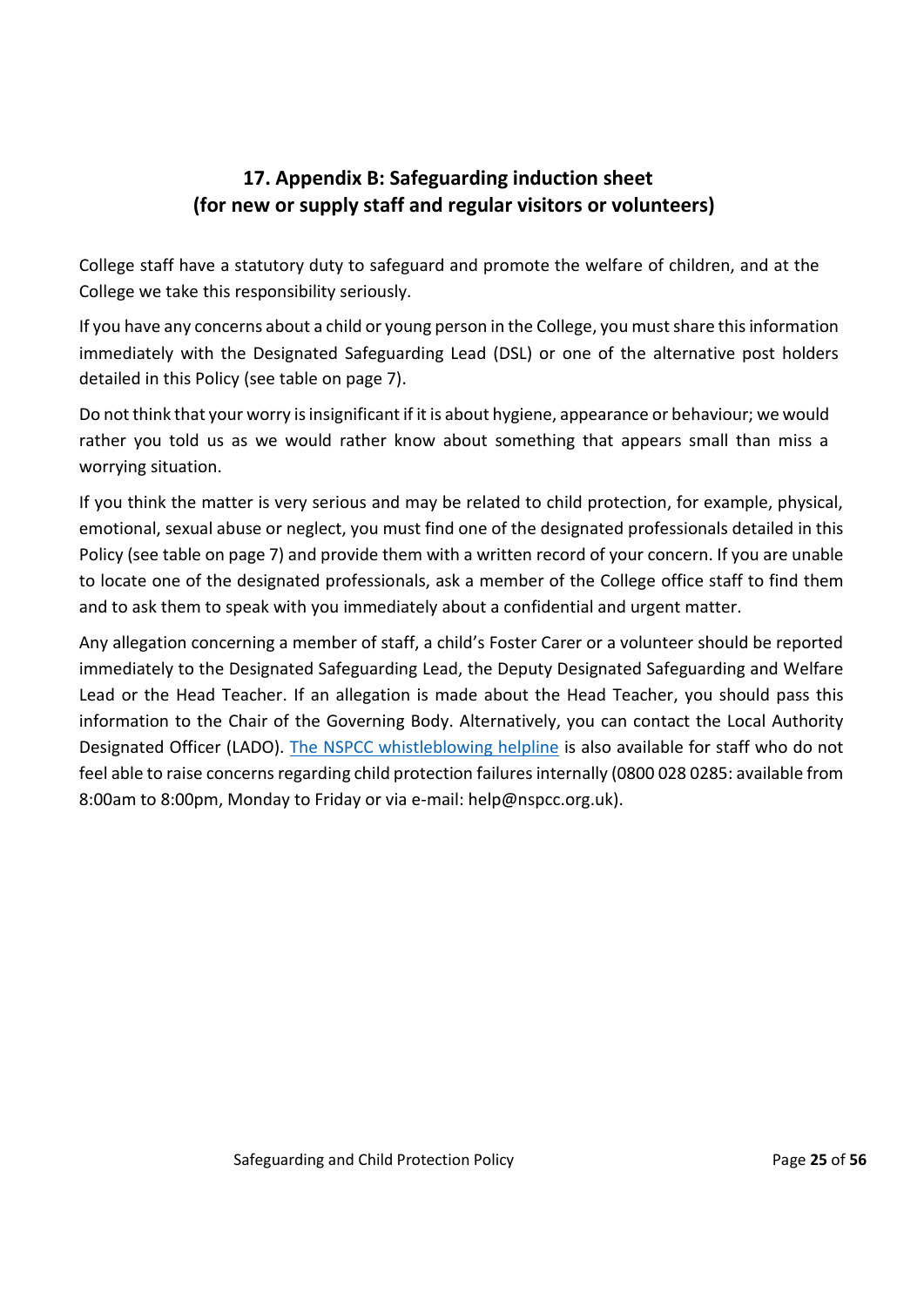## **18. Appendix C: Vulnerability**

Alongside the specific safeguarding issues listed below staff should consider children who may be particularly vulnerable to abuse and may require early help: Factors that can increase vulnerabilities can include any children with additional needs including:

- children with special educational needs / disabled children (SEND).
- children facing housing issues such as frequent moves and homelessness.
- those living in families with chaotic lifestyles.
- families with increased stress, parental mental health and/or drug and alcohol dependency.
- those children living elsewhere, with friends, relatives, are in care or are leaving care.
- asylum seekers / refugees.
- those vulnerable to discrimination on the basis of their sexuality, race, religion, ethnicity or disability.
- children at risk from neglect or abuse including specific issues such as FGM, CSE,forced marriage, radicalisation and living in households with domestic abuse.
- children with communication difficulties.
- children without adequate parenting / supervision which could lead to abuse, risk-related behaviour and sexual exploitation.

This this not an exhaustive list but merely an example of vulnerabilities that staff must consider when identifying safeguarding concerns. For more information on specific safeguarding issues please refer to Part 1 and Annex A of [Keeping Children Safe in Education.](https://www.gov.uk/government/publications/keeping-children-safe-in-education--2)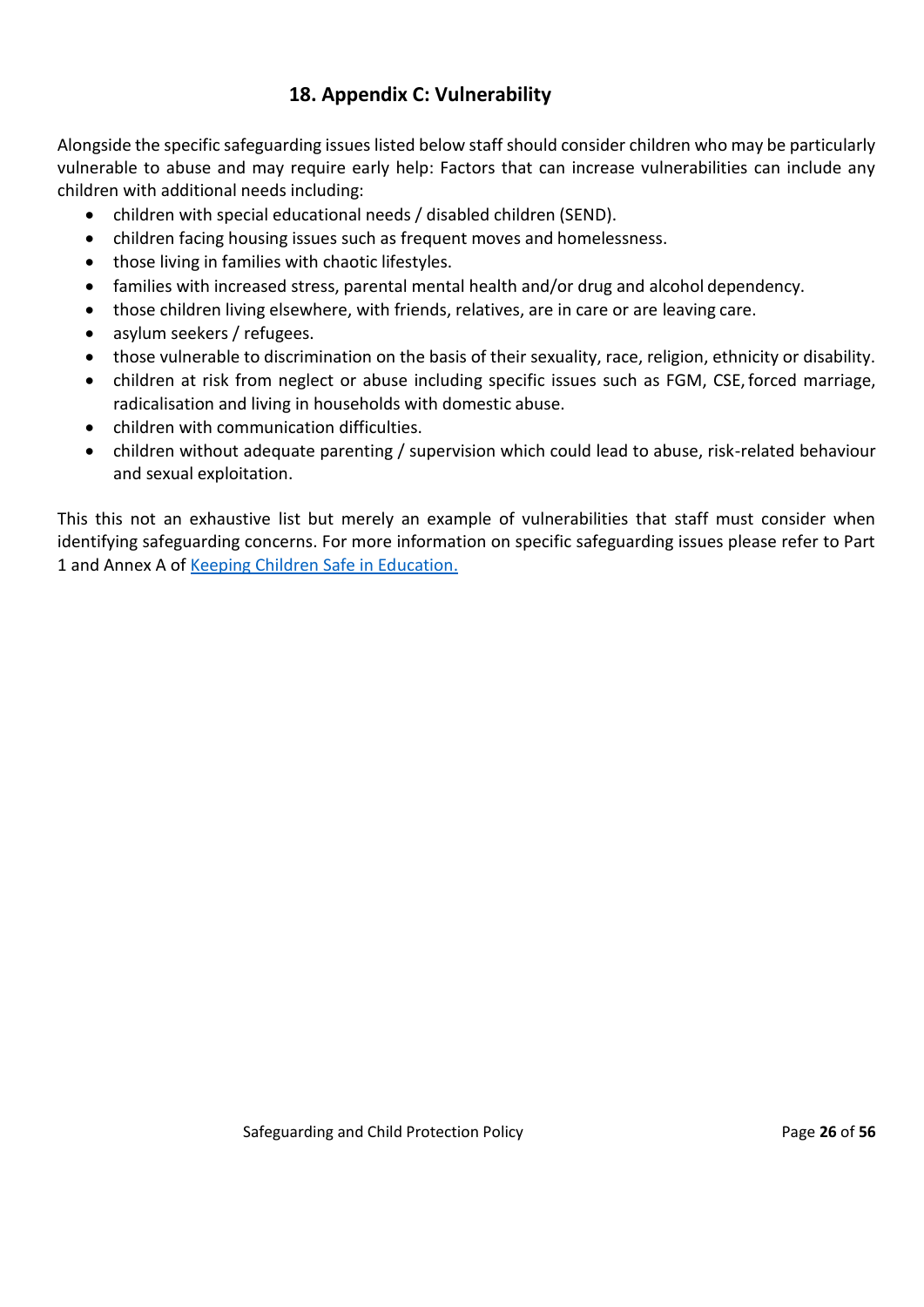# **19. Appendix D: Child sexual exploitation (CSE)**

Both CSE and Child Criminal Exploitation (CCE) are forms of abuse that occur where an individual or group takes advantage of an imbalance in power to coerce, manipulate or deceive a child into taking part in sexual or criminal activity, in exchange for something the victim needs orwants, and/or for the financial advantage or increased status of the perpetrator or facilitator and/or through violence or the threat of violence. CSE and CCE can affect children, both male and female and can include children who have been moved (commonly referred to as trafficking) for the purpose of exploitation. The experiences of boys and girls can be very different.

The following list of indicators is not exhaustive or definitive, but it does highlight common signs which can assist professionals in identifying children or young people who may be victims of sexual exploitation. Signs include:

- underage sexual activity.
- inappropriate sexual or sexualised behaviour.
- sexually risky behaviour, 'swapping' sex.
- repeated sexually transmitted infections.
- in girls, repeated pregnancy, abortions, miscarriage.
- receiving unexplained gifts or gifts from unknown sources.
- having multiple mobile phones and worrying about losing contact via mobile phone.
- having unaffordable new things (clothes, mobile phone) or expensive habits (alcohol, drugs).
- changes in the way they dress.
- going to hotels or other unusual locations to meet friends.
- seen at known places of concern.
- moving around the country, appearing in new towns or cities, not knowing where they are.
- getting in/out of different cars driven by unknown adults.
- having older boyfriends or girlfriends.
- contact with known perpetrators.
- involved in abusive relationships, intimidated and fearful of certain people or situations.
- hanging out with groups of older people, or anti-social groups, or with other vulnerable peers.
- associating with other young people involved in sexual exploitation.
- recruiting other young people into exploitative situations.
- truancy, exclusion, disengagement with the College, opting out of education altogether.
- unexplained changes in behaviour or personality (chaotic, aggressive, sexual, mood swings, volatile behaviour, emotional distress.
- self-harming, suicidal thoughts, suicide attempts, overdosing, eating disorders.
- drug or alcohol misuse.
- getting involved in crime / police involvement, police records.
- involved in gangs, gang fights, gang membership.
- injuries from physical assault, physical restraint, sexual assault.

**Safeguarding and Child Protection Policy Page 20 of 56** Page 27 of 56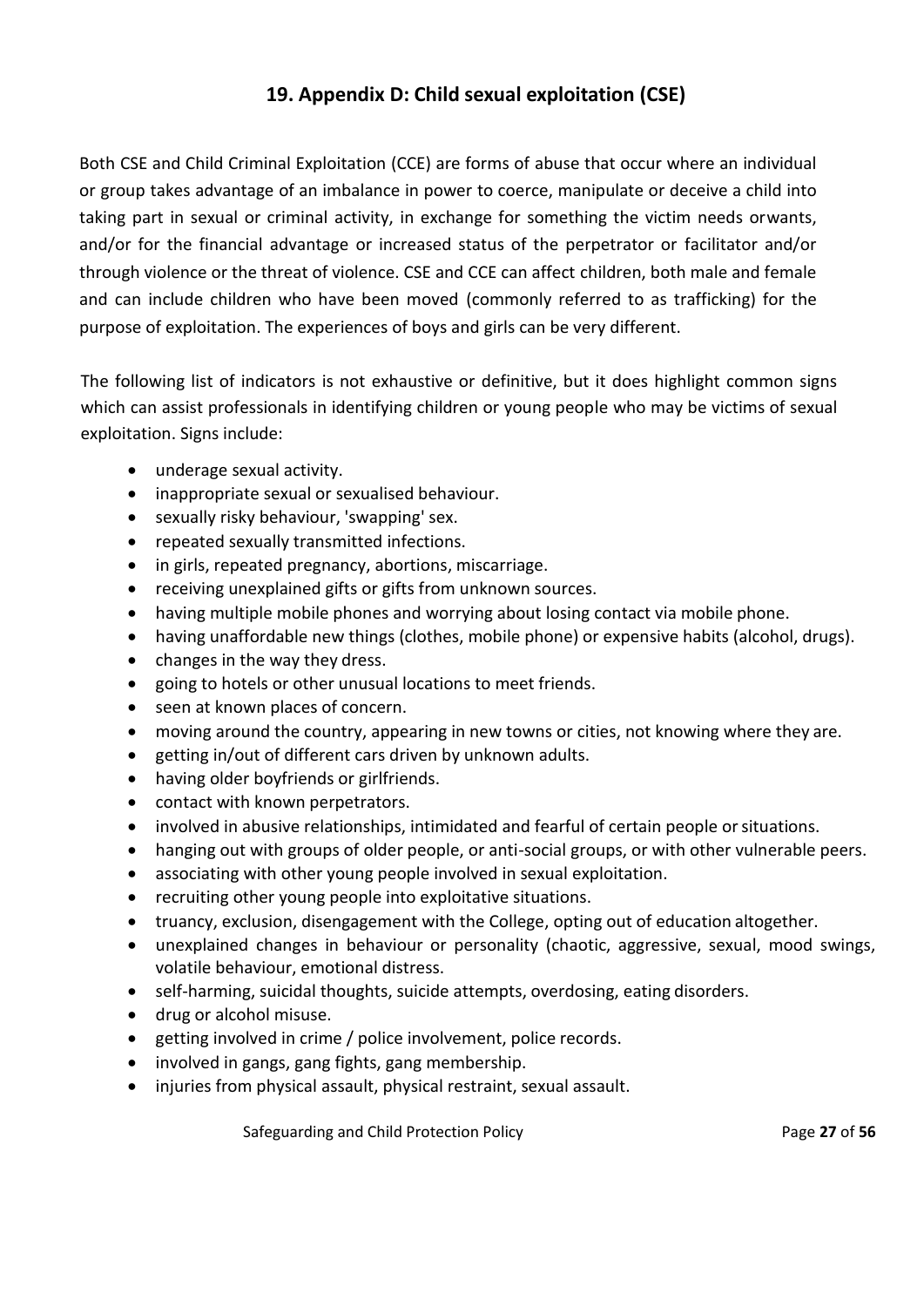All staff must be aware of the range of risk factors which increase the likelihood of involvement in serious violence, such as being male, having been frequently absent or permanently excluded from school, having experienced child maltreatment and having been involved in offending, such as theft or robbery. The College has taken account of the Home Office's [Preventing youth violence and gang](https://www.gov.uk/government/publications/advice-to-schools-and-colleges-on-gangs-and-youth-violence) [involvement](https://www.gov.uk/government/publications/advice-to-schools-and-colleges-on-gangs-and-youth-violence) and its [Criminal exploitation of children and vulnerable adults: county lines](https://www.gov.uk/government/publications/criminal-exploitation-of-children-and-vulnerable-adults-county-lines) guidance.

**Safeguarding and Child Protection Policy Page 28 of 56 Page 28 of 56**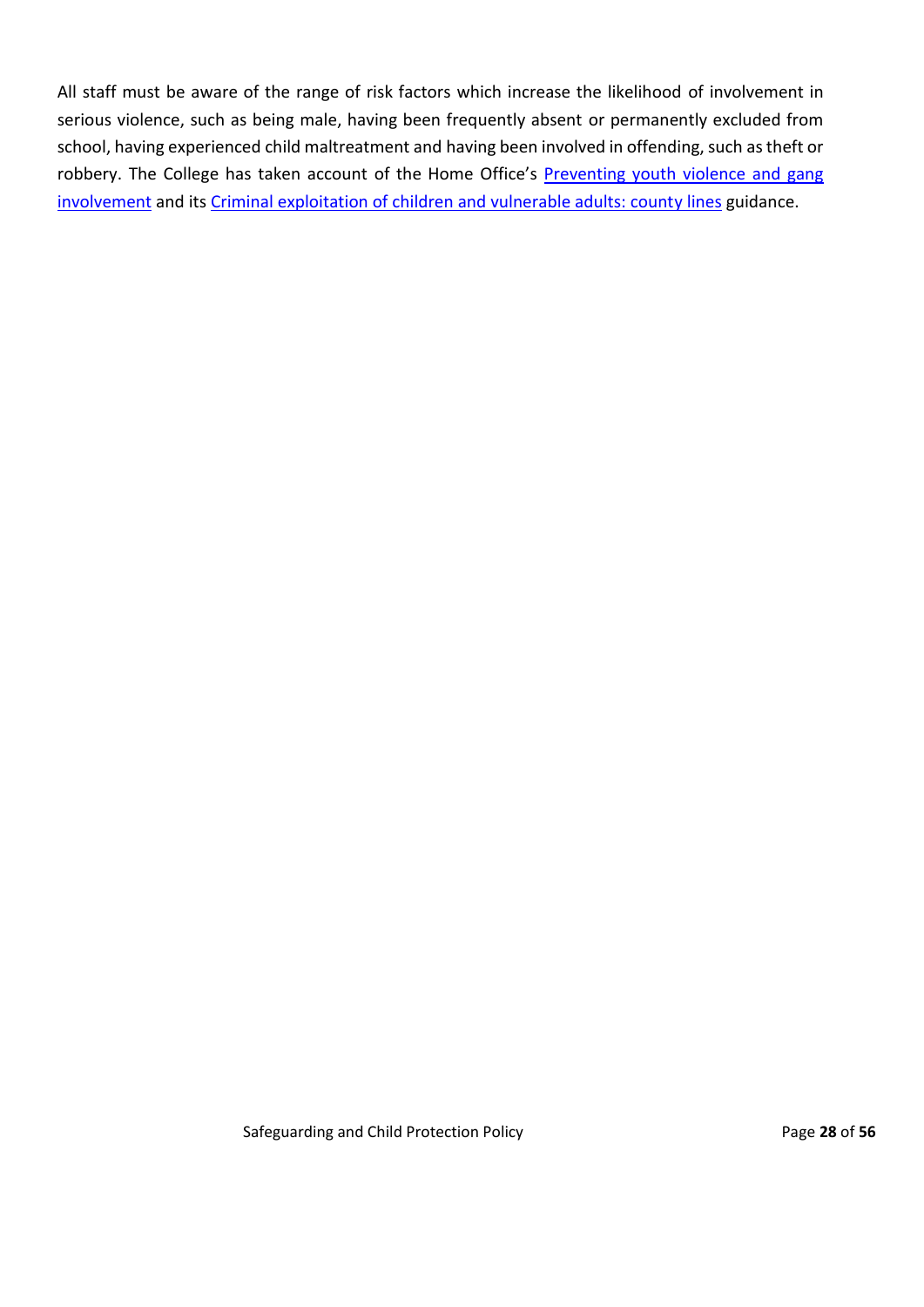# **20. Appendix E: Child Criminal Exploitation (CCE)/ County Lines**

Criminal exploitation of children is a geographically widespread form of harm that is a typical feature of county lines. Criminal networks or gangs groom and exploit children and young people to carry drugs and money from urban areas to suburban and rural areas, market and seaside towns. Key to identifying potential involvement in county lines are missing episodes, when the victim may have been trafficked for purposes of transporting drugs.

Both Child Criminal Exploitation (CCE) and Child Sexual Exploitation (CSE) are forms of abuse that occur where an individual or group takes advantage of an imbalance in power to coerce, manipulate or deceive a child into taking part in sexual or criminal activity, in exchange for something the victim needs orwants, and/or for the financial advantage or increased status of the perpetrator or facilitator and/or through violence or the threat of violence. CCE and CSE can affect children, both male and female and can include children who have been moved (commonly referred to as trafficking) for the purpose of exploitation. The experiences of boys and girls can be very different.

A referral to the National Referral Mechanism should be considered. Like other forms of abuse and exploitation, county line exploitation:

- can affect any child or young person (male or female) under the age of 18 years.
- can affect a vulnerable adult over the age of 18 years.
- can involve force and/or enticement-based methods of compliance and is often accompanied by violence or threats of violence.
- can be perpetrated by individuals or groups, males or females, and young people or adults.
- is typified by some form of power imbalance in favour of those perpetrating the exploitation. Whilst age may be the most obvious, this power imbalance can also be linked to gender, cognitive ability, physical strength, status and access to economic or other resources.

Signs and Symptoms may include:

- persistently going missing from home or the College.
- being found out of area.
- unexplained acquisition of money, clothes or mobile phone;
- excessive receipt of calls and text messages.
- relationships with older controlling individuals.
- associated with gangs.
- leaving home or care without explanation.
- suspicion of self-harm, physical assault or unexplained injuries.
- parental concerns.
- significant decline in College performance.
- significant changes in emotional wellbeing.

All staff must be aware of the range of risk factors which increase the likelihood of involvement in

**Safeguarding and Child Protection Policy Page 29 of 56 Page 29 of 56**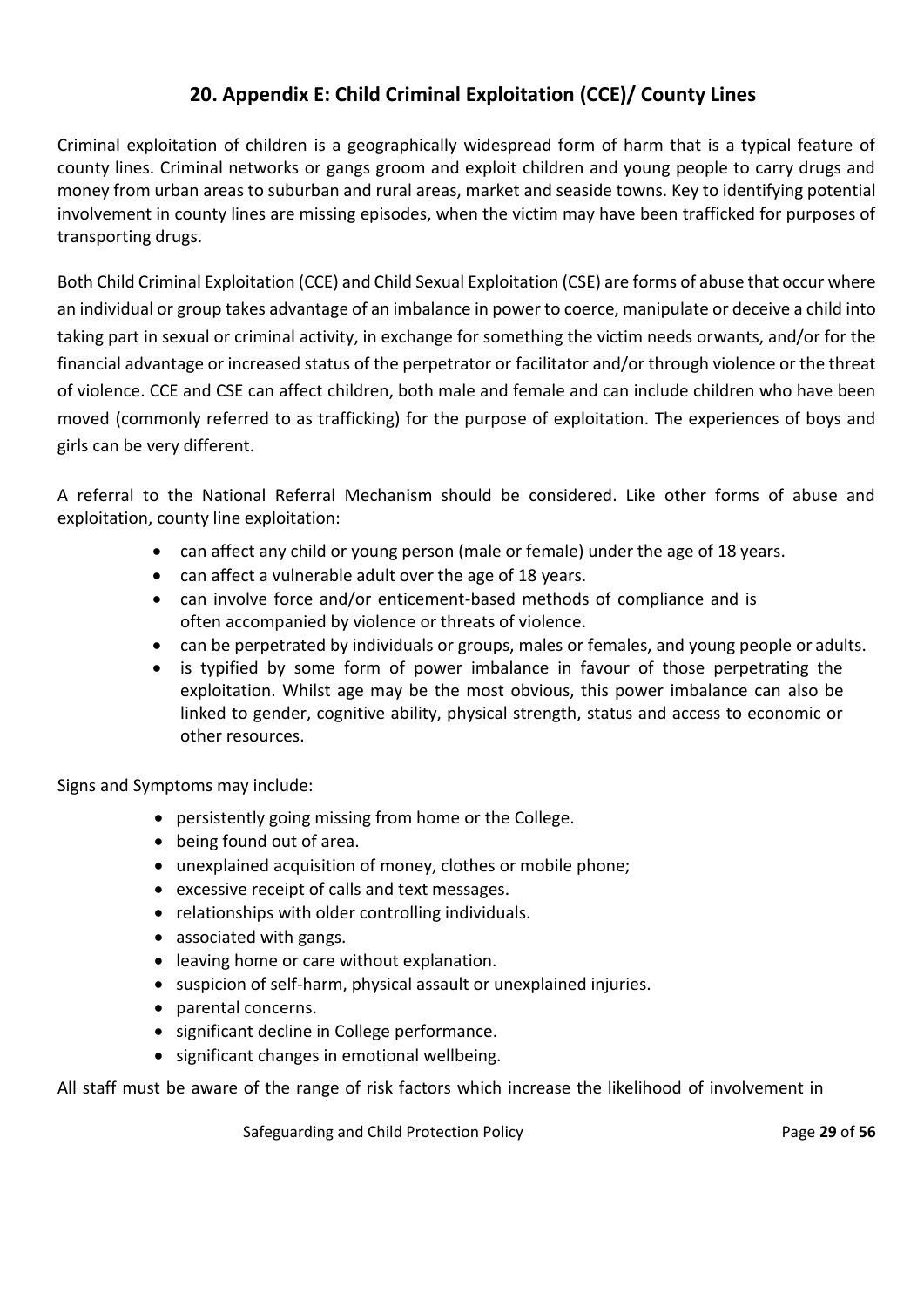serious violence, such as being male, having been frequently absent or permanently excluded from school, having experienced child maltreatment and having been involved in offending, such as theft or robbery. The College has taken account of the Home Office's [Preventing youth violence and gang](https://www.gov.uk/government/publications/advice-to-schools-and-colleges-on-gangs-and-youth-violence) [involvement](https://www.gov.uk/government/publications/advice-to-schools-and-colleges-on-gangs-and-youth-violence) and its [Criminal exploitation of children and vulnerable adults: county lines](https://www.gov.uk/government/publications/criminal-exploitation-of-children-and-vulnerable-adults-county-lines) guidance.

**Safeguarding and Child Protection Policy Page 30 of 56 Page 30 of 56**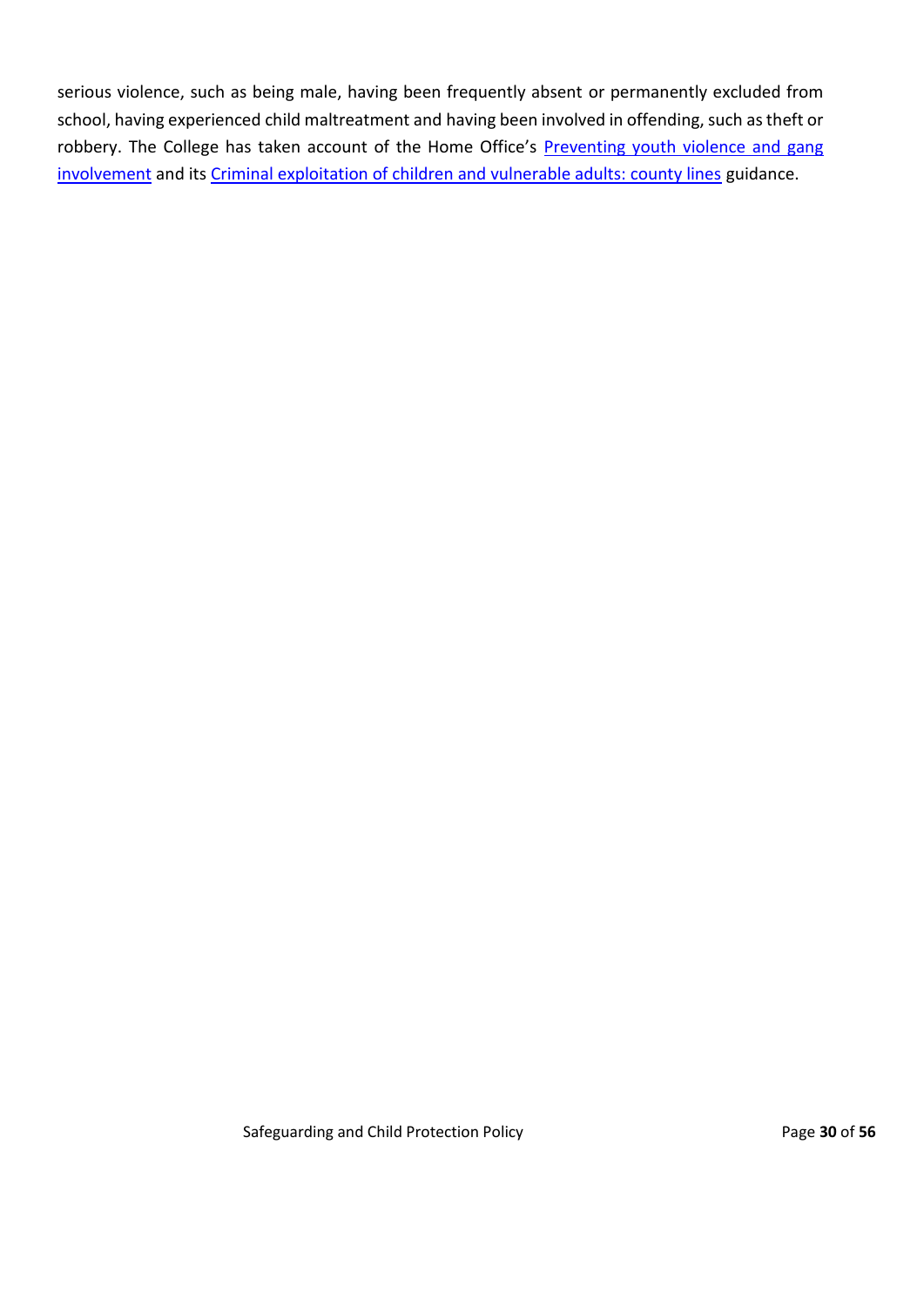# **21. Appendix F: Belief and faith-related abuse Female Genital Mutilation (FGM)**

It is essential that staff are aware of FGM practices and the need to look for signs, symptoms and other indicators of FGM. FGM involves procedures that intentionally alter/injure the female genital organs for non-medical reasons. There are four types of procedure:

| Type 1                                                  | Type 2                                                             | Type 3                                                                                         | Type 4                                                                                                                         |
|---------------------------------------------------------|--------------------------------------------------------------------|------------------------------------------------------------------------------------------------|--------------------------------------------------------------------------------------------------------------------------------|
| Clitoridectomy:<br>partial/total removal<br>of clitoris | Excision: partial/total<br>removal of clitoris and<br>labia minora | Infibulation entrance<br>to vagina is<br>narrowed by<br>repositioning the<br>inner/outer labia | All other procedures<br>that may include:<br>pricking, piercing,<br>incising, cauterizing<br>and scraping the<br>genital area. |

#### **Why is it carried out?**

Belief that:

- FGM brings status/respect to the girl social acceptance for marriage.
- preserves a girl's virginity.
- part of being a woman / rite of passage.
- upholds family 'honour'.
- cleanses and purifies the girl.
- gives a sense of belonging to the community.
- fulfils a religious requirement.
- perpetuates a custom/tradition.
- helps girls be clean / hygienic.
- is cosmetically desirable.
- mistakenly believed to make childbirth easier.

#### **Is FGM legal?**

FGM is internationally recognised as a violation of human rights of girls and women. It is illegal in most countries including the UK. Circumstances and occurrences that may point to FGM happening:

- child talking about getting ready for a special ceremony.
- family taking a long trip abroad.
- child's family being from one of the 'at risk' communities for FGM (Kenya, Somalia, Sudan, Sierra Leon, Egypt, Nigeria, Eritrea as well as non-African communities including Yemeni, Afghani, Kurdistan, Indonesia and Pakistan).
- knowledge that the child's sibling has undergone FGM.
- child talks about going abroad to be 'cut' or to prepare for marriage.

#### **Signs that may indicate a child has undergone FGM:**

- prolonged absence from the College and other activities.
- behaviour change on return from a holiday abroad, such as being withdrawn and appearing subdued.
- bladder or menstrual problems.

**Safeguarding and Child Protection Policy Page 31 of 56** Page 31 of 56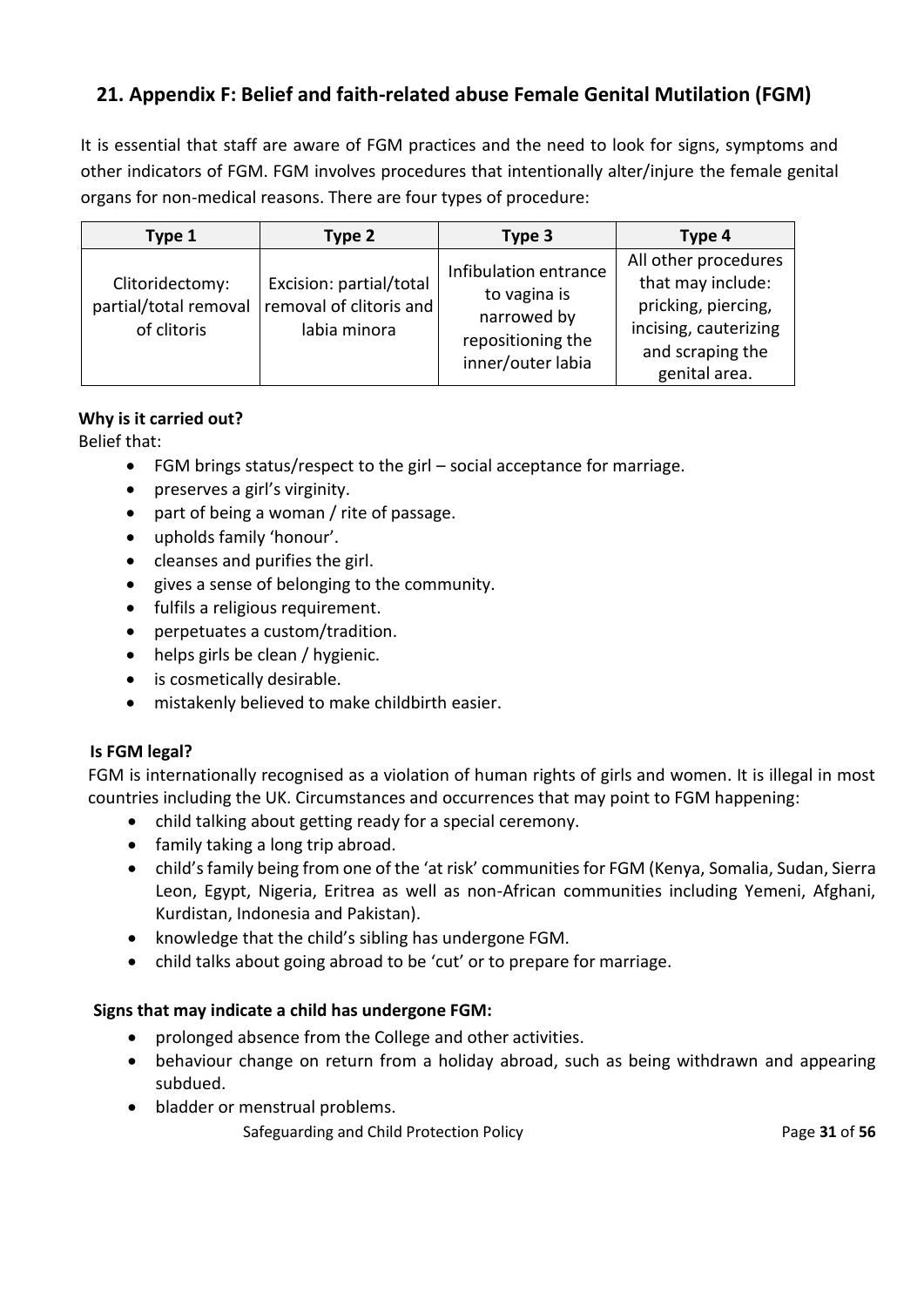- finding it difficult to sit still and looking uncomfortable.
- complaining about pain between the legs.
- mentioning something somebody did to them that they are not allowed to talk about.
- secretive behaviour, including isolating themselves from the group.
- reluctance to take part in physical activity.
- repeated urinal tract infection.
- disclosure.

#### **The 'One Chance' rule:**

As with forced marriage there is the 'One Chance' rule. It is essential that staff take action **without delay**. As KCSIE now states: *'Under section 5B of the Female Genital Mutilation Act 2003 (as inserted by sect 74 of the Serious Crime Act 2015) places a statutory duty upon teachers, along with social workers and healthcare professionals, to report to the police where they discover that FGM appears to have been carried out on a girl under 18. Those falling to report such cases will face disciplinary sanctions'*

Further information:

[www.gov.uk/government/publications/multi-agency-statutory-guidance-on-female-genital-](http://www.gov.uk/government/publications/multi-agency-statutory-guidance-on-female-genital-mutilation) [mutilation](http://www.gov.uk/government/publications/multi-agency-statutory-guidance-on-female-genital-mutilation)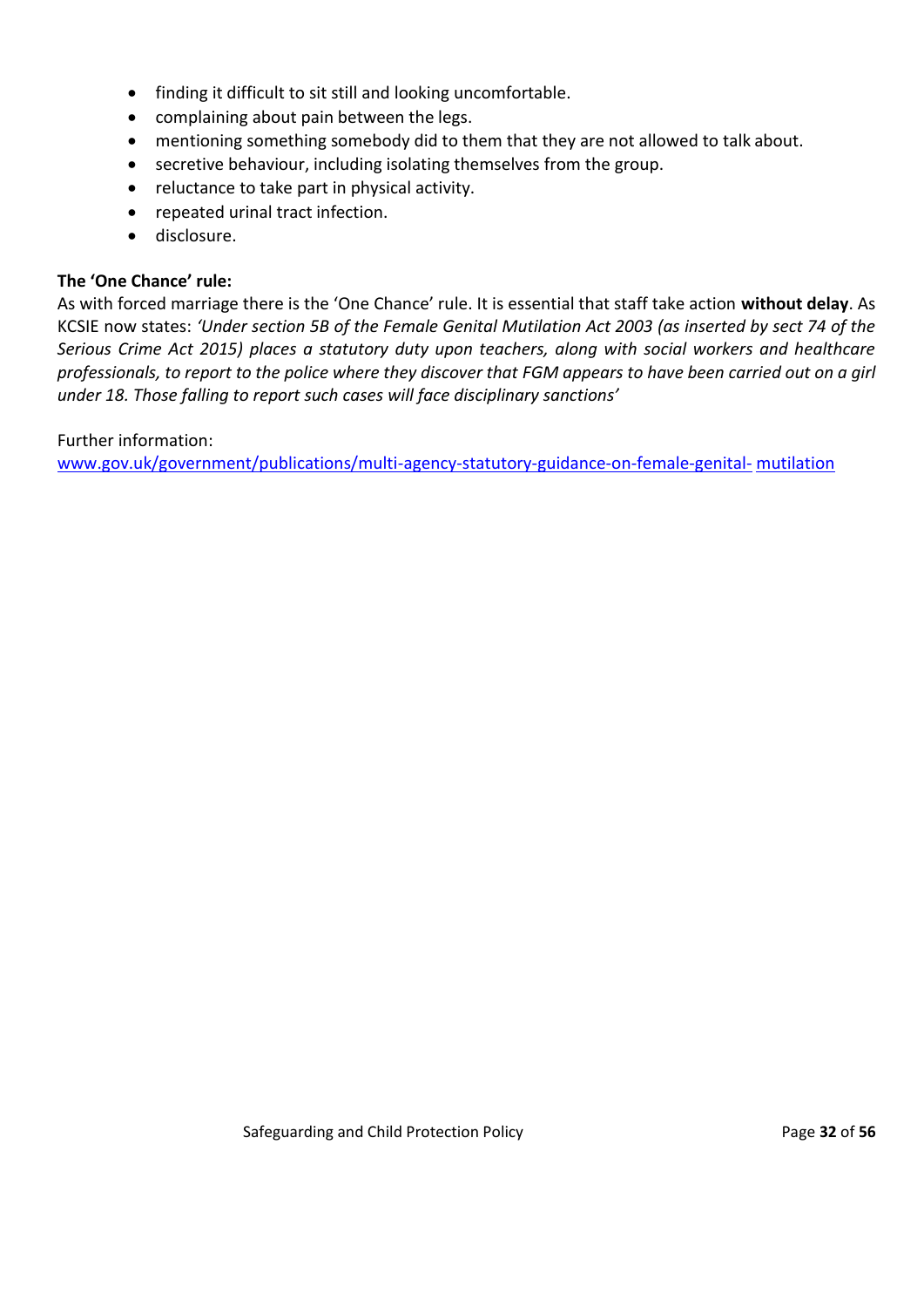## **22. Appendix G: So-called 'honour-based' violence or abuse**

So-called 'honour-based violence' (HBV) or abuse encompasses incidents or crimes which have been committed to protect or defend the honour of the family and/or the community, including:

- female genital mutilation.
- forced marriage.
- breast ironing.

Abuse committed in the context of preserving "honour" often involves a wider network of family or community pressure and can include multiple perpetrators. It is important to be aware of this dynamic and additional risk factors when deciding what form of safeguarding action to take. All forms of HBV are abuse (regardless of the motivation) and should be handled and escalated as such. If in any doubt, staff should speak to the Designated Safeguarding Lead. Professionals in all agencies, and individuals and groups in relevant communities, need to be alert to the possibility of a child being at risk of HBV, or already having suffered HBV.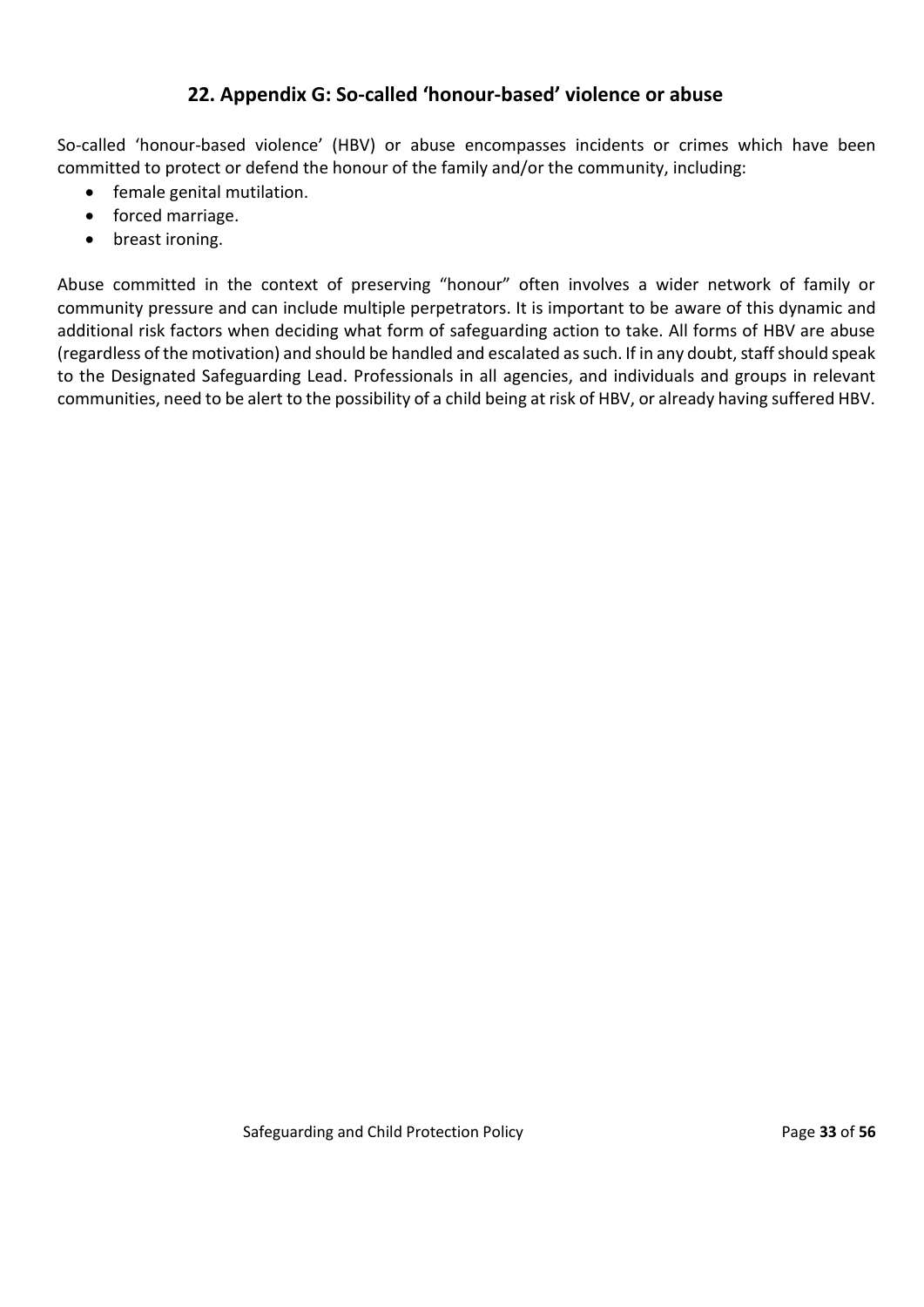# **23. Appendix H: Forced marriage**

Forcing a person into marriage is a crime in England and Wales. A forced marriage is one entered into without the full and free consent of one or both parties and where violence, threats or any other form of coercion is used to cause a person to enter into the marriage. Threats can be physical or emotional and psychological. A lack of full and free consent can be where a person does not consent or where they cannot consent (if they have learning disabilities, for example). Nevertheless, some communities use religion and culture as a way to coerce a person into marriage. Academies can play an important role in safeguarding children from forced marriage.

#### **Signs and symptoms may include:**

- pupils may appear anxious, depressed and emotionally withdrawn with low self-esteem;
- they may have mental health disorders and display behaviours such as self-harming, selfcutting or anorexia.
- sometimes they may come to the attention of the police having been discovered shoplifting or taking drugs or alcohol.
- often pupils' symptoms can be exacerbated in the periods leading up to the holiday season.
- pupils may present with a sudden decline in their performance, aspirations or motivation.
- they may be subject to excessive restrictions and control at home.
- some pupils may not be allowed to attend any extra-curricular or after-College activities.
- girls and young women may be accompanied to and from the College, and even during lunch breaks.
- some pupils may stop attending the College.
- their homework is incomplete or appears rushed; this may be the result of being actively discouraged from doing it by family members.
- pupils may do their homework late at night, which frequently shows in the College because they are lethargic, unable to concentrate and have a general appearance of tiredness.
- professionals being told that the pupil is out of the country.
- there are occasions when older siblings (usually brothers) and cousins keep a close eye ongirls to make sure that they do not meet anyone or talk to friends.
- conflict between the pupil and their parents about whether the pupil will be allowed to continue their education.
- family history of older siblings leaving education early and marrying early.

#### **How education professionals can help:**

- signposting, where appropriate, to forced marriage materials or where further support and advice can be accessed.
- displaying relevant information e.g. details of the NSPCC Helpline, Childline, and appropriate local and national support groups on forced marriage.
- ensuring that a private telephone is made available should students need to seek advice discreetly.
- encouraging young people to access appropriate advice, information and support.
- Referring concerns using the processes detailed in this Policy.

**Safeguarding and Child Protection Policy Page 14 of 56** Page 34 of 56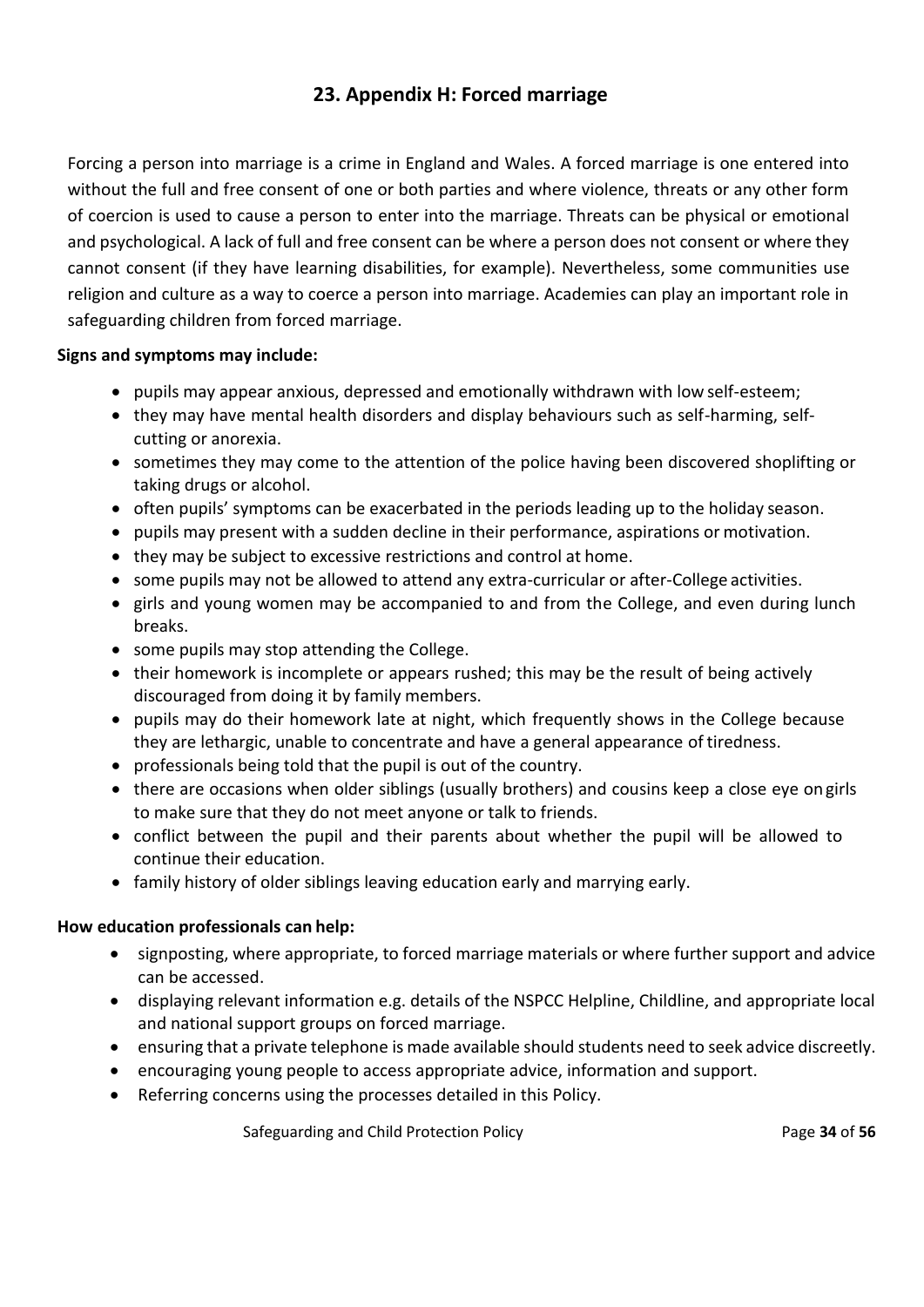# **24. Appendix I: Radicalisation**

The Counter Terrorism and Security Act 2015 was published on 12th March 2015. Section 26 of the Act places a duty on academies in England (and Wales) to prevent people being drawn into terrorism. This duty applies to all schools, whether publicly-funded or independent, and organisations covered by the Early Years Foundation Stage framework.

#### **School Leaders must:**

- establish or use existing mechanisms for understanding the risk of extremism.
- ensure staff understand the risk and build capabilities to deal with it.
- communicate and promote the importance of the duty.
- ensure staff implement the duty effectively.

#### **Other duties on schools include:**

- effective partnership working with other local agencies, e.g. Safeguarding Partners (former LSCB) police, health, etc.
- information sharing.
- maintaining appropriate records.
- assessing local risk of extremism (including Far Right extremism).
- demonstrating they are protecting children.
- developing clear protocols for visiting speakers.
- safeguarding policies that take account of Local Safeguarding Partners' policies and procedures.
- training staff to give them knowledge and confidence.
- ensuring there is robust ICT protocols that filter out extremist materials.
- School buildings must not be used to give a platform to extremists.

#### **Understanding and recognising risks and vulnerabilities of radicalisation**

Children and young people can be drawn into violence or they can be exposed to the messages of extremist groups by many means. These may include through the influence of family members or friends and/or direct contact with extremist groups and organisations or, increasingly, through the internet and social media. This can put a young person at risk of being drawn into criminal activity and has the potential to cause [significant](http://trixresources.proceduresonline.com/nat_key/keywords/significant_harm.html)  [harm.](http://trixresources.proceduresonline.com/nat_key/keywords/significant_harm.html)

The risk of radicalisation is the product of a number of factors and identifying this risk requires that staff exercise their professional judgement, seeking further advice as necessary. It may be combined with other vulnerabilities or may be the only risk identified. Possible indicators include:

- use of inappropriate language;
- possession of violent extremist literature;
- behavioural change;
- advocating violent actions and means;
- association with known extremists;
- seeking to recruit others to an extremist ideology.

**Safeguarding and Child Protection Policy Community Page 35 of 56**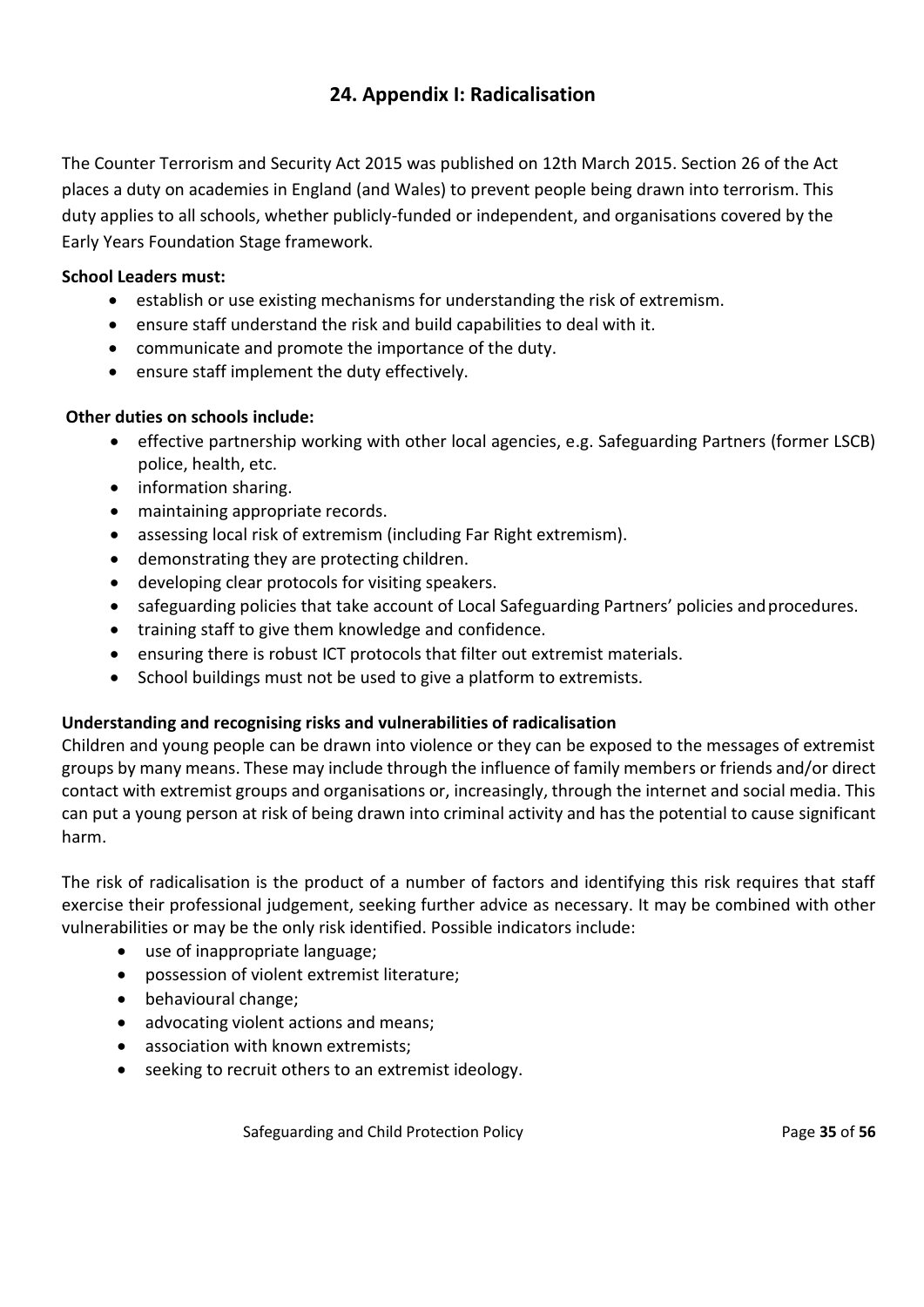#### **Further information:**

[www.gov.uk/government/publications/prevent-duty-guidance](http://www.gov.uk/government/publications/prevent-duty-guidance)

**Safeguarding and Child Protection Policy Page 36** of **56 Page 36** of **56**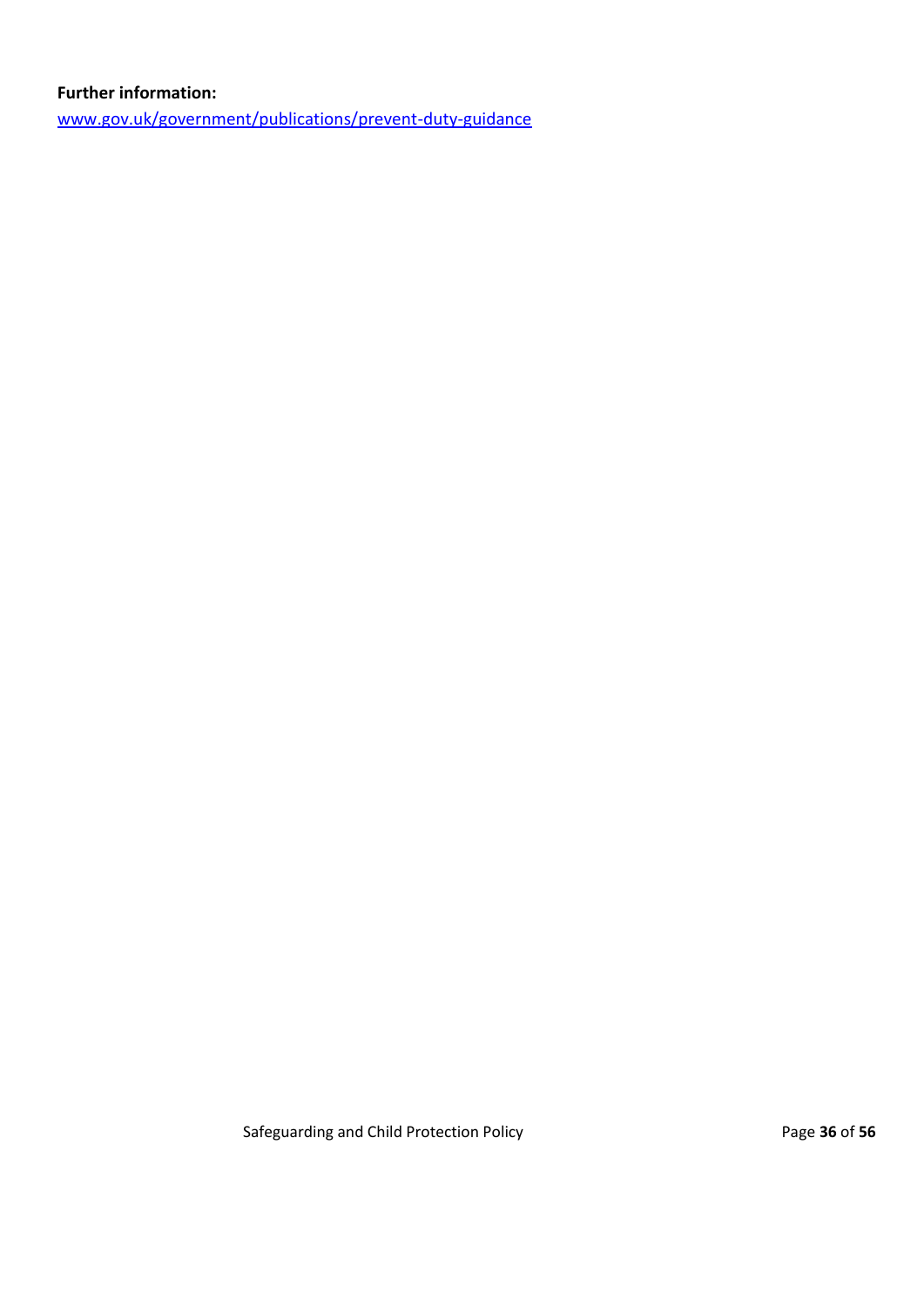# **25. Appendix J: Private fostering**

Many people find themselves looking after someone else's child without realising that they may be involved in private fostering. A private fostering arrangement is one that is made privately (that is to say without the involvement of a local authority) for the care of a child under the age of 16 (under 18, if disabled) by someone other than a parent or immediate relative. If the arrangement is to last, or has lasted, for 28 days or more it is private fostering.

The Children Act 1989 defines an immediate relative as a grandparent, brother, sister, uncle or aunt (whether of full blood or half blood or by marriage or civil partnership), or a step parent.

People become involved in private fostering for all kinds of reasons. Examples of private fostering include:

- children who need alternative care because of parental illness.
- children whose parents cannot care for them because their work or study involves long or antisocial hours.
- children sent from abroad to stay with another family, usually to improve their educational opportunities.
- unaccompanied asylum seeking and refugee children.
- teenagers who stay with friends (or other non-relatives) because they have fallen out with their parents.
- children staying with families while attending a school away from their home area.

There is a mandatory duty on the College to inform the Local Authority of a PrivateFostering Arrangement. The Local Authority has a duty to check that the young person is being properly cared for and that the arrangement is satisfactory.

#### **Further information:**

[www.gov.uk/government/publications/children-act-1989-private-fostering](http://www.gov.uk/government/publications/children-act-1989-private-fostering)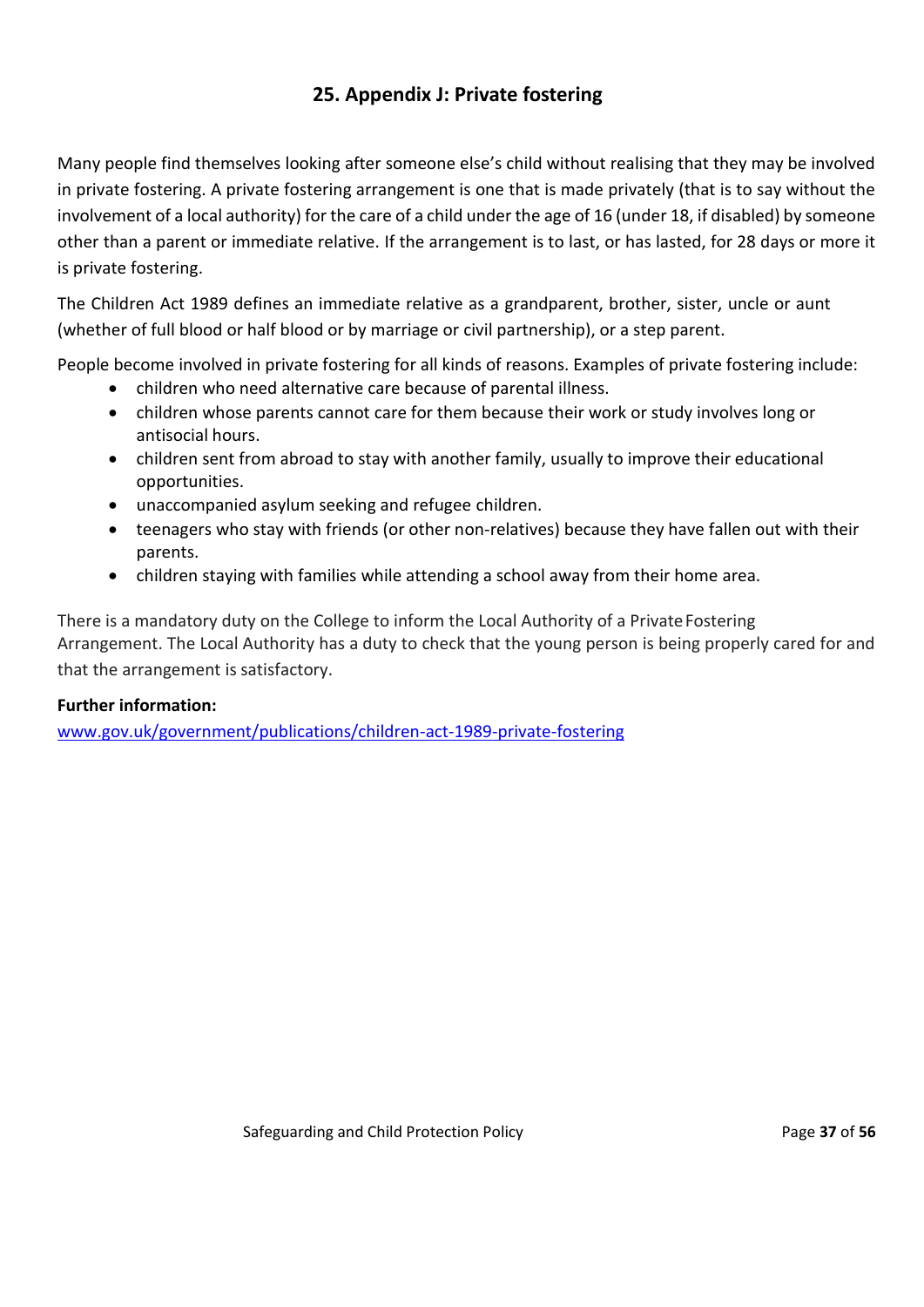# **26. Appendix K: Children missing education**

A child going missing from education is a potential indicator of abuse or neglect, including sexual exploitation, FGM, forced marriage or travelling to conflict zones. College staff will be alert to these safeguarding concerns when a pupil goes missing for an extended period, or on repeat occasions.

The College must notify the Local Authority of any pupil who fails to attend the College regularly after making reasonable enquiries, or has been absent without the College's permission for a continuous period of 10 days or more. The College (regardless of designation) must also notify the Local Authority of any pupil who is to be deleted from the admission register because s/he:

- has been taken out of the College by their parents and is being educated outside the school system (e.g. home education).
- has ceased to attend the College and no longer lives within a reasonable distance of the College at which s/he is registered (moved within the city, within the country or moved abroad but failed to notify the College of the change).
- displaced as a result of a crisis e.g. domestic violence or homelessness.
- has been certified by the relevant medical professional as unlikely to be in a fit state of health to attend the College before ceasing to be of compulsory school age, and neither s/he nor his/her parent has indicated the intention to continue to attend the College after ceasing to be of compulsory school age.
- is in custody for a period of more than four months due to a final court order and the proprietor does not reasonably believe s/he will return to the College at the end of that period.
- has been permanently excluded.

The College will demonstrate that it has taken reasonable steps to ascertain the whereabouts of children that would be considered 'missing'. College absences may be a sign of abuse.

#### **Further information:**

Children Missing Education: statutory guidance for local authorities – September 2016 [www.gov.uk/government/publications/children-missing-education](http://www.gov.uk/government/publications/children-missing-education)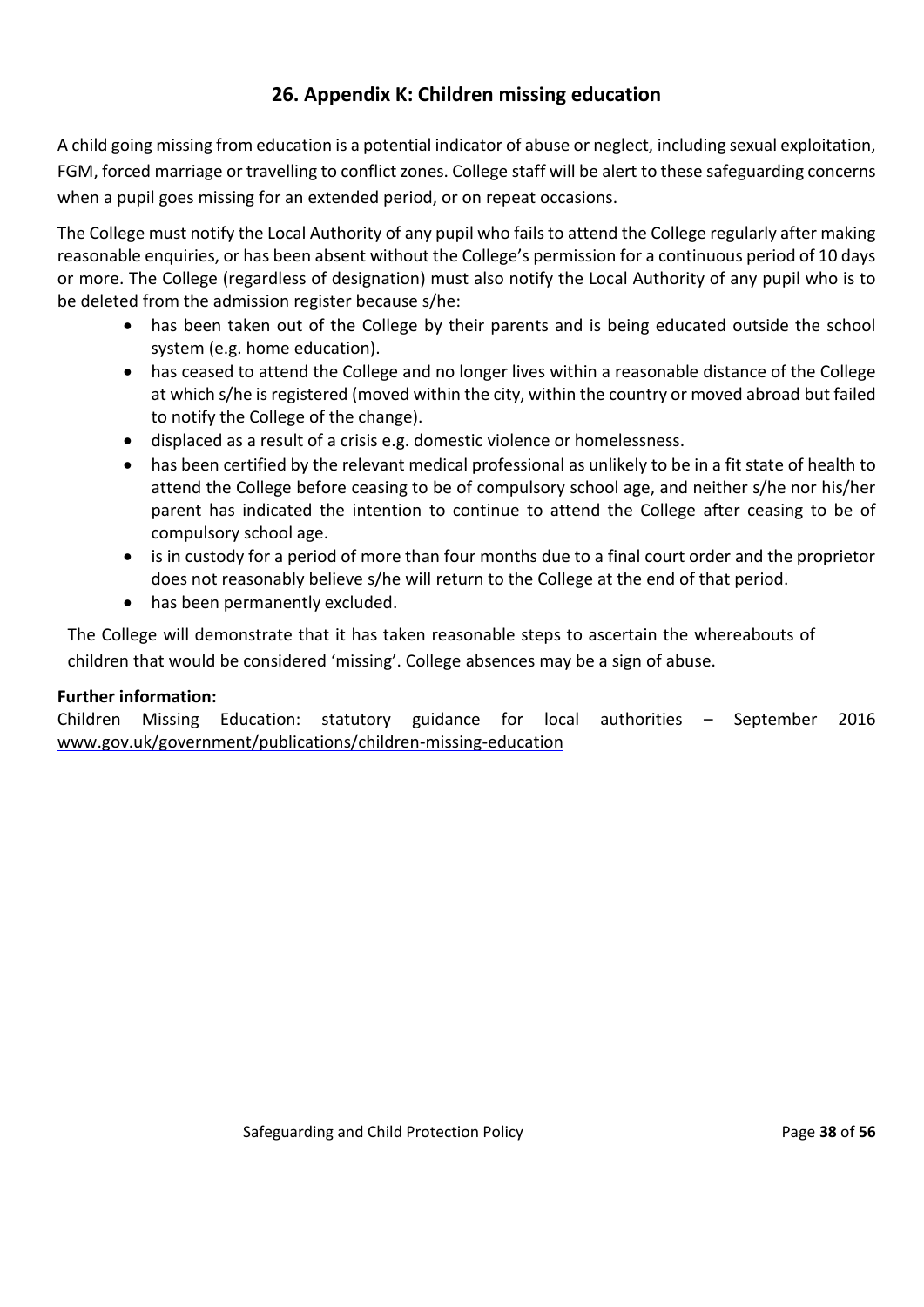## **27. Appendix L: Peer on peer abuse**

The College recognises that children are vulnerable to and capable of abusing their peers. Such abuse is taken as seriously as abuse perpetrated by an adult. Peer on peer abuse will not be tolerated or passed off as part of "banter" or "growing up".

In cases where peer on peer abuse is identified the College will follow child protection procedures, recognising that both the victim and perpetrator will require support. It is of the utmost importance that:

- 1. **All** staff should be aware that children can abuse other children (often referred to as peer on peer abuse). And that it can happen both inside and outside of the College and online. It is important that all staff recognise the indicators and signs of peeron peer abuse and know how to identify it and respond to reports.
- 2. All staff should understand, that even if there are no reports in the College it does not mean it is not happening, it may be the case that it is just not being reported. It is important if staff have **any** concerns regarding peer on peer abuse they should speak to the Designated Safeguarding Lead or the Deputy Designated Safeguarding Lead and Welfare Lead.
- 3. It is essential that **all** staff understand the importance of challenging inappropriate behaviours between peers, many of which are listed below, that are actually abusive in nature. Downplaying certain behaviours, for example dismissing sexual harassment as "just banter", "just having a laugh", "part of growing up" or "boys being boys" can lead to a culture of unacceptable behaviours, an unsafe environment for children and in worst case scenarios a culture that normalises abuse leading to children accepting it as normal and not coming forward to report it.
- 4. Peer on peer abuse is most likely to include, but may not be limited to:
	- bullying (including cyberbullying, prejudice-based and discriminatory bullying);
	- abuse in intimate personal relationships between peers;
	- physical abuse such as hitting, kicking, shaking, biting, hair pulling, or otherwise causing physical harm (this may include an online element which facilitates, threatens and/or encourages physical abuse);
	- sexual violence, such as rape, assault by penetration and sexual assault; (this may include an online element which facilitates, threatens and/or encourages sexual violence);
	- sexual harassment, such as sexual comments, remarks, jokes and online sexual harassment, which may be standalone or part of a broader pattern of abuse;
	- causing someone to engage in sexual activity without consent, such as forcing someone to strip, touch themselves sexually, or to engage in sexual activity with a third party;
	- consensual and non-consensual sharing of nude and semi-nude images and/or videos (also known as sexting or youth produced sexual imagery);
	- upskirting, which typically involves taking a picture under a person's clothing without their permission, with the intention of viewing their genitals or buttocks to obtain sexual gratification, or cause the victim humiliation, distress or alarm; and

**Safeguarding and Child Protection Policy Page 19 of 56** Page 39 of 56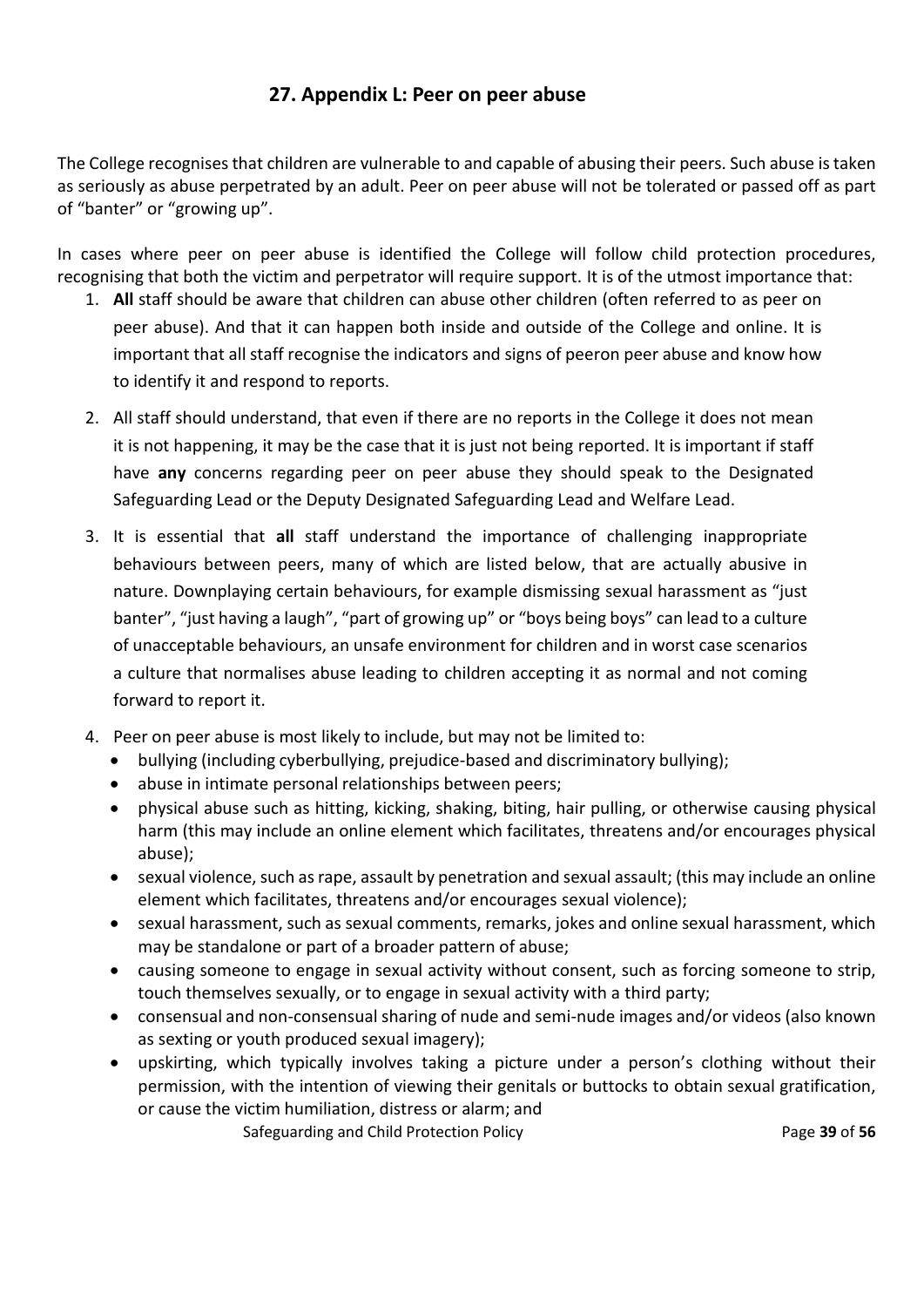• initiation/hazing type violence and rituals (this could include activities involving harassment, abuse or humiliation used as a way of initiating a person into a group and may also include an online element).

The College recognises that peer on peer abuse can manifest itself in many ways such as:

- child sexual exploitation / child criminal exploitation;
	- bullying;
	- radicalisation;
	- abuse in intimate friendships / relationship abuse;
	- children who display sexually harmful behaviour;
	- gang associated and serious violence; and
	- technology can be used for bullying and other abusive behaviour.

There are a number of factors that make children more vulnerable to peer on peer abuse: experience of abuse within their family, living with domestic violence, young people in care, children who go missing, children with additional needs (SEN and/or disabilities).

Research tells us that girls are more frequently identified as being abused by their peers, and girls are more likely to experience unwanted sexual touching in schools. Boys are less likely to report intimate relationship abuse. Boys report high levels of victimisation in areas where they are affected by gangs.

There is an increasing evidence base emerging about the sexual exploitation of boys (both by adults and peers). The College recognises that both boys and girls experience peer on peer abuse but they do so in gendered ways.

A difficult feature of peer on peer abuse is that the perpetrators could be victims themselves and possibly are being abused by their parents or caregivers.

Relationship abuse is unacceptable behaviour between two people. You don't have to be an 'official couple' to experience abuse and it doesn't matter what your relationship looks like; gay, straight or bi, or whether you're a girl, boy or have another gender identity.

#### **Further information:**

[www.disrespectnobody.co.uk/relationship-abuse/what-is-relationship-abuse/](http://www.disrespectnobody.co.uk/relationship-abuse/what-is-relationship-abuse/) details some of the complicated reasons why children abuse other children, as the child may have:

- Been emotionally, physically, or sexually abused themselves.
- Witnessed physical or emotional violence.
- Viewed sexually explicit movies, video games or other materials.
- Just acted impulsively without meaning to harmanyone.

Peer abuse must be taken extremely seriously for these reasons as it could be an indicator of even worse abuse going on in the child's home.

#### **Preventing Peer on Peer Abuse:**

Peer abuse can be prevented. Adults who work with children must be aware of the potential for abuse between children and:

**Safeguarding and Child Protection Policy Page 10 of 56** Page 40 of 56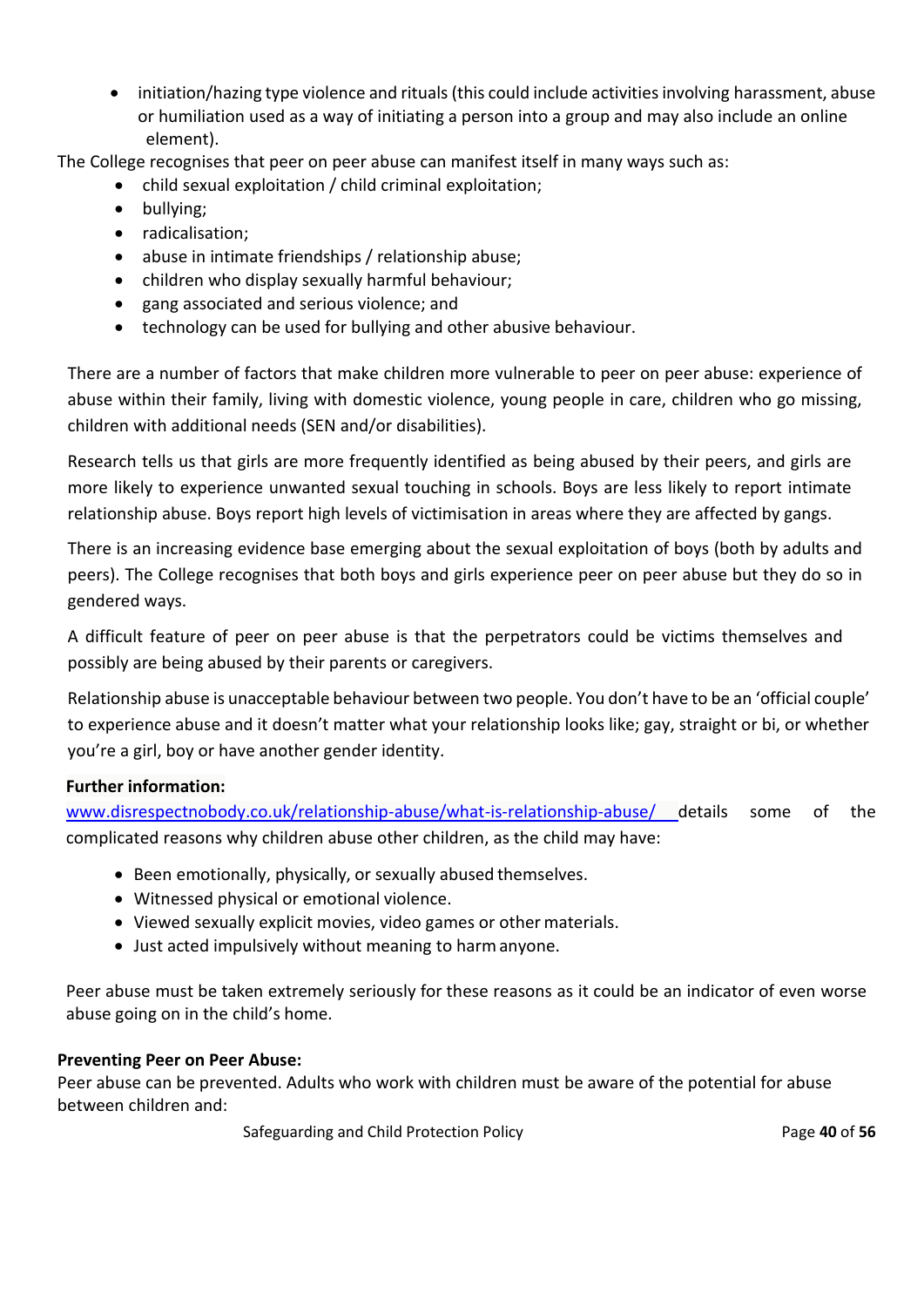- Have access to clear robust policies on dealing with key issues such as online bullying.
- Ensure staff and pupils are aware of the policies.
- Identify any blind spots within the College.
- Supervise and be aware of potential risky areas, tents in play areas etc.
- Pay attention and monitor children who may be hiding in areas out of view.
- Take steps to prevent isolation.
- Separate children if needed.
- Increase supervision during key times.
- If they suspect a child is abusing another, ensure they pass this onto a Designated Person.
- Where risk is identified, have a student risk assessment in place.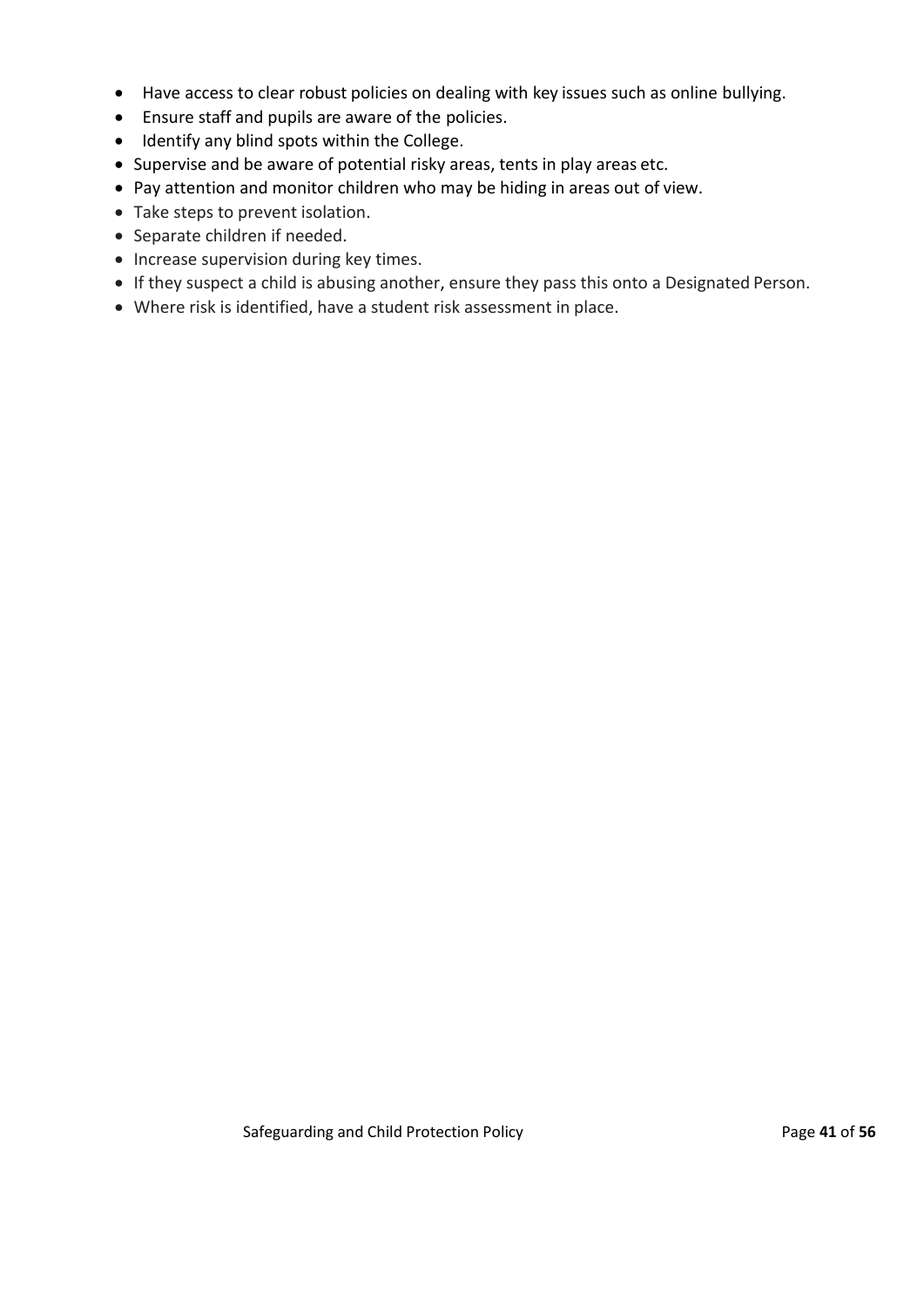# **28. Appendix M: Sexually harmful behaviour**

| <b>Green Behaviours</b>                                                                                                                                                                                                                                                                                                                             | <b>Amber Behaviours</b>                                                                                                                                                 | <b>Red Behaviours</b>                                                                                                                                                                                 |
|-----------------------------------------------------------------------------------------------------------------------------------------------------------------------------------------------------------------------------------------------------------------------------------------------------------------------------------------------------|-------------------------------------------------------------------------------------------------------------------------------------------------------------------------|-------------------------------------------------------------------------------------------------------------------------------------------------------------------------------------------------------|
| Are part of safe and healthy<br>sexual development which<br>lare:<br>displayed between<br>٠<br>children or young people<br>of similar age or<br>developmental ability<br>reflect curiosity,<br>٠<br>experimentation,<br>consensual activities and<br>positive choices<br>'normal' but inappropriate<br>٠<br>within the<br>College/classroom setting | Are potentially outside safe<br>and healthy development due<br>to:<br>age or developmental<br>п<br>differences<br>activity type, frequency,<br>п<br>duration or context | Are clearly outside safe and<br>healthy development and:<br>involve much more<br>٠<br>coerciveness, secrecy,<br>compulsiveness and<br>threats<br>require action from<br>College and other<br>agencies |

For further information of sexualised behaviour thresholds visit [www.brook.org.uk.](http://www.brook.org.uk/)

#### **Sexual violence and harassment in schools:**

Sexual violence and sexual harassment can occur between two children of any sex. They can also occur through a group of children sexually assaulting or sexually harassing a single child or group of children.

- sexual harassment is 'unwanted conduct of a sexual nature' that can occur online and offline.
- sexual harassment can include sexual comments, such as: telling sexual stories, making lewd comments, making sexual remarks about appearance, sexual "jokes" or taunting.
- physical behaviour, such as: deliberating brushing against someone, interfering with someone's clothes.
- online sexual harassment, which might include: non-consensual sharing of sexual images /videos and sharing sexual images and videos (both often referred to as sexting); inappropriate sexual comments on social media; exploitation; coercion and threats.
- it is more likely that girls will be the victims of sexual violence and more likely that sexual harassment will be perpetrated by boys.
- children with Special Educational Needs and Disabilities (SEND) can be especially vulnerable.

The College is aware of the importance of:

- making clear at an age-appropriate level that sexual violence and sexual harassment is not acceptable, will never be tolerated and is not an inevitable part of growing up.
- not tolerating or dismissing sexual violence or sexual harassment as "banter", "part of growing up", "just having a laugh" or "boys being boys".
- challenging behaviours (which are potentially criminal in nature), such as grabbing bottoms, breasts and genitalia; dismissing or tolerating such behaviours risks normalising them.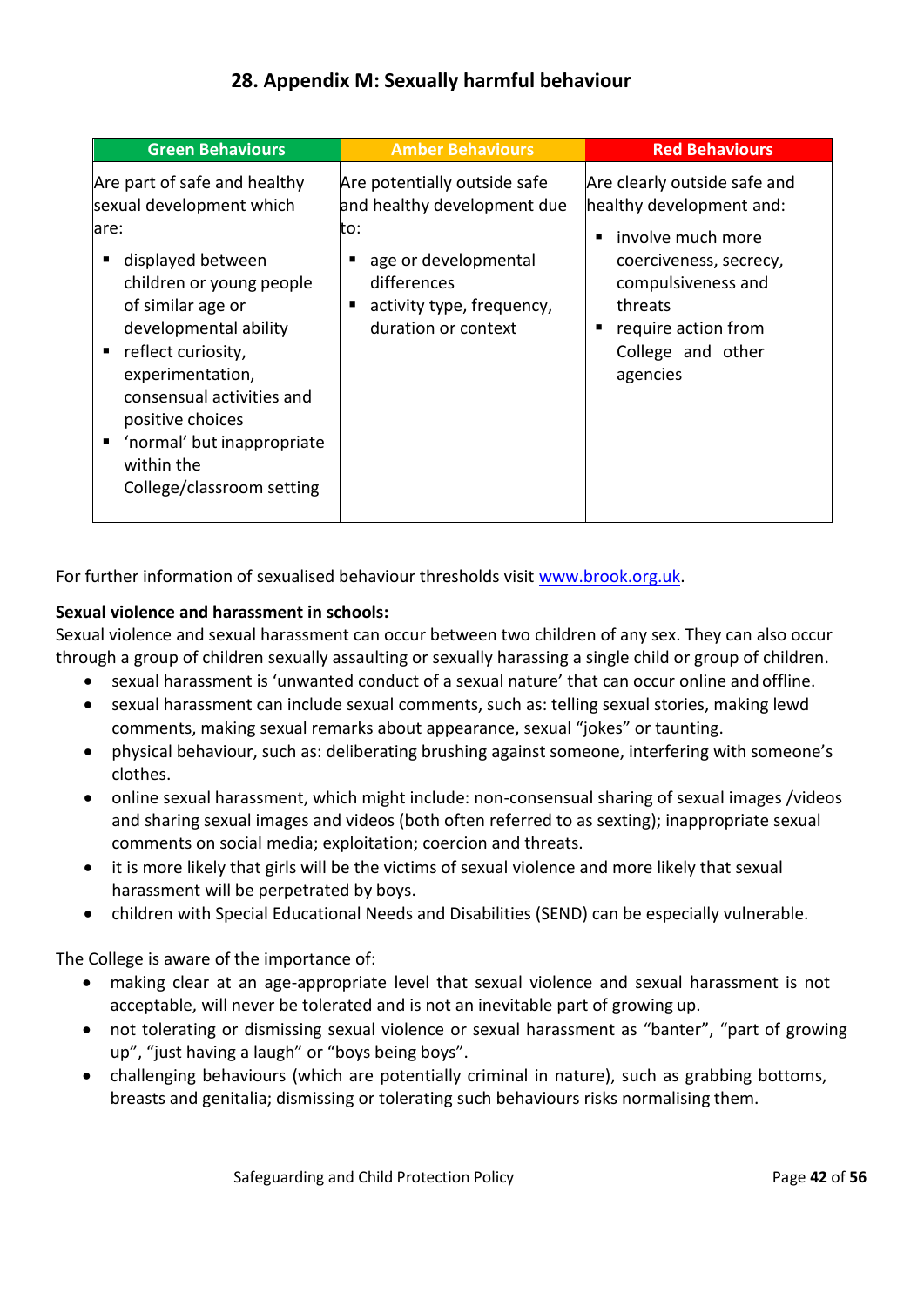#### **Upskirting:**

'Upskirting' typically involves taking a picture under a person's clothing without them knowing, with the intention of viewing their genitals or buttocks to obtain sexual gratification, or cause the victim humiliation, distress or alarm. This is now a criminal offense so staff should report concerns immediately to the Designated Safeguarding Lead.

**Further information:** [www.gov.uk/government/publications/sexual-violence-and-sexual-harassment](http://www.gov.uk/government/publications/sexual-violence-and-sexual-harassment-between-children-in-schools-and-colleges)[between-](http://www.gov.uk/government/publications/sexual-violence-and-sexual-harassment-between-children-in-schools-and-colleges) [children-in-schools-and-colleges](http://www.gov.uk/government/publications/sexual-violence-and-sexual-harassment-between-children-in-schools-and-colleges)

#### **Sexting:**

Sexting can be defined as 'sending or posting sexually suggestive images, including nude or semi-nude photographs, via mobiles or over the internet.'

If staff become concerned about a 'sexting' issue they should not look at, share or print any indecent image and should:

**Step 1:** if a device is involved, confiscate it and set it to flight mode or, if not possible, switch it off.

**Step 2:** seek advice: give the electronic device immediately to the DSL. Report your concerns following your normal child protection procedures.

Concerning factors that DSLs should look out for:

- Is there a significant age difference between the sender/receiver?
- Is there any external coercion involved or encouragement beyond the sender/receiver?
- Do you recognise the child as more vulnerable than usual i.e. at risk?
- Is the image of a severe or extreme nature?
- Is the situation isolated or has the image been more widely distributed?
- Have these children been involved in a sexting incident before?
- Are there other circumstances relating to either sender or recipient that may add cause for concern i.e. difficult home situation?

Remember: The production and distribution of sexting images involving anyone under the age of 18 is illegal and needs very careful management for all those involved.

#### **Further information:**

www.gov.uk/government/groups/uk-council-for-child-internet-safety-ukccis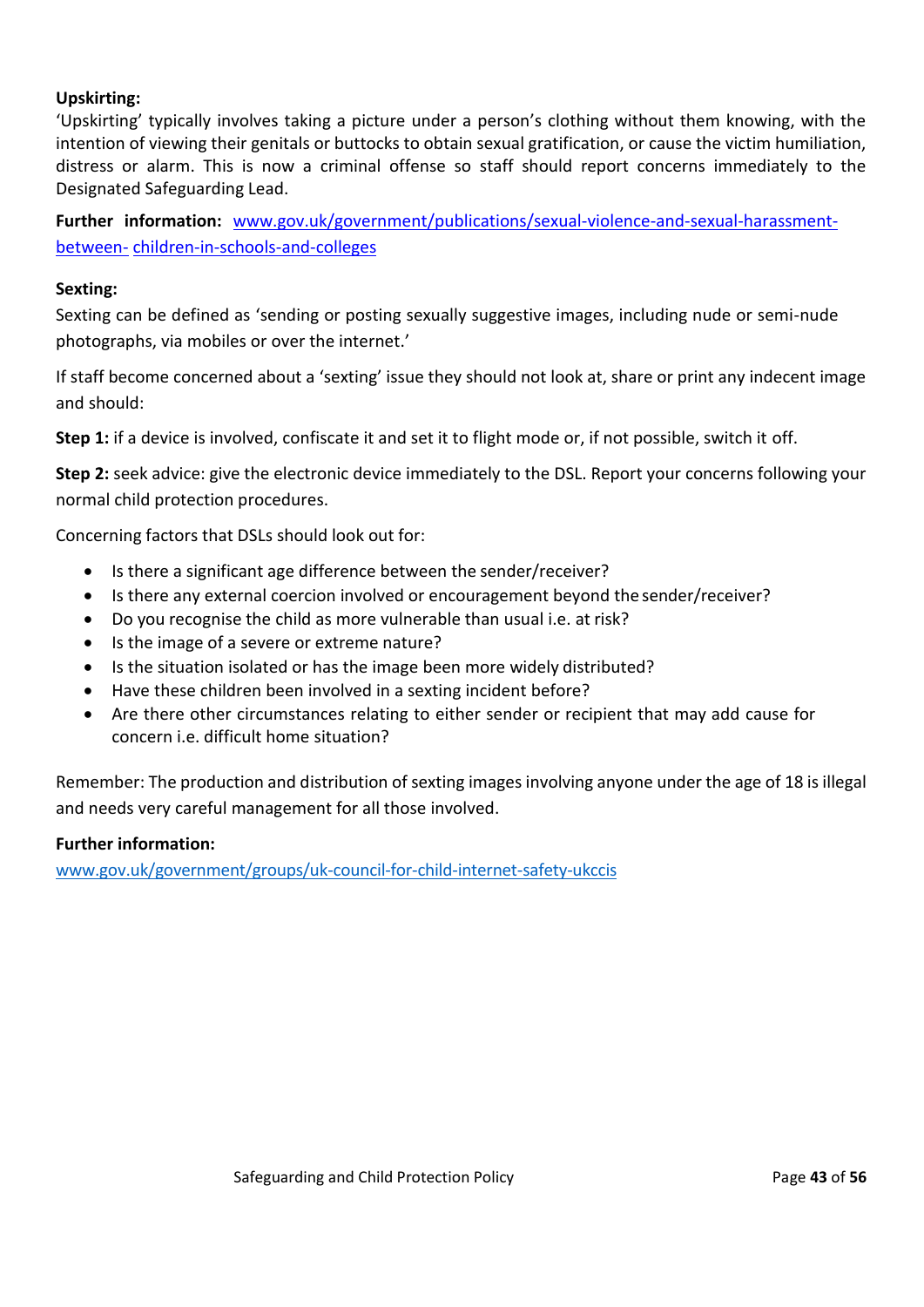## **29. Appendix N: Trafficking and modern slavery**

"Trafficking of persons" means the recruitment, transportation, transfer, harbouring or receipt of persons, by means of the threat or use of force or other forms of coercion, of abduction, of fraud, of deception, of the abuse of power or of a position of vulnerability or of the giving or receiving of payments or benefits to achieve the consent of a person having control over another person, for the purpose of exploitation. Exploitation includes, at a minimum, the exploitation of the prostitution of others or other forms of sexual exploitation, forced labour or services, slavery or practices similar to slavery, servitude or the removal of organs;

"Child" shall mean any person under eighteen years of age.

The Palermo Protocol establishes children as a special case. Any child transported for exploitative reasons is considered to be a trafficking victim, whether or not they have been forced or deceived. This is partly because it is **not considered possible for children to give informed consent**. Even when a child understands what has happened, they may still appear to submit willingly to what they believe to be the will of their parents or accompanying adults. It is important that these children are protected too.

#### **Why are children trafficked?**

Children are trafficked for many reasons, including sexual exploitation, domestic servitude, labour, benefit fraud and involvement in criminal activity such as pick-pocketing, theft and working in cannabis farms. There are a number of cases of minors being exploited in the sex industry. Although there is no evidence of other forms of exploitation such as 'organ donation or 'harvesting', all agencies should remain vigilant.

Children may be trafficked from other countries for a variety of reasons. There are a number of factors in the country of origin which might make children vulnerable to being trafficked.

#### **The factors listed below are by no means a comprehensive list:**

- Poverty.
- Lack of education.
- Discrimination.
- Cultural attitudes.
- Grooming.
- Dysfunctional families
- Political conflict and economic transition.
- Inadequate local laws and regulations.

#### **Potential indicators:**

Once in the UK the child:

- Receives unexplained/unidentified phone calls whilst in placement/temporary accommodation.
- Shows signs of physical or sexual abuse, and/or has contracted a sexually transmitted infection or has an unwanted pregnancy.
- Has a history with missing links and unexplained moves.

**Safeguarding and Child Protection Policy Community Page 44 of 56**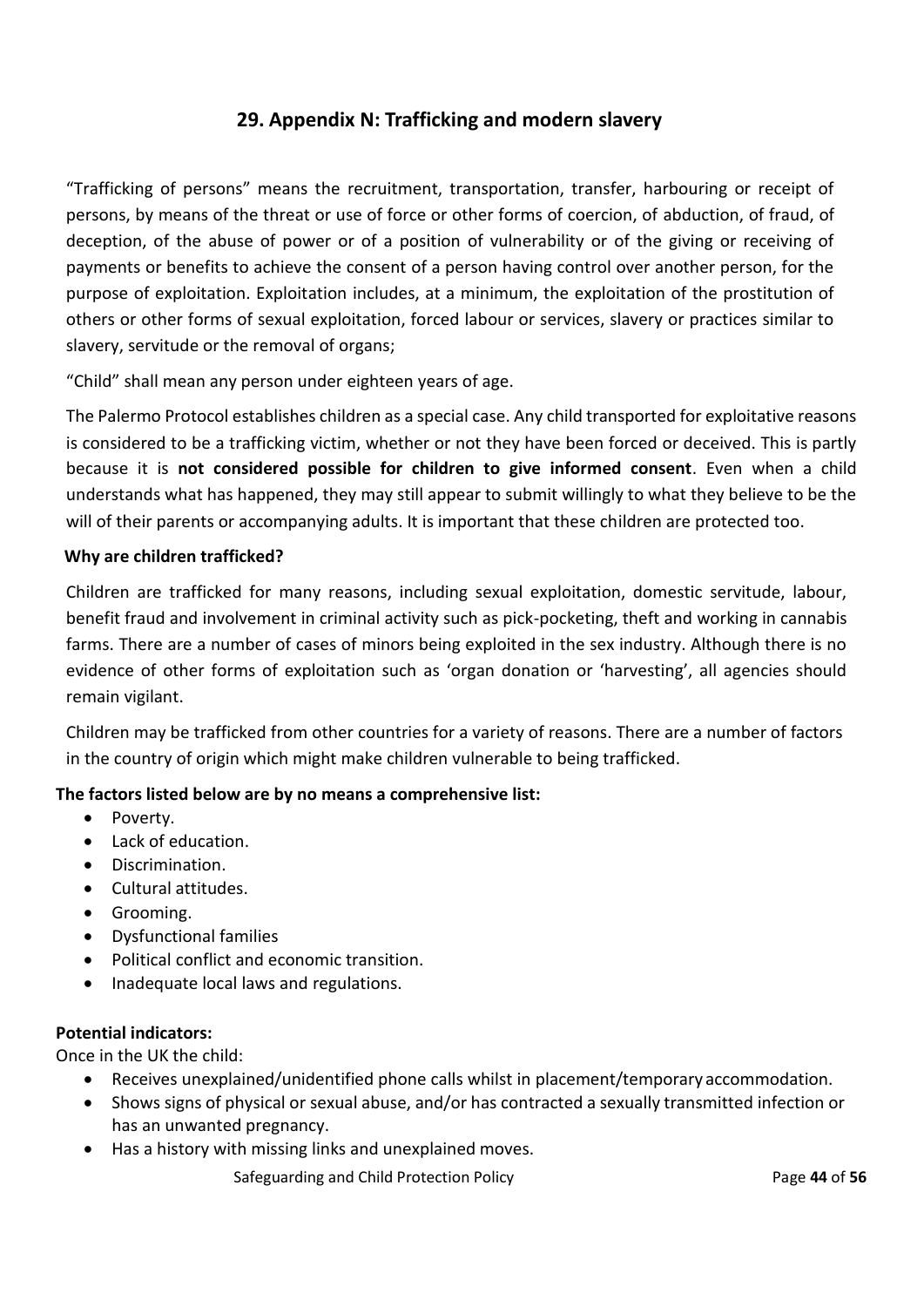- Has gone missing from Local Authority care.
- Is required to earn a minimum amount of money every day.
- Works in various locations.
- Has limited freedom of movement.
	- Appears to be missing for periods of time.
	- Is known to beg for money.
	- Performs excessive housework chores and rarely leaves the residence.
	- Is being cared for by adult/s who are not their parents and the quality of the relationship between the child and their adult carers is not good; is one among a number ofunrelated children found at one address.
	- Has not been registered with or attended a GP practice.
	- Has not been enrolled in the College.
	- Has to pay off an exorbitant debt, e.g. for travel costs, before having control over own earnings, is permanently deprived of a large part of their earnings by another person.
	- Is excessively afraid of being deported.

#### **Further information:**

[www.gov.uk/government/publications/safeguarding-children-who-may-have-been-trafficked](http://www.gov.uk/government/publications/safeguarding-children-who-may-have-been-trafficked-practice-guidance)[practice-guidance](http://www.gov.uk/government/publications/safeguarding-children-who-may-have-been-trafficked-practice-guidance)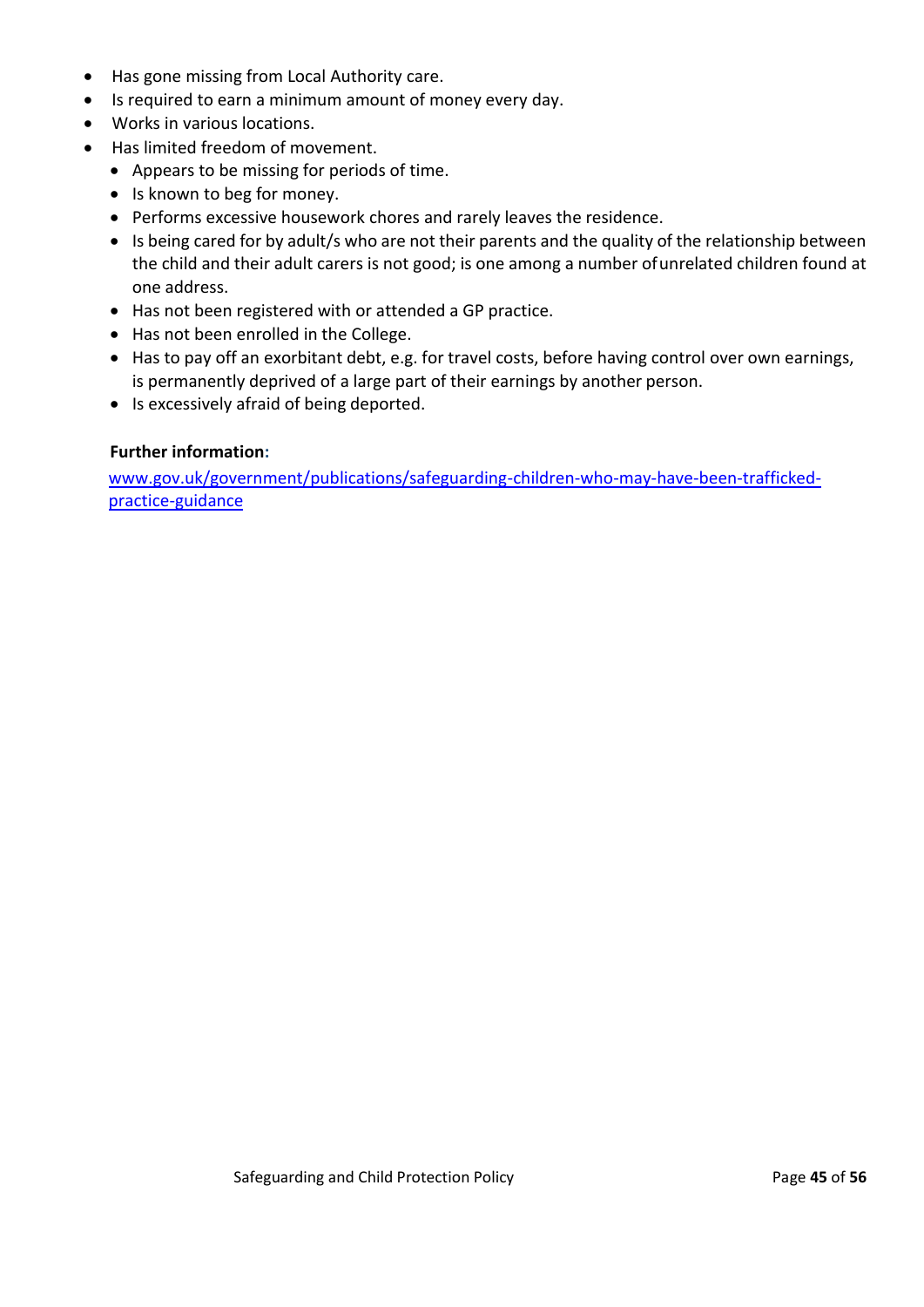### **30. Appendix O: Domestic abuse**

#### **The cross-government definition of domestic violence and abuse is:**

Any incident or pattern of incidents of controlling, coercive, threatening behaviour, violence or abuse between those aged 16 or over who are, or have been, intimate partners or family members regardless of gender or sexuality. The abuse can encompass, but is not limited to:

- Psychological.
- Physical.
- Sexual.
- Financial.
- Emotional.

Exposure to domestic abuse and/or violence can have a serious, long lasting emotional and psychological impact on children. In some cases, a child may blame themselves for the abuse or may have had to leave the family home as a result.

#### **Signs, indications and effects:**

It is often difficult to tell if domestic abuse is happening because it usually takes place in the family home and abusers can act very differently when other people are around. Children who witness domestic abuse may:

- become aggressive.
- display anti-social behaviour.
- suffer depression or anxiety.
- not do as well in the College, due to difficulties at home or disruption of moving to as well as from refuges.

#### **Other signs and symptoms may include:**

Becoming withdrawn, suddenly behaving differently, being clingy, problems sleeping, eating disorders, wetting the bed, soiling clothes, taking risk, being absent from the College, changes in eating habits, obsessive behaviour, nightmares, drugs, alcohol, self-harm, thoughts of suicide (see [www.nspcc.org.uk\)](http://www.nspcc.org.uk/).

#### **Homelessness: types of homelessness and bad housing**

- Living in temporary or emergency accommodation (such as B&Bs and hostels).
- Hidden homelessness (staying with friends or family on a temporary basis or living in overcrowded conditions).
- Couch / sofa surfing, moving from one place to another.
- Being at risk of abuse or violence leading to homelessness or overcrowding.

#### **Impact of homelessness**

- Practical issues include loss of possessions required for the College e.g. books, uniform etc.
- Maybe unkempt due to lack of laundry services.
- Physically exhausted due to sleeping arrangements.
- Emotionally exhausted due to increased stress.
- Signs of severe emotional trauma leading to emotional stress, anxiety.
- Changes in behaviour or/and problematic behaviour.
- Student may become withdrawn or aggressive.

**Safeguarding and Child Protection Policy Page 16 of 56 Page 46** of 56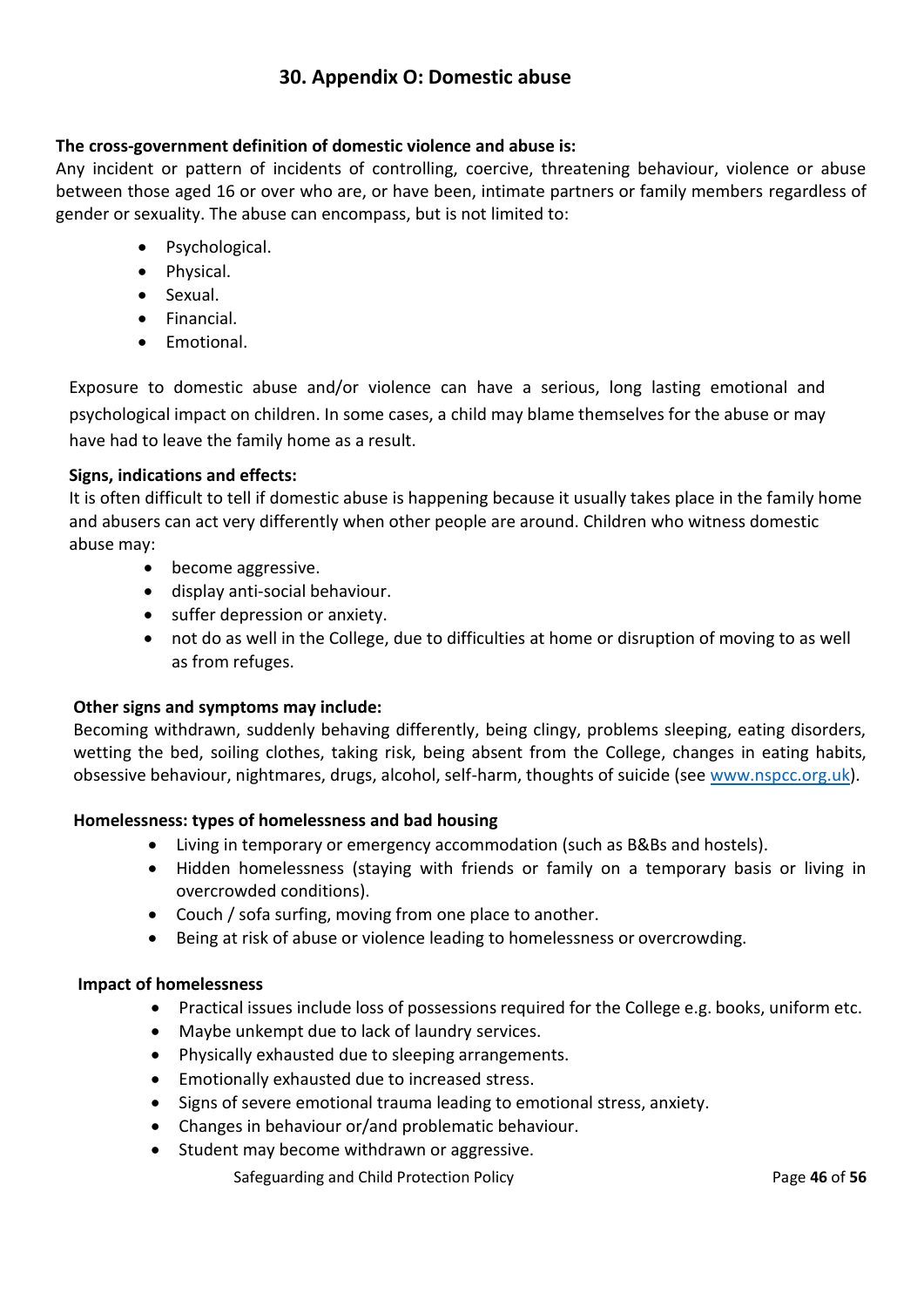- If placed out of area they may arrive late or miss College due to transport/financial difficulties.
- The student's ability to maintain relationships may be affected.
- May 'stand out' more to peers, leading to feelings of alienation andself-consciousness.
- Impact on attainment levels and ability to learn.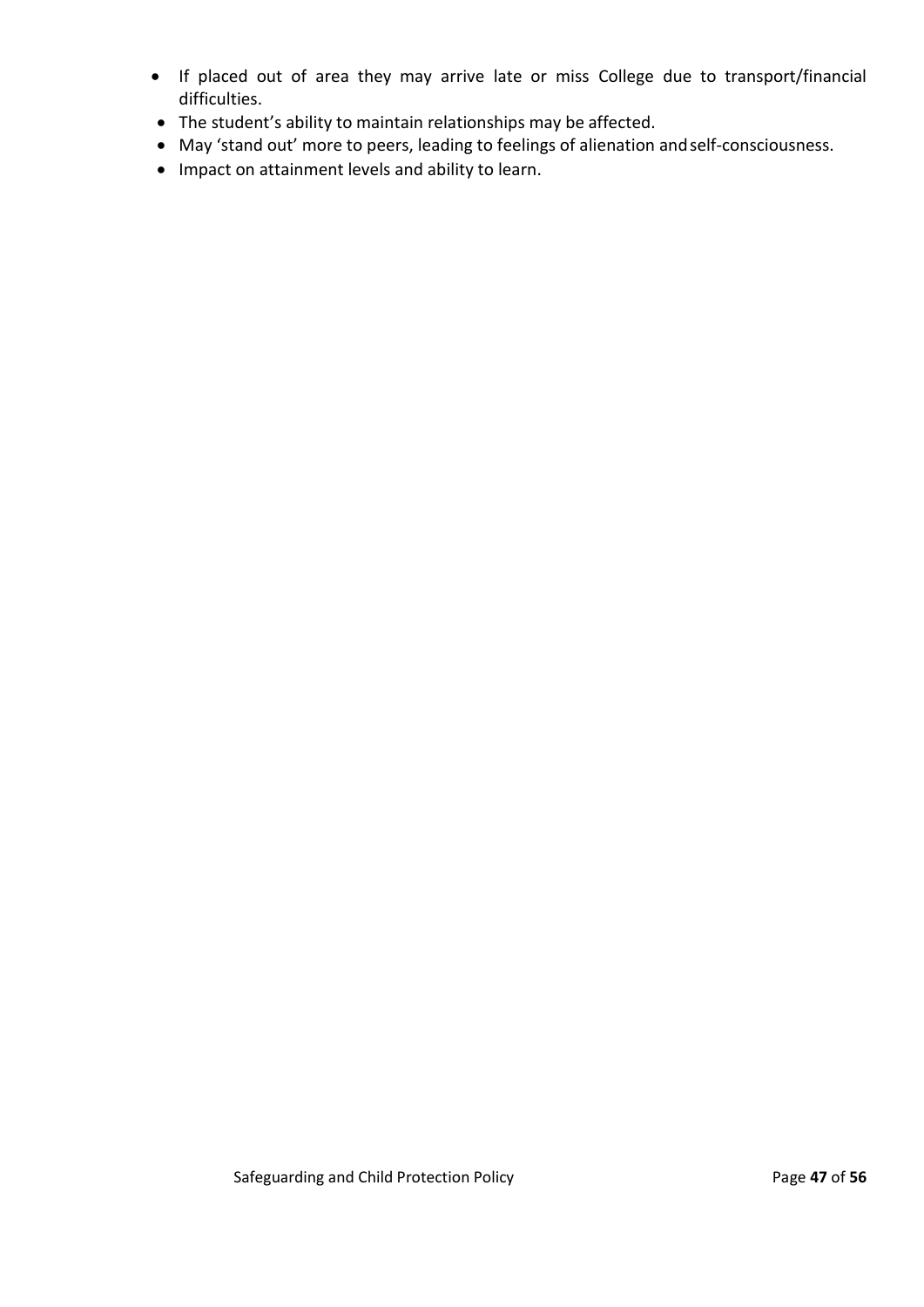# **31. Appendix P: Self harm**

Self-harm refers to a person's harming their own body on purpose. About 1 in 100 people hurts himself or herself in this way. More females hurt themselves than males. A person who self-harms usually does not mean to kill himself or herself, however they are at higher risk of attempting suicide if they do not get help.

Self-harm tends to begin in teen or early adult years. Some people may engage in self-harm a few times and then stop. Others engage in it more often and have trouble stopping.

#### **Examples of self-harm include:**

- Cutting yourself (such as using a razor blade, knife, or other sharp object to cut the skin) Punching yourself or punching things (like a wall).
- Burning yourself with cigarettes, matches, or candles Pulling out your hair.
- Poking objects through body openings.
- Breaking your bones or bruising yourself.

Many people cut themselves because it gives them a sense of relief. Some people use cutting as a means to cope with a problem. Some teens say that when they hurt themselves, they are trying to stop feeling lonely, angry, or hopeless.

#### **Further information:**

<https://www.mentalhealth.gov/what-to-look-for/mood-disorders/self-harm>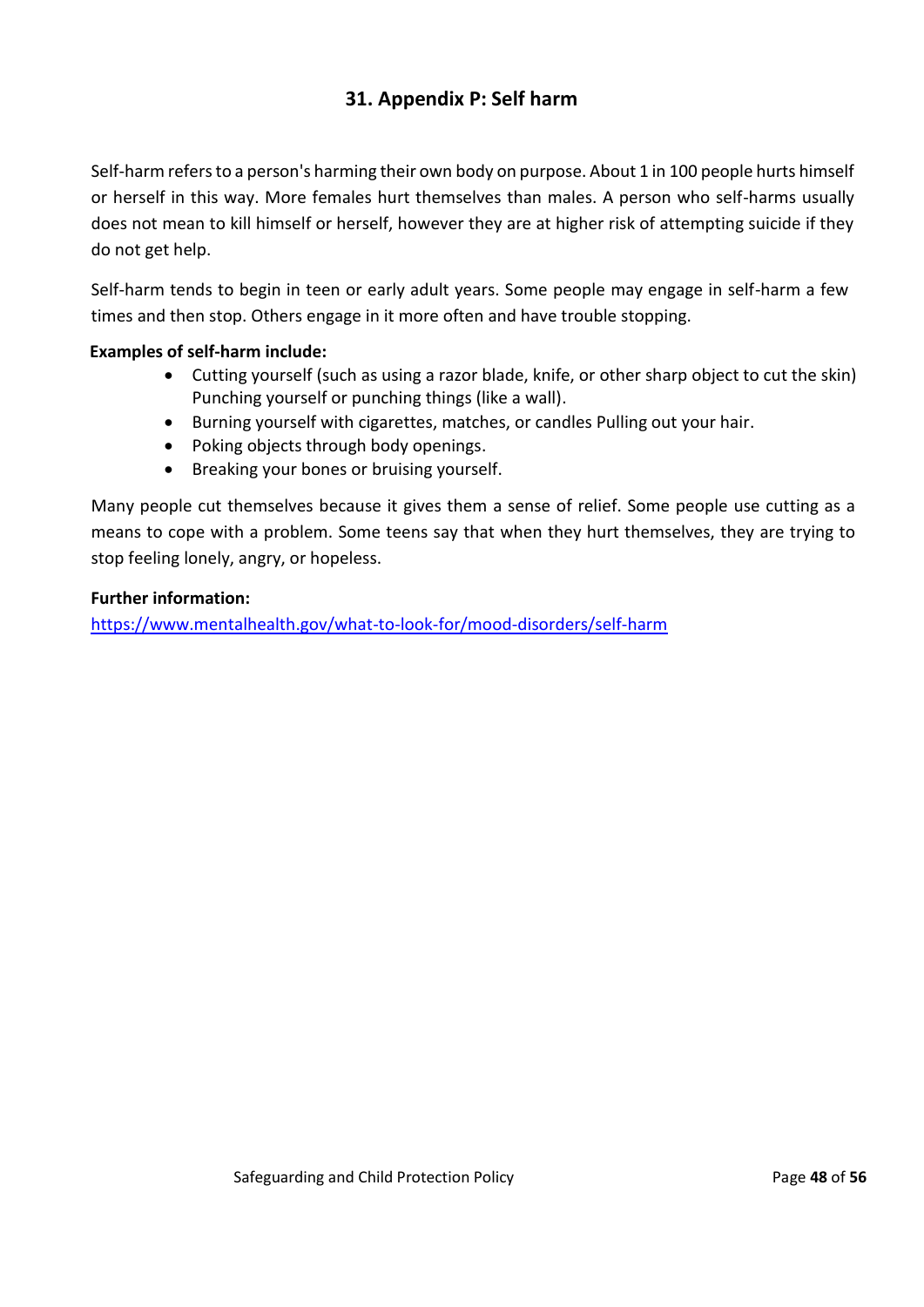### **32. Appendix Q: Young Carers**

The College understands that a young carer is someone aged 18 or under who helps look after a relative who has a condition, such as a disability, illness, mental health condition, or a drug or alcohol problem. Most young carers look after one of their parents or care for a brother or sister. They do extra jobs in and around the home, such as cooking, cleaning, or helping someone to get dressed and move around.

Some children give a lot of physical help to a brother or sister who is disabled or ill. Along with doing things to help their brother or sister, they may also be giving emotional support to both their sibling and their parents.

The College is aware that some of the risks associated with being a young carer are risk of truancy, underachievement, isolation, mental and physical ill health, poverty and stress. Staff will follow its safeguarding and child protection procedures if they have any concerns and complete the Young Carers' Screening and Assessing Tool.

#### **Further information:**

Refer to the College Policy for Young Carers. [http://www.mywalsall.org/walsallearlyhelp/providers-youngcarers/.](http://www.mywalsall.org/walsallearlyhelp/providers-youngcarers/)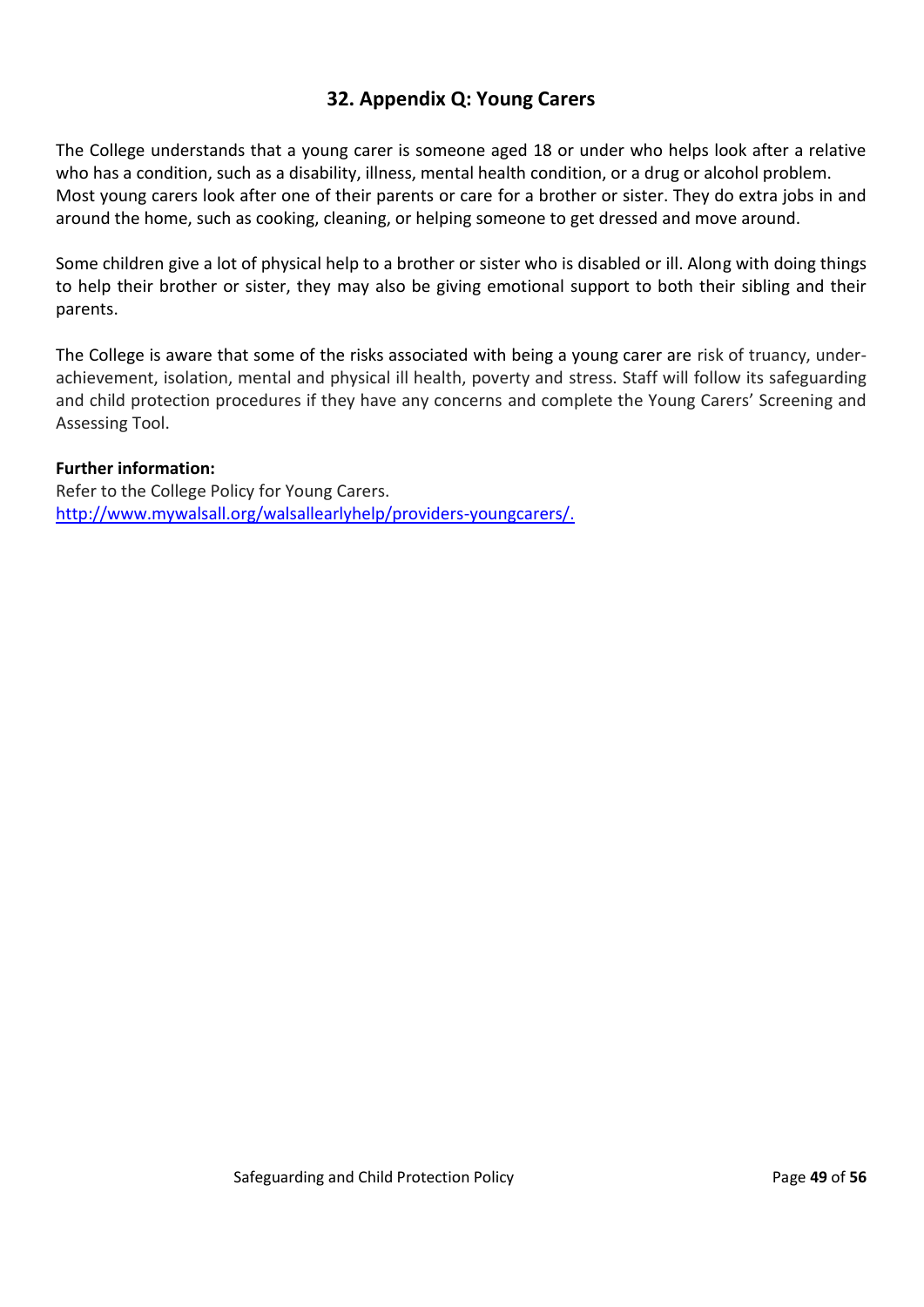# **33. Appendix R: Key safeguarding contacts (LAs/Location)**

**NB. This appendix is populated with the relevant contact information based on the pupils who join the College as they will come from a number of local authorities.**

| <b>Social Care</b>                                                                                                                                                                                                             |                                                                                                                                                                                         |  |
|--------------------------------------------------------------------------------------------------------------------------------------------------------------------------------------------------------------------------------|-----------------------------------------------------------------------------------------------------------------------------------------------------------------------------------------|--|
| Children's Social Care<br>Address:<br>2 The Civic Centre, Lichfield Street, Walsall,<br><b>WS1 1TP</b><br>Tel: 01922 658170<br>email: MASH@walsall.gov.uk                                                                      | Out of hours Emergency Duty<br>Team<br>Address:<br>Walsall Council Environmental<br>Depot<br>200 Pelsall Road<br>Brownhills<br>Walsall<br>WS8 7EN<br>Tel: 0300 555 2922 or 01922 652922 |  |
| Manager for Child Protection Plans<br>Address:<br><b>Review and Child Protection Unit</b><br>The Hollies,<br>10 Lichfield Road<br>Walsall<br>WS4 2DH<br><u> Tel: 01922</u> 659520<br>email: ChildProtectionUnit@walsall.gov.uk | Early Help Assessment Team<br>Address:<br>2 The Civic Centre, Lichfield Street,<br>Walsall, WS1 1TP<br>Tel: 01922 658170<br>email: MASH@walsall.gov.uk                                  |  |

| <b>Telephone Number</b>            |
|------------------------------------|
| TEL:<br>email: LADO@walsall.gov.uk |
|                                    |

| <b>Police department/Station</b> | <b>Telephone Number/email</b> |
|----------------------------------|-------------------------------|
| Address:                         | 101                           |
| Aldridge Police Station          |                               |
| Anchor Parade                    | aldridge@west-                |
| Aldridge                         | midlands.pnn.police.uk        |
| Walsall                          |                               |
| WS9 8PN                          |                               |
|                                  |                               |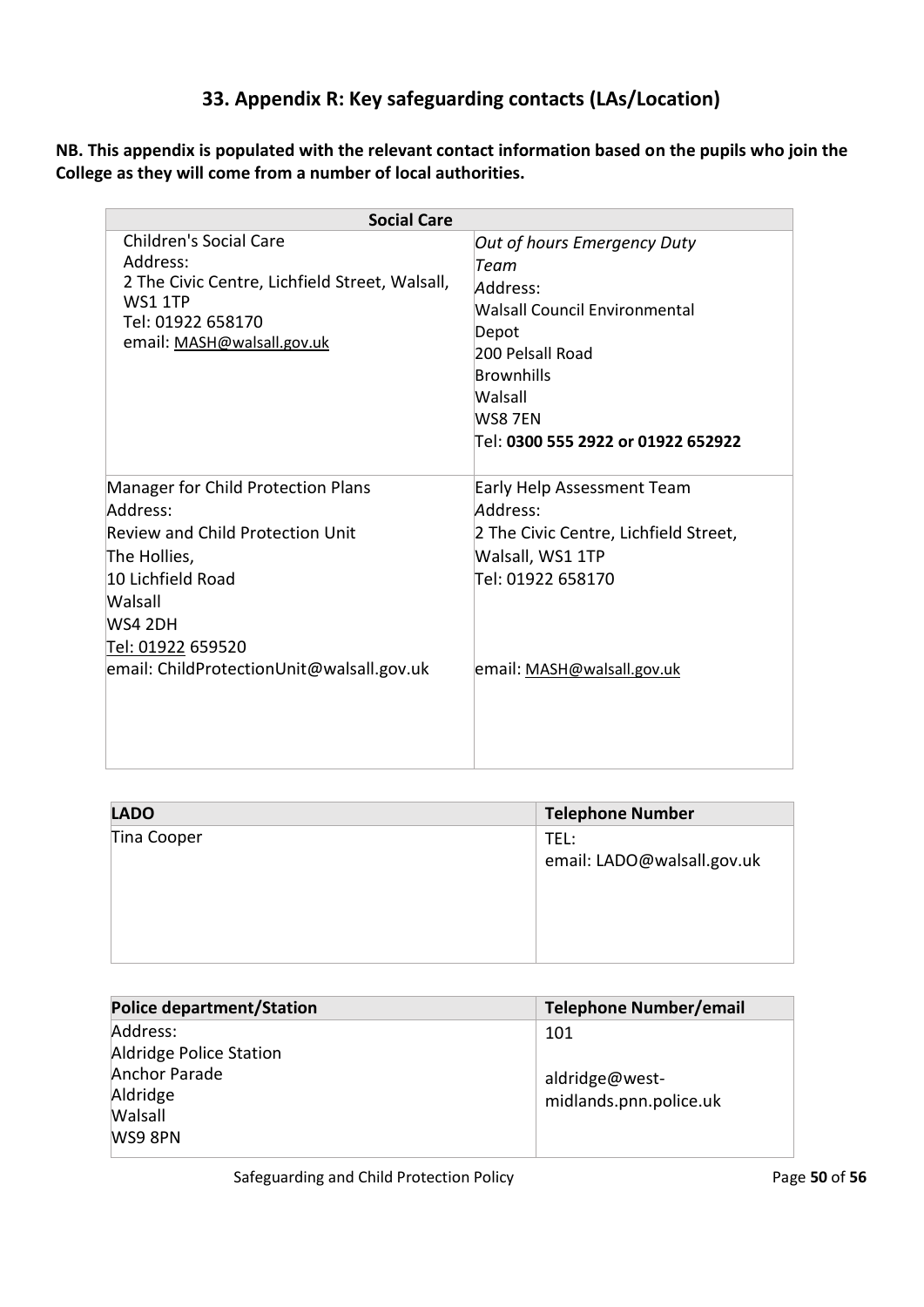| Name, Prevent Lead              | 07766 160646                                          |
|---------------------------------|-------------------------------------------------------|
| Niall Markham                   | https://www.saferwalsallpartners<br>hip.co.uk/prevent |
| National Anti-Terrorist Hotline | 0800789321<br>Police: 101                             |

| <b>Education Department</b>        | Telephone Number/email                                      |
|------------------------------------|-------------------------------------------------------------|
| Children Missing in Education Team | childrenmissingeducation@wals<br>all.gov.uk<br>01922 652585 |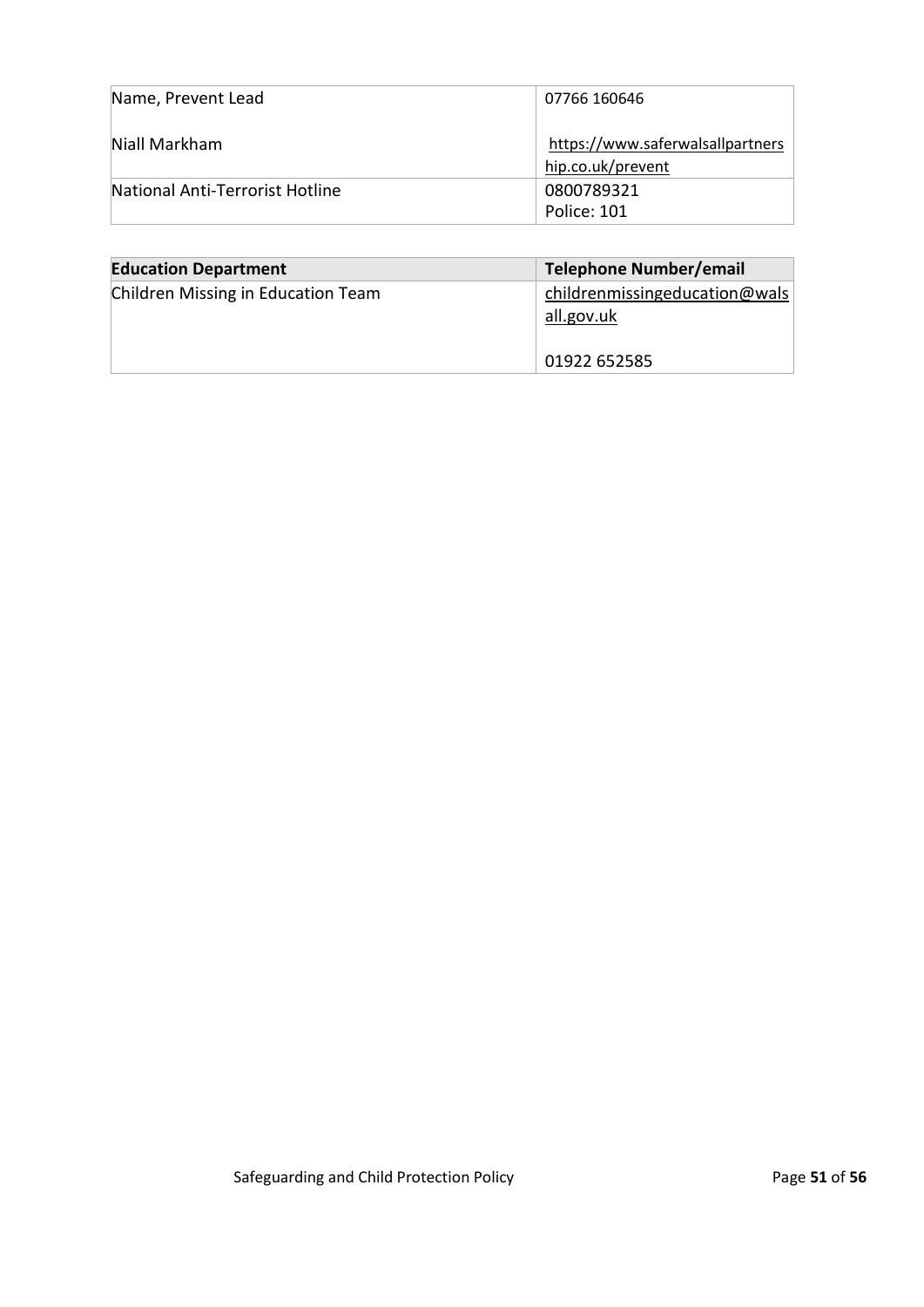## **34. Appendix S: Safeguarding incident cause for concern recording Sheet (If CPOMS became unavailable)**

Once completed this form must be passed to the Designated Safeguarding Lead, the Designated Deputy Safeguarding and Welfare Lead or the Head Teacher. The completed form must be scanned into CPOMS.

| Full name of young person:                                        |  |
|-------------------------------------------------------------------|--|
| Date of birth:                                                    |  |
| Year and Form Group:                                              |  |
| Home address:                                                     |  |
| Date of incident (day/month/year):                                |  |
| Time of incident (24-hour clock):                                 |  |
| Location of incident:                                             |  |
| Observed by (full name and position):                             |  |
| Detailed observation:                                             |  |
| Concerns                                                          |  |
| Have you spoken to the young person?                              |  |
| What was said (please record in the young<br>person's own words)? |  |
| Have you spoken to parents/carers?                                |  |
| What was said (include full name of<br>parent/carer spoken to)?   |  |
| Referred to:                                                      |  |
| Your name:                                                        |  |
| Your position:                                                    |  |
| Signed:                                                           |  |
| Date and time of record :                                         |  |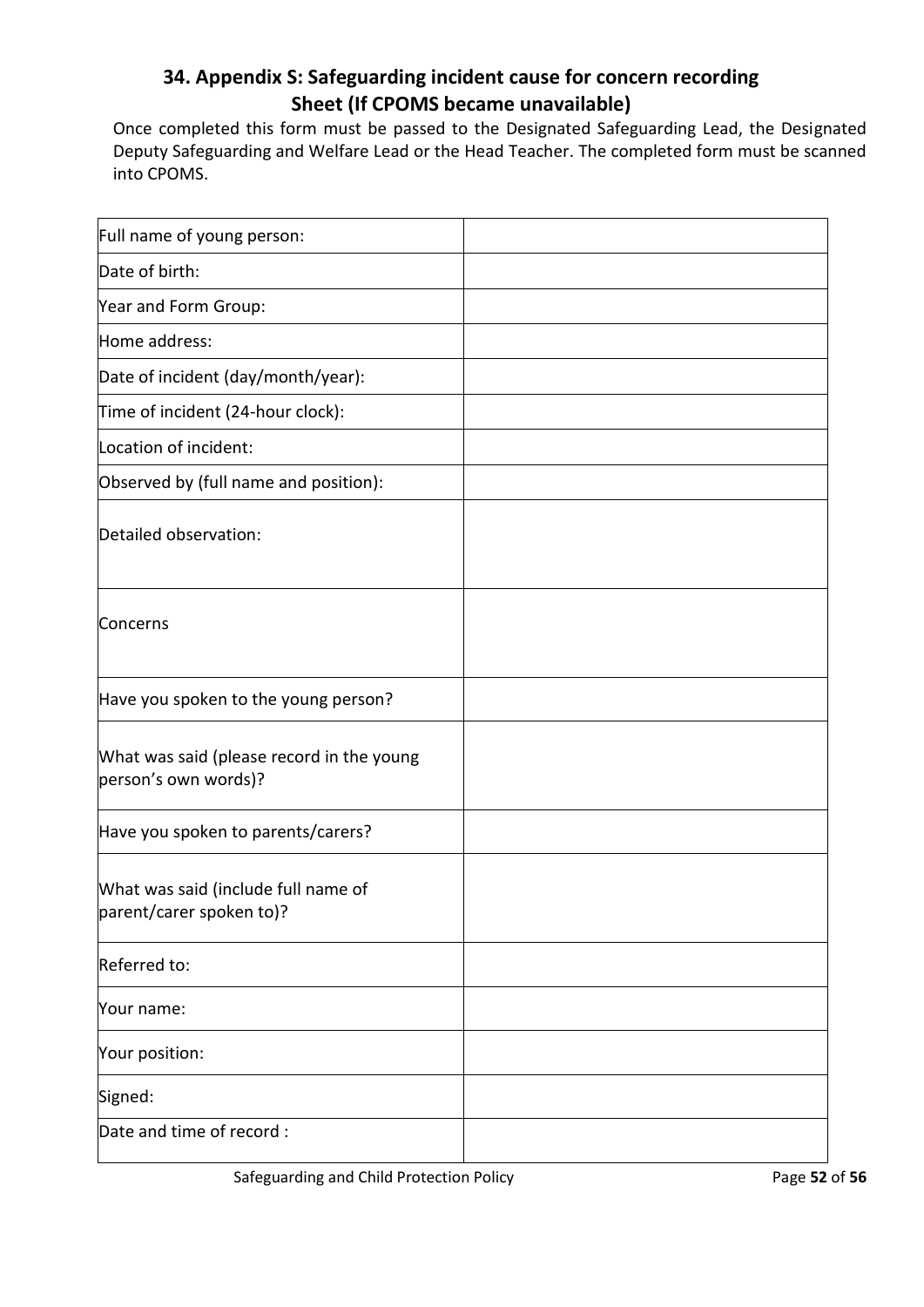# **35. Appendix T: Notification of suspected/admitted/known abuse of child(ren) to Social Services (If CPOMS became unavailable)**

This form should be completed by the designated person with responsibility for safeguarding and child protection on the basis of information readily available and should not be delayed on the basis of incomplete information. The completed form must be scanned into CPOMS.

| Child(ren)'s surname:                                                            |  |
|----------------------------------------------------------------------------------|--|
| Child(ren)'s forename(s):                                                        |  |
| Child(ren)'s date of birth:                                                      |  |
| Other name(s) by which the child(ren) may be<br>known:                           |  |
| Present location:                                                                |  |
| Home address of child:                                                           |  |
| Parent/guardian's surname:                                                       |  |
| Parent/guardian's forenames:                                                     |  |
| Parent/guardian's address:                                                       |  |
| Parent/guardian's telephone number:                                              |  |
| Parental responsibility?                                                         |  |
| If not, insert the names and addresses of<br>those with parental responsibility: |  |
| Surname/forenames, date of birth or age of<br>any siblings/co-resident children: |  |
| GP's name:                                                                       |  |
| GP's address:                                                                    |  |
| GP's telephone number:                                                           |  |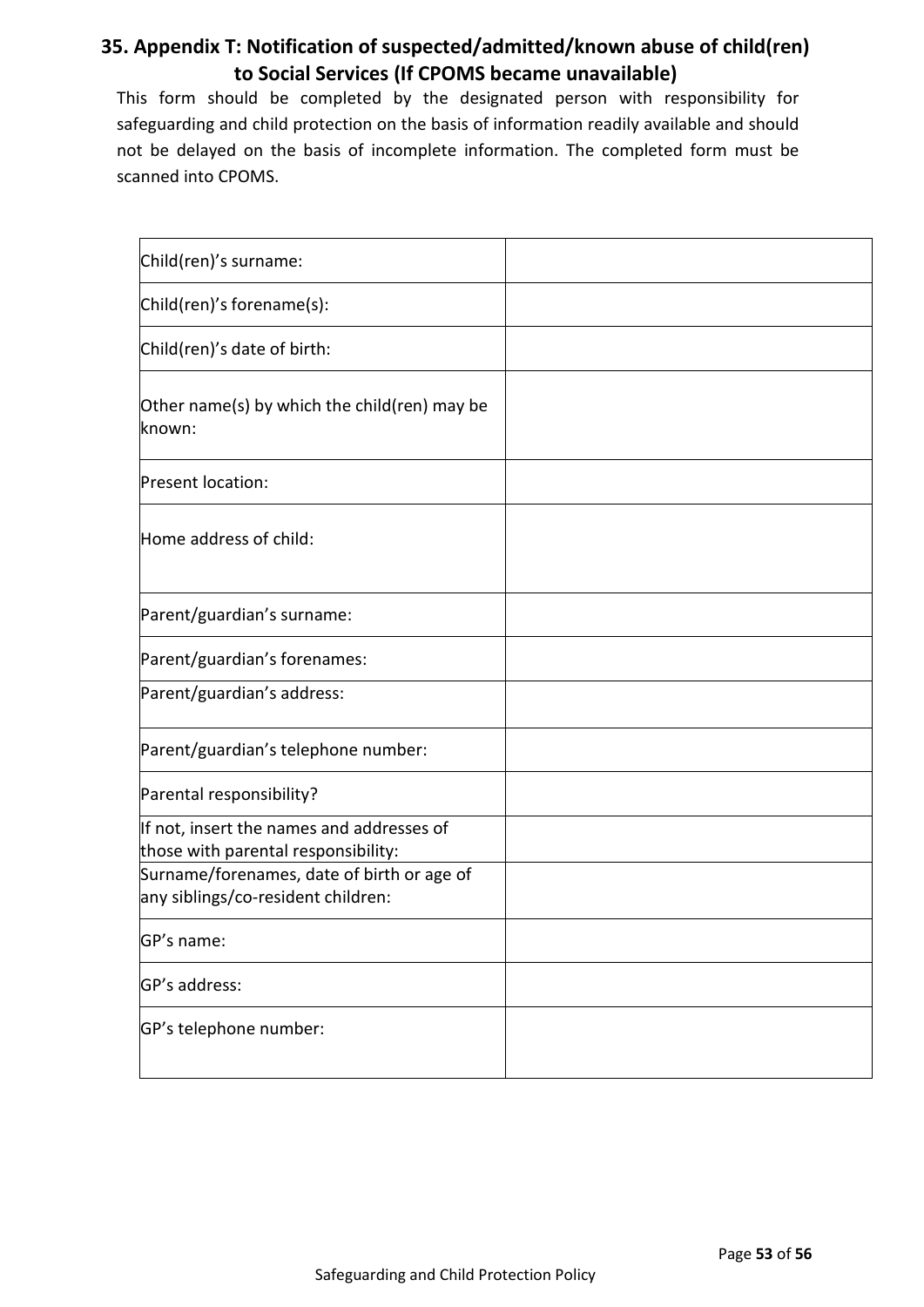| Professional agencies known to be involved<br>with the family (contact name, address and<br>telephone number): |  |
|----------------------------------------------------------------------------------------------------------------|--|
| Reason for referral:                                                                                           |  |
| Action already taken:                                                                                          |  |
| Referred in writing/by telephone to:                                                                           |  |
| Date:                                                                                                          |  |
| Parents advised of referral?                                                                                   |  |
| Child/young person advised of referral?                                                                        |  |
| Name of Designated Person:                                                                                     |  |
| Signature:                                                                                                     |  |
| Date:                                                                                                          |  |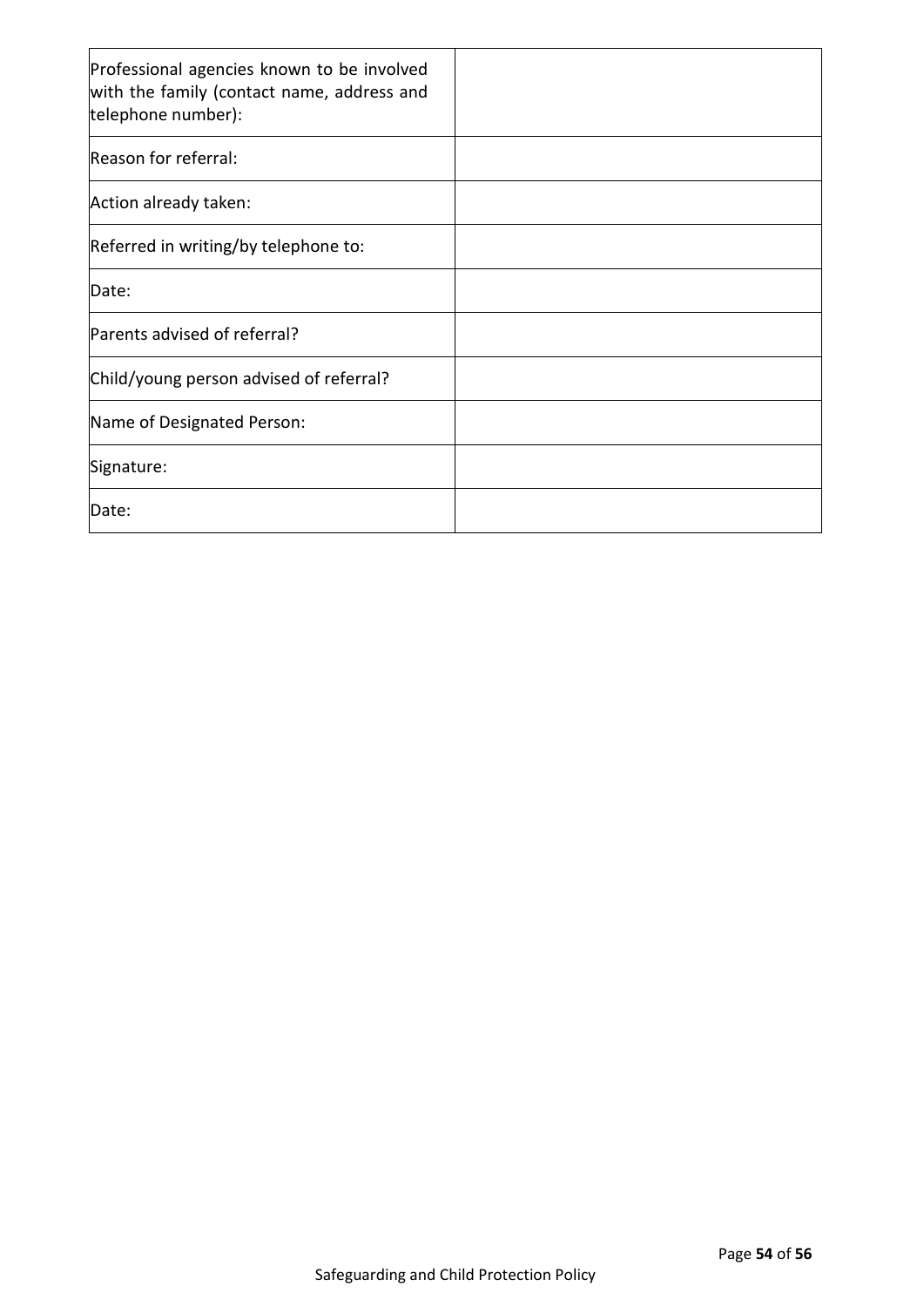# **36. Appendix U: Body map**

| Child's full name | <b>DoB</b> | <b>Date</b> |
|-------------------|------------|-------------|
|                   |            |             |
|                   |            |             |